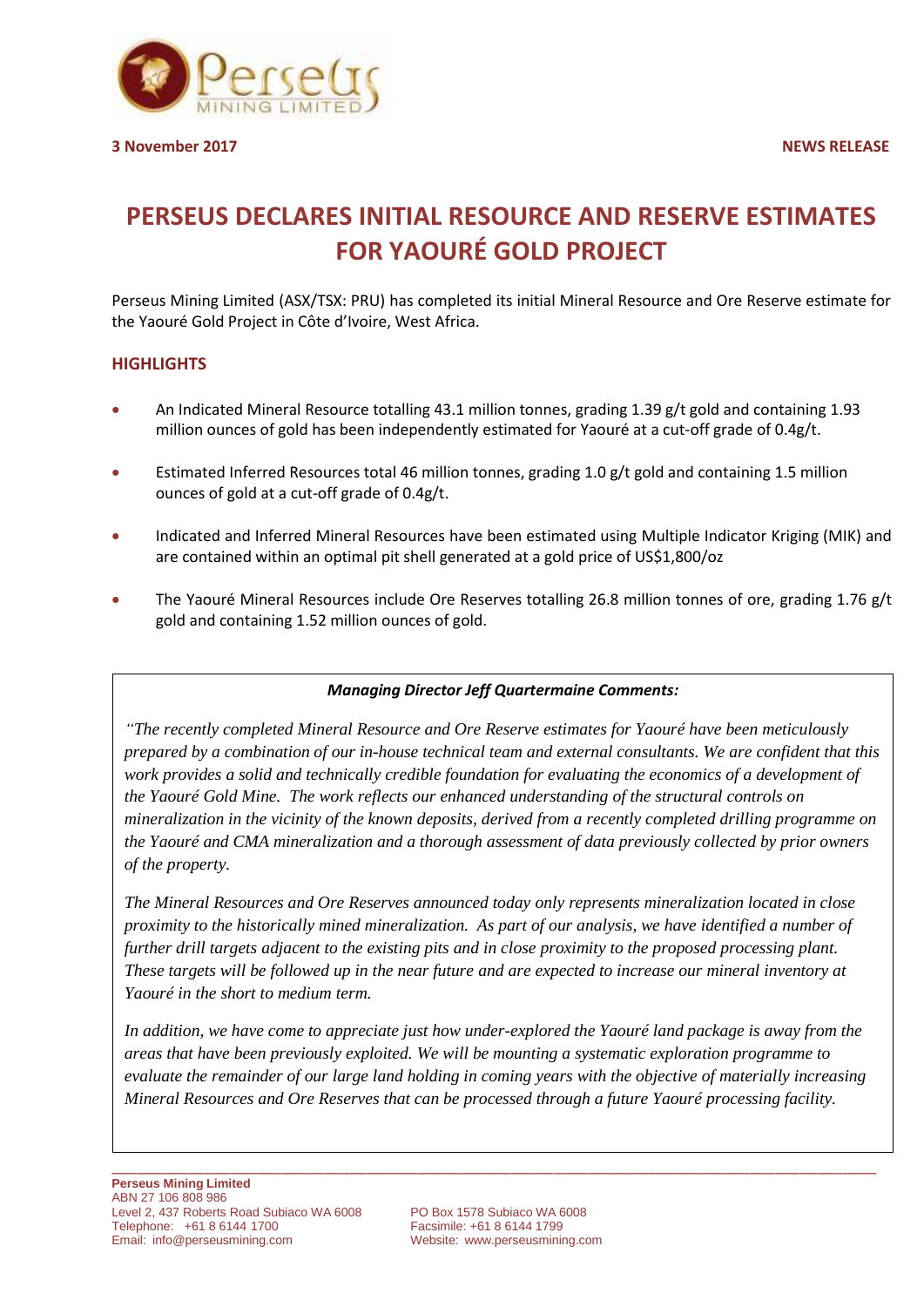

### **1. Overview**

The Yaouré Mineral Resource and Ore Reserve is based on a project which involves mining and processing of ore from two adjacent open pits and previously processed oxide heap leach material. The Ore Reserve estimate is based on pit limit optimisation, design and scheduling using a gold price of US\$1,200/oz and input parameters based on a combination of Perseus's operating experience at Edikan and Sissingué, as well as Yaouré-specific test work, studies and quotations.

### *Figure 1: Yaouré Gold Project layout*



### **2. Mineral Resources**

Yaouré's Indicated Mineral Resource at 2 November 2017 is estimated at 43.1 million tonnes grading 1.39 g/t gold and containing 1.93 million ounces of gold at a cut-off grade of 0.4g/t.

Estimated Inferred Resources total 46 Mt of material grading at 1.0 g/t gold and containing 1.5 million ounces of gold at a cut-off grade of 0.4g/t. The resource classification categories of Indicated and Inferred under the JORC Code are equivalent to the CIM categories of the same name (CIM, 2010) (refer to *Appendix 1* for JORC 2012 Table 1, Sections 1, 2 and 3).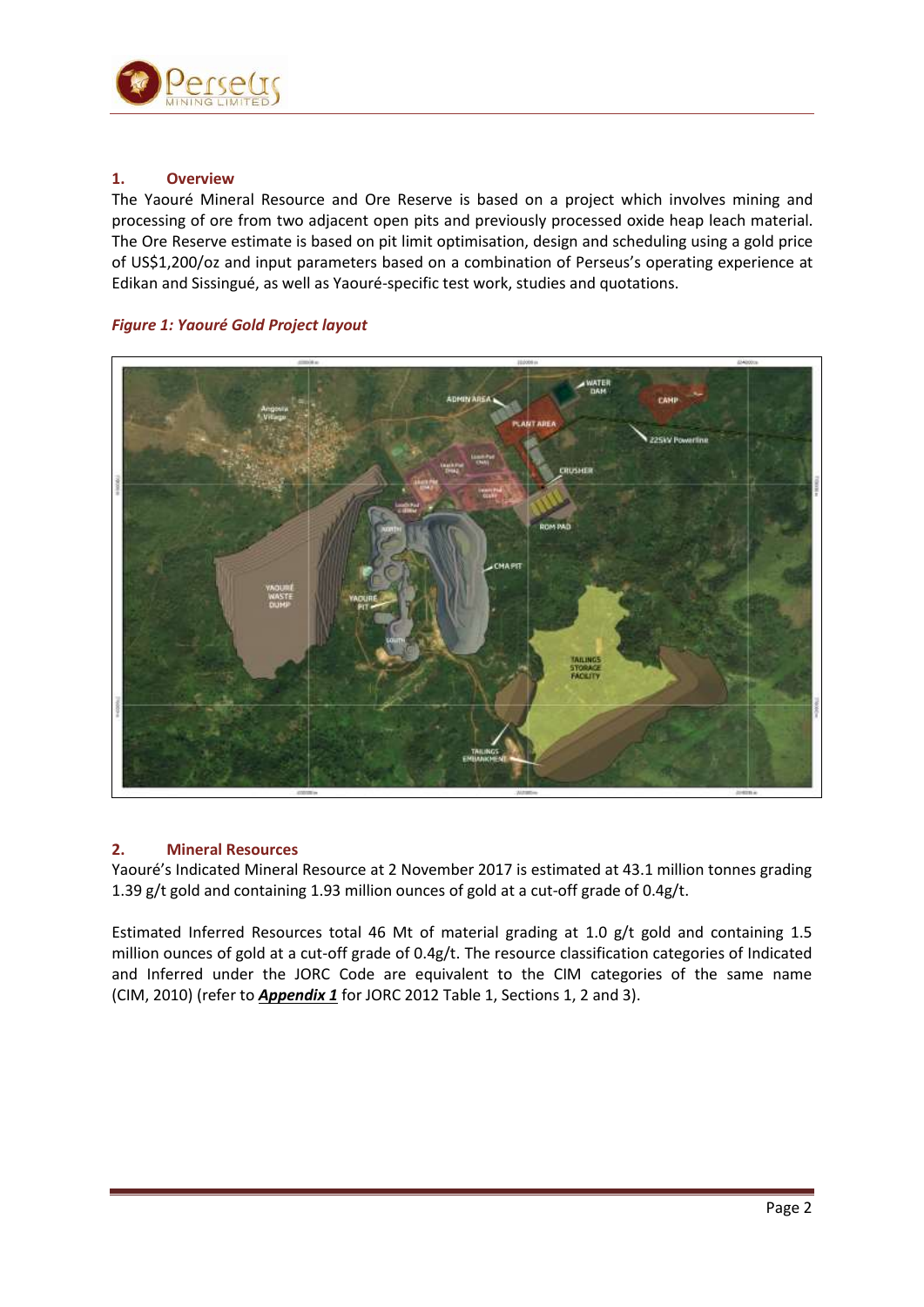

|                         |                               | <b>Indicated Resources</b> |          |             | <b>Inferred Resources</b> |          |             |
|-------------------------|-------------------------------|----------------------------|----------|-------------|---------------------------|----------|-------------|
| <b>Deposit</b>          | <b>Deposit</b><br><b>Type</b> | <b>Quantity</b>            | Grade    | Gold        | <b>Quantity</b>           | Grade    | Gold        |
|                         |                               | Mt                         | g/t gold | <b>Mozs</b> | Mt                        | g/t gold | <b>Mozs</b> |
| <b>CMA</b>              | Open Pit                      | 24.8                       | 1.81     | 1.44        | 16                        | 1.2      | 0.6         |
| Yaouré                  | Open Pit                      | 16.5                       | 0.81     | 0.43        | 30                        | 0.9      | 0.9         |
| Sub-Total               | Open Pit                      | 41.3                       | 1.41     | 1.87        | 46                        | 1.0      | 1.5         |
| Heap Leach <sup>4</sup> | Stockpile                     | 1.8                        | 1.02     | 0.06        |                           |          |             |
| <b>Total</b>            |                               | 43.1                       | 1.39     | 1.93        | 46                        | 1.0      | 1.5         |

### *Table 1: Yaouré Mineral Resources – November 2017*

1.Depleted for previous mining.

2.0.4g/t gold cut-off applied to in situ open pit material

3.In situ resources constrained to US\$1,800/oz pit shell

4. Heap leach resources are stated at 0.0g/t gold cut-off if the average grade of the heap component is above 0.4g/t

5.Mineral Resources are inclusive of Ore Reserves

6.Numbers are rounded

#### *Geology*

The Yaouré Mineral Resource comprises two adjacent deposits, Yaouré and CMA that occur near the south-eastern flank of the informally named Yaouré greenstone belt in central Côte d'Ivoire. Mineralisation is hosted by Paleoproterozoic aged metabasalts and felsic intrusive rocks of the Birimian Supergroup. The rocks are metamorphosed to lower greenschist facies and only locally feature penetrative deformation fabrics.

In both deposits, gold is associated with disseminated pyrite. At CMA, mineralisation is associated with quartz-albite-carbonate veining in reverse fault structures that dip at 25 to 30 degrees to the east. The Yaouré deposit comprises mineralisation controlled by east-dipping structures, similar to CMA, in addition to mineralisation associated with quartz-tourmaline-chlorite-carbonate veining controlled by NE and NW striking, sub-vertical faults and also stockwork quartz veins with associated alteration selvages hosted by a granodiorite intrusive body.

The combined deposits extend over an area around 1.4 km east west by 2.1 km north-south. No significant concentrations of other economic metals or deleterious metals occur with the mineralisation. Arsenopyrite and molybdenite occur in trace quantities. A portion of the Mineral Resource and Ore Reserve consists of heap leach material from previous operations.

#### *Previous Mining*

Previous open pit mining has partly depleted oxide resources at Yaouré. Between 1999 and 2001, Compagnie Minière d'Afrique (CMA) mined approximately 1.9 million tonnes of ore grading 3.9g/t gold and treated the ore by heap leaching. The majority of ore derived from the CMA pit.

Between 2008 and 2011 Cluff Gold plc (later renamed Amara Mining plc) mined approximately 2.1 million tonnes @ 1g/t gold, mainly from Yaouré pit, with the ore again being treated by heap leaching. Cluff recovered a total of 54,382 ounces of gold. Waste from the Yaouré pit was backfilled into the CMA pit.

Historic survey data are available from which to form a surface approximating the final CMA pit void. The surface representing the limits of historic mining in Yaouré pit was derived from historic survey data and a recent LiDAR topographic survey commissioned by Perseus.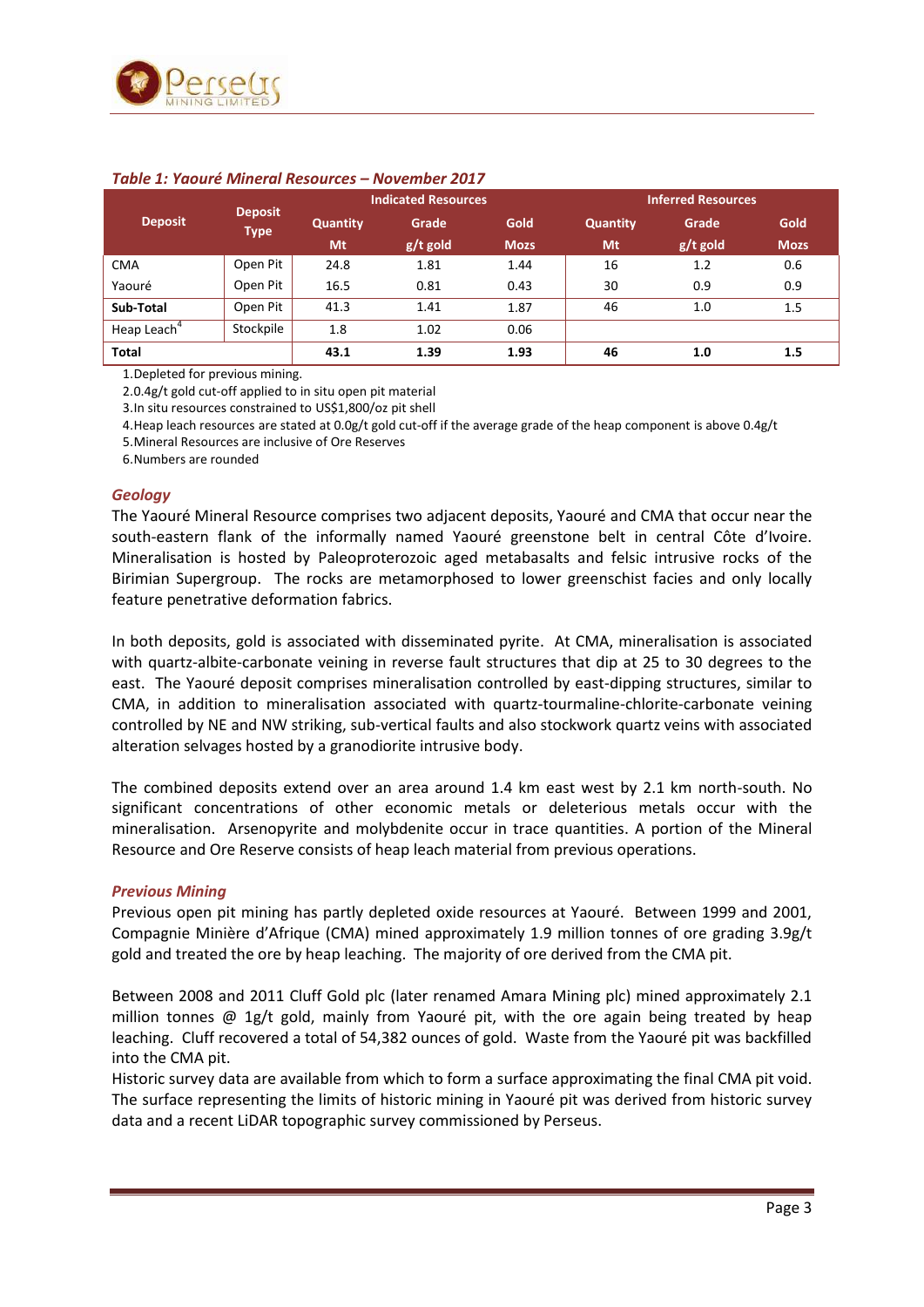

### *Drilling Techniques*

Yaouré's Mineral Resources are delineated by reverse circulation (RC) and diamond core (DD) drill holes undertaken by previous operators BRGM, Cluff Gold plc, Amara Mining plc and by Perseus along with minor amounts of aircore (AC) drilling by Perseus. Information from Amara auger drilling was used for estimation of remnant heap leach resources.

| <b>Phase</b> | <b>Type</b>        | No.            | <b>Metres of Drilling</b> |            |                          |           |                          |              |  |
|--------------|--------------------|----------------|---------------------------|------------|--------------------------|-----------|--------------------------|--------------|--|
|              |                    | <b>Holes</b>   | <b>Auger</b>              | <b>RAB</b> | <b>AC</b>                | <b>RC</b> | <b>Diamond</b>           | <b>Total</b> |  |
| <b>BRGM</b>  | <b>RC</b>          | 82             |                           |            |                          | 5,082     | $\overline{\phantom{a}}$ | 5,082        |  |
| $1998 -$     | Diamond            | $\overline{2}$ |                           |            |                          |           | 155                      | 155          |  |
| 2001         | Subtotal           | 84             |                           |            |                          | 5,082     | 155                      | 5,237        |  |
| Cluff        | <b>RC</b>          | 676            | ä,                        | ÷.         | ä,                       | 45,645    | $\overline{\phantom{a}}$ | 45,645       |  |
| $2005 -$     | Diamond            | 62             |                           |            |                          |           | 6,483                    | 6,483        |  |
| 2007         | Subtotal           | 738            |                           |            |                          | 45,645    | 6,483                    | 52,128       |  |
| Amara        | Auger              | 252            | 2,173                     |            | $\overline{\phantom{a}}$ |           |                          | 2,173        |  |
| $2012 -$     | RAB                | 82             |                           | 1,076      |                          |           |                          | 1,076        |  |
| 2015         | <b>RC</b>          | 130            |                           |            |                          | 21,472    |                          | 21,472       |  |
|              | Diamond            | 463            |                           |            |                          |           | 127,906                  | 127,906      |  |
|              | Subtotal           | 927            | 2,173                     | 1,076      |                          | 21,472    | 127,906                  | 152,627      |  |
| Perseus      | Auger              | 19             | 203                       |            |                          |           |                          | 203          |  |
| 2017         | Aircore            | 50             |                           |            | 2,030                    |           |                          | 2,030        |  |
|              | <b>RC</b>          | 267            |                           |            |                          | 20,557    |                          | 20,557       |  |
|              | RC GC              | 417            |                           |            |                          | 12,709    |                          | 12,709       |  |
|              | Diamond            | 121            |                           |            |                          | 6,643     | 11,756                   | 18,399       |  |
|              | Subtotal           | 874            | 203                       |            | 2,030                    | 39,909    | 11,756                   | 53,898       |  |
| Total        | Auger <sup>1</sup> | 271            | 2,376                     |            |                          |           |                          | 2,376        |  |
|              | RAB <sup>2</sup>   | 82             |                           | 1,076      |                          |           |                          | 1,076        |  |
|              | Aircore            | 50             |                           |            | 2,030                    |           |                          | 2,030        |  |
|              | <b>RC</b>          | 1,155          |                           |            |                          | 92,756    |                          | 92,756       |  |
|              | RC GC              | 417            |                           |            |                          | 12,709    |                          | 12,709       |  |
|              | Diamond            | 648            |                           |            |                          | 6,643     | 146,299                  | 152,942      |  |
|              | Total              | 2,641          | 2,583                     | 1,076      | 2,030                    | 112,108   | 146,299                  | 264,096      |  |

### *Table 2: Yaouré Resource Area Drilling Summary*

 $1$ Used only to inform estimates of Mineral Resources in heap leach material

<sup>2</sup> Not used to inform estimates of Mineral Resources

 $3$  RC drill metres for Perseus diamond holes represents RC pre-collars.

Drill hole collar locations have been surveyed by qualified surveyors. BRGM's diamond holes and RC holes drilled by Cluff were not down-hole surveyed. Cluff diamond core holes were surveyed. Most Amara and Perseus RC and diamond drilling was down-hole surveyed at generally 30 metre intervals using digital instruments. Aircore holes were not down-hole surveyed.

### *Drill Coverage*

Previous drilling by Cluff and Amara tested the northern portion of the Yaouré deposit at approximately 25m East x 25m North spacing to approximately 80m depth below original surface. Drilling over the remainder of the deposit was mainly limited to 50m East x 50m North spacing extending to approximately 150m depth below original surface.

Previous drilling of CMA deposit by Amara provided drill coverage at 50m x 50m spacing to a maximum depth of approximately 450m below surface.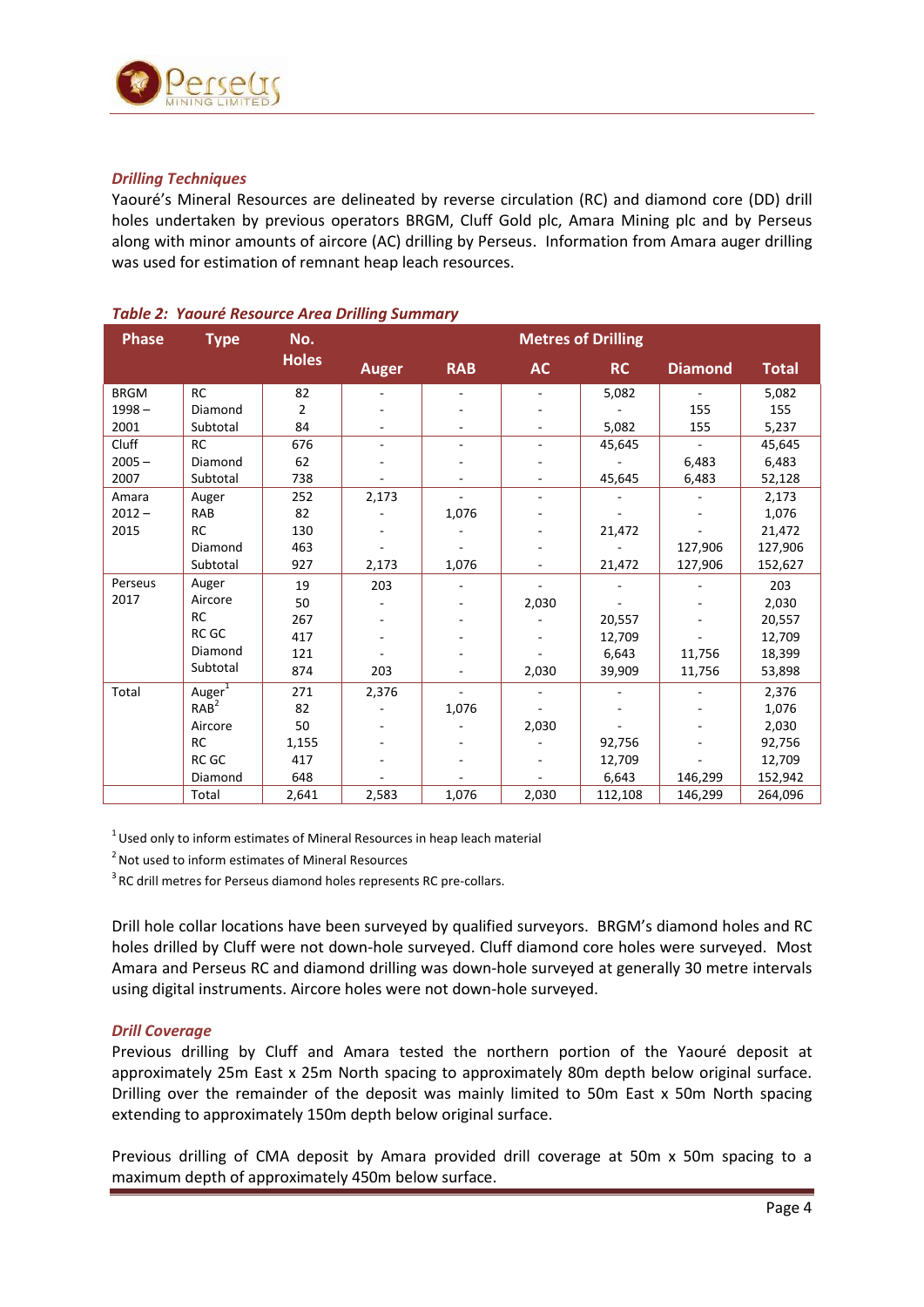

Drilling undertaken by Perseus during 2017 was designed to infill Yaouré drill coverage to 25m East x 25m North spacing within the limits of an optimum pit shell generated using a preliminary resource model and a US\$1,200 gold price.

Similarly, Perseus' drilling of the CMA deposit during 2017 was designed to infill drill coverage to 25m East x 50m North within the limits of a US\$1,200 optimum pit shell.

Resources in the Yaouré deposit are now delineated by drilling at, generally, 25m East x 25m North spacing to 80m-100m below original surface. Below that, drill coverage is generally at 50m East x 50m North spacing. The majority of drilling in the Yaouré deposit is RC drilling. Pit optimisations undertaken for the 2017 definitive feasibility study demonstrate that the Yaouré US\$1,200 optimum pit shell remains locally drill limited.

The CMA deposit is now delineated by drilling at 25m East x 50m North spacing to between 100m and 250m below original surface. Beneath that, drill coverage at 50m East x 50m North spacing extends to a maximum depth of approximately 450m below surface. The majority of drilling in CMA deposit is diamond core.

Additional drilling data include:

- 417 RC grade control (RCGC) holes drilled to depths of around 30m below current surface in the central portion of the existing Yaouré open pit;
- 252 power auger holes at 25m x 25m spacing drilled by Amara in 2015 to permit estimation of grades of the heap leach material; and
- 11 diamond core holes drilled to twin heap leach auger holes.

#### *Sampling*

Sampling has been relatively consistent across drilling campaigns. RC drill samples were collected at drill sites over generally 1 metre intervals and split using multi-stage riffle splitters. Sample weights were nominally 3 kilograms. For some Amara and most Perseus RC drilling, sample recovery was measured by weighing bulk recovered samples. For Amara and Perseus RC drill campaigns, samples were logged visually for recovery, moisture and contamination. The majority of Amara and Perseus RC samples were logged as dry and sample contamination in RC holes is not considered a significant risk to the reliability of resource estimates.

Diamond core was generally sawn in half using a diamond blade saw, with one half sent for assaying and the other half stored in core trays for reference. Samples were normally taken over generally 1 metre intervals. For most Amara and Perseus core drilling, core recoveries were measured and averaged in excess of 90%.

#### *Sample Analytical Methods*

The majority of sample preparation has been carried out on site by Cluff, Amara and Perseus in a dedicated sample preparation facility. Sample preparation typically comprised drying, crushing to -2 millimetres and pulverising of a 1.5 kg subsample. Internal laboratory checks required at least 85% of the pulp passing -75 microns.

Assaying has been carried out by commercial laboratories. A small number of assay data derive from cyanide bottle roll analyses carried out on site by Cluff and Amara.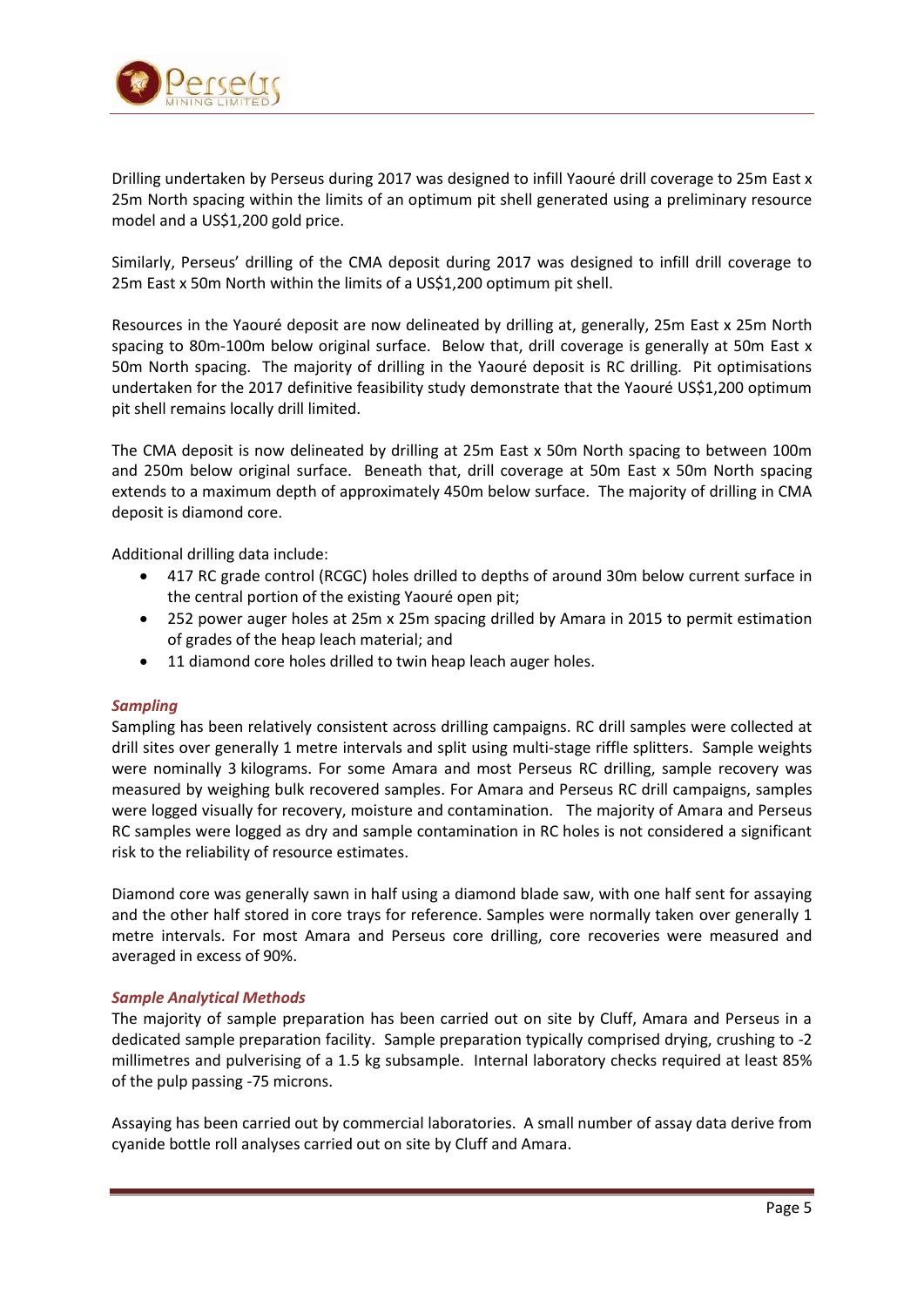

The majority of samples have been assayed by 50 g fire assay technique with AAS determination. Assaying has been undertaken variously by Abilabs, Abidjan (Côte d'Ivoire), Intertek Laboratories (Gh) Ltd, Tarkwa, SGS Tarkwa (Ghana), Bureau Veritas, Abidjan and Actlabs, Ouagadougou (Burkina Faso). The majority of assays informing the resource estimate derive from Actlabs.

With the exception of BRGM and early Cluff drilling, a consistent regime of quality assurance has been employed including submission of duplicate pulp samples coarse blanks and certified reference materials. Several campaigns of inter-laboratory check assaying have also been undertaken for samples from Amara and Perseus drilling.

### *Estimation Methodology*

Geological logging of lithology and weathering and three dimensional interpretations of mineralised zones were considered in conjunction with gold grades of two metre composited sample intervals to delineate mineralised domains at each of the deposits within which the tenor and spatial trends of mineralisation are similar. Geometry of gold mineralisation in CMA deposit is relatively straightforward. Interpretation of the more complicated structural controls on mineralisation for the Yaouré pit was assisted by historic grade control rip-line sampling, mapping of open pit exposures and by the trial grade control drilling undertaken in 2017.

Surfaces comprising the base of laterite, base of complete weathering, base of partial weathering and base of fracture associated weathering (top of fresh rock) were interpreted by Perseus from geological logging of resource holes. These surfaces were combined with the mineralised domains for resource modelling, including density assignment.

Surfaces representing the base of complete and partial oxidation were interpreted for assignment of metallurgical parameters during mining evaluations.

For in situ resources, MIK with block support adjustment was used to estimate gold resources into blocks with dimensions of 12.5 metres (east) by 25 metres (north) by 5 metres (elevation). The block size reflects the spacing of data available to inform the estimates and the proposed mining bench height. MIK of gold grades used indicator variography based on the two metre resource composite sample grades. Gold grade continuity was characterised by indicator variograms at 14 indicator thresholds spanning the range of grades in each of the mineralised domains.

The effect of extreme grades on estimates was reduced by generally selecting of the median instead of the mean for the highest indicator class. For a small number of mineralisation/weathering domain groups, the upper class grade was derived from the class mean excluding two or three outlier composite grades.

Block support adjustments were derived from the variogram of gold grades in the mineralised domains. The selective mining unit was assumed to be in the general range 4m East by 6m North by 2.5mRL, reflecting the scale of mining proposed for Yaouré. Additional adjustments for the "Information Effect" have been applied, reflecting high quality grade control sampling at 5m East by 8m North by 1.25m.

Densities were assigned to in-situ estimates on the basis of 11,024 immersion density measurements performed by Amara and Perseus on oven dried, plastic sealed samples of diamond core. Comparison between Amara and Perseus measurements, and independent repeats suggest Amara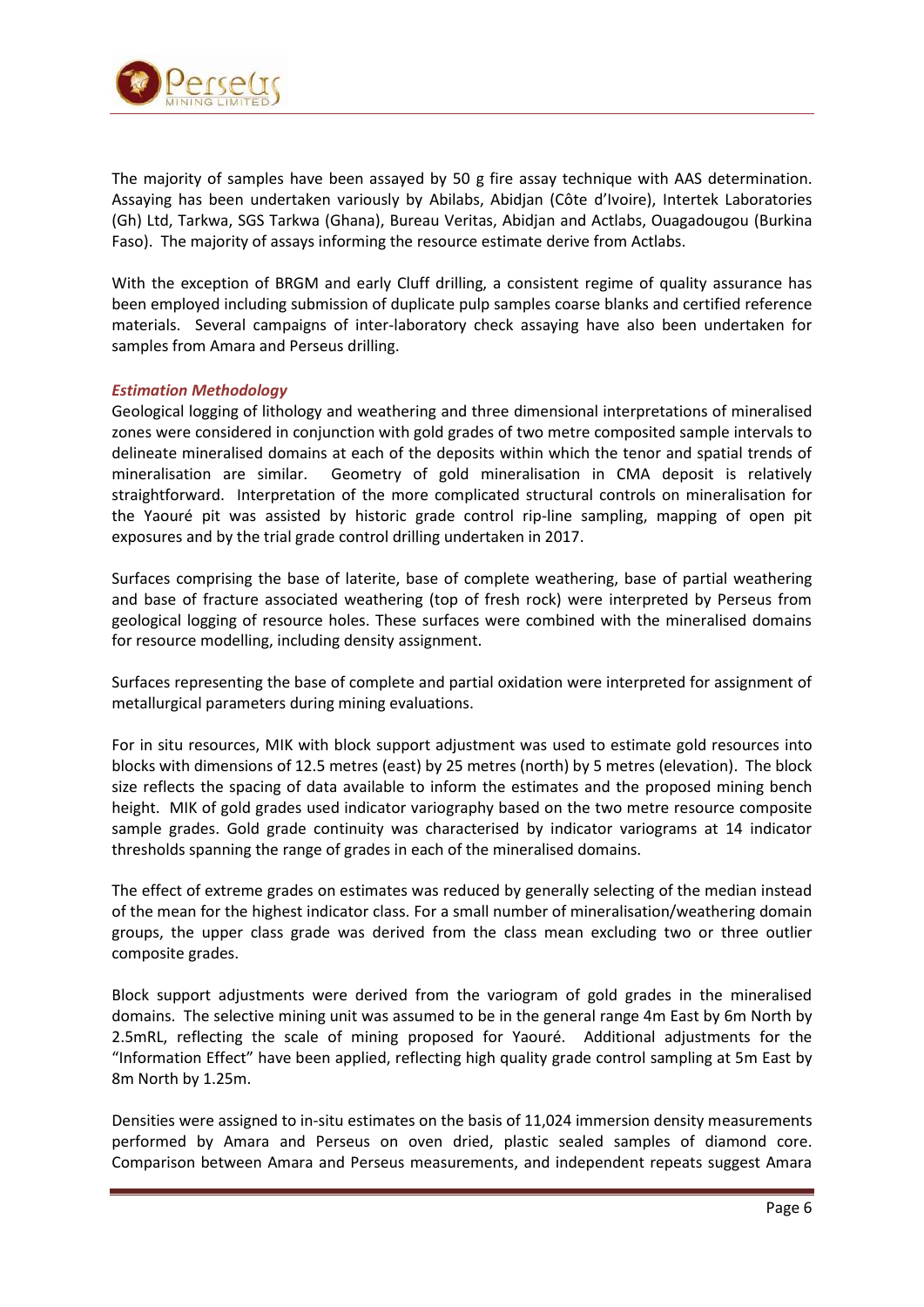

density measurements are biased high by an average of around 3%. Estimates were assigned by mineralisation and weathering domain from average density measurements inclusive of factoring of Amara density measurements to compensate for the apparent slight bias.

Selective mining of the heap leach material, other than on a heap-by-heap or lift-by-lift basis, is not considered feasible. Volumes of remnant heap leach material were estimated by forming a three dimensional solid of each of the heaps based on a recent LiDAR topographic survey and logging of the plastic liner at the base of each heap during auger drilling. An average gold grade was estimated for each heap component from the de-clustered average of grades of auger samples inclusive of upper cuts selected for each volume. The CMA3 heap was subdivided into upper and lower lifts for grade assignment reflecting notable variation in average gold grades in auger samples. All other heaps were not subdivided. A density of  $1.4t/m<sup>3</sup>$  was assigned to the heaps on the basis of 11 volumetric pit measurements performed by Perseus on samples collected from approximately 1 to 1.5 metres below the surface of each heap.

The Mineral Resource estimates can be reasonably expected to provide appropriately reliable estimates of potential mining outcomes at the assumed selectivity without application of additional mining dilution or mining recovery factors.

Compositing and wire-framing were performed using Micromine software. Exploratory data analysis, variogram calculation and modelling, and resource estimation were performed using FSSI Consultants (Australia) Pty Ltd (FSSI) GS3M software.

### *Resource Classification*

Confidence categories were applied to the estimates of Mineral Resources on a block-by-block basis based on the number and location of data available to inform estimates in each block. This is based on the principle that larger numbers of samples, which are more evenly distributed within the search neighbourhood, will provide a more reliable estimate. Resource classification also considered the quality of the data collected (geology, survey and assay data), the density of data, the confidence in the geological models and mineralisation model, and the grade estimation quality.

Generally, Indicated resources are informed by drilling at approximately 25m x 50m spacing or closer and Inferred resources are in areas of 50m x 50m drilling and on the peripheries of drilling to a maximum extrapolation distance of approximately 75m.

### *Potential for Eventual Economic Extraction*

The estimate of in situ Mineral Resources is constrained to an optimal pit shell generated using cost and revenue parameters deriving from the 2017 Definitive Feasibility Study and a gold price of US\$1,800/oz. The cut-off grade of 0.4g/t Au for the in situ Mineral Resource estimates reflects the approximate average break-even cut-off that derives from the same economic parameters and gold price. The price of US\$1,800 reflects the company's view of potential long-term gold price.

Estimates of Mineral Resources in the heap leach material are stated at the same cut-off grade on the basis of each heap component being above or below cut-off.

### **3. Ore Reserves**

The Ore Reserve is summarised in *Table 3* and is based on the Yaouré Mineral Resources as at 2 November 2017 and pit limit optimisation, design and scheduling of the resources. All Ore Reserves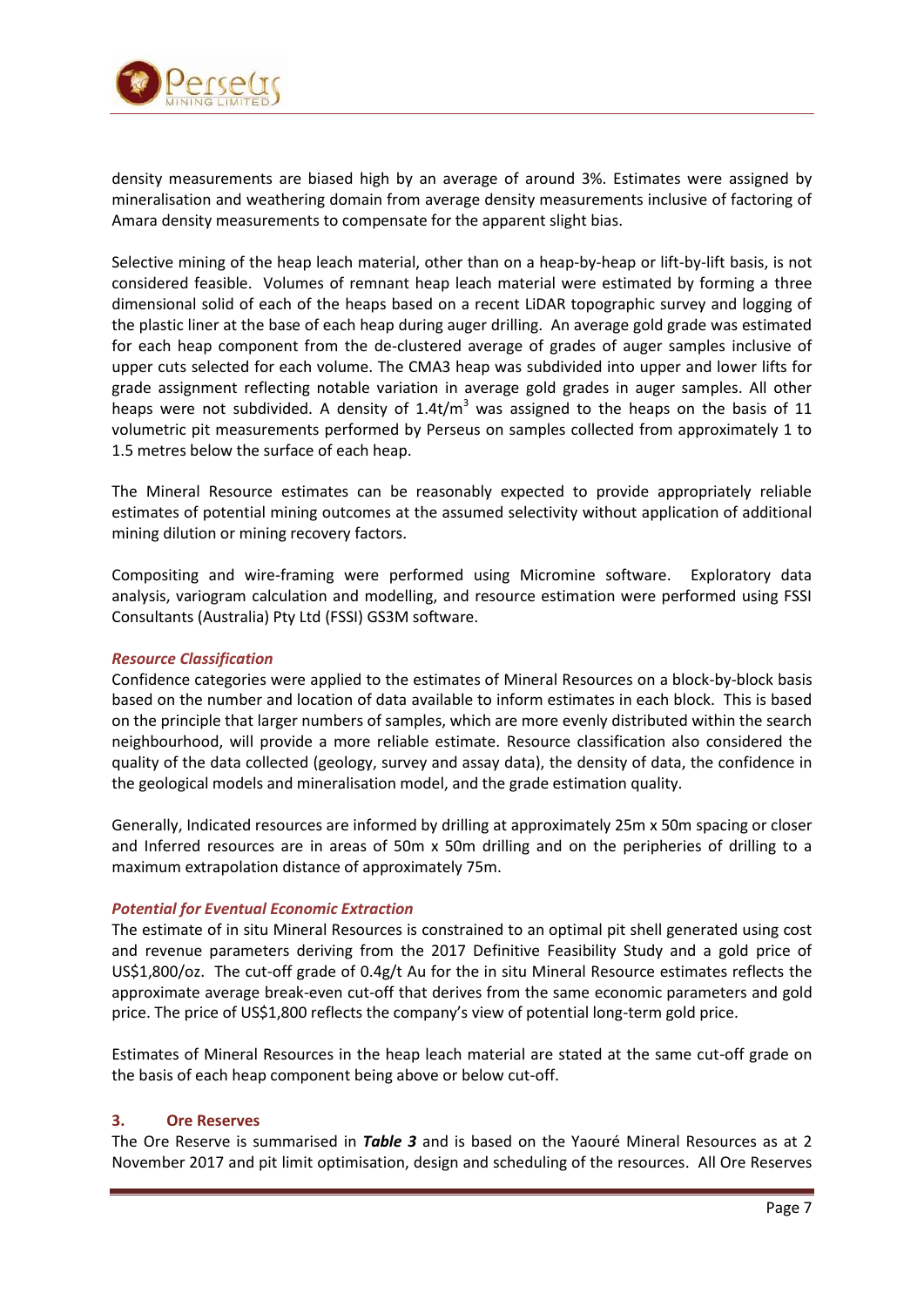

are reported in accordance with the JORC Code. Refer to *Appendix 1* for Section 4 of the JORC Table 1 assessment criteria. The Ore Reserve in Table 3 reports the Ore Reserves by category, deposit and type, above variable cut-off grades. The classification categories of Proved and Probable under the JORC Code are equivalent to the CIM categories of similar name (CIM, 2010).

Probable Ore Reserves are found within the economic limits of two adjoining open pits that have been designed based on Indicated Mineral Resources that incorporated all available Resource in-fill drilling results, a gold price of US\$1,200/oz and mining, processing and general and administration costs derived from a combination of Perseus's operating experience at Edikan and Sissingué, and Yaouré specific test work, studies and quotations.

CMA and Yaouré Ore Reserves are based on Mineral Resources estimated using MIK techniques.

Ore Reserves contained in decommissioned heap leach pads created by prior owners of the Yaouré Mining Leases have been included in the Ore Reserve estimate.

|                         | Proved                        |                 |             | Probable |                 |             | <b>Proved + Probable</b> |          |             |            |
|-------------------------|-------------------------------|-----------------|-------------|----------|-----------------|-------------|--------------------------|----------|-------------|------------|
| <b>Deposit</b>          | <b>Deposit</b><br><b>Type</b> | <b>Quantity</b> | Grade       | Gold     | <b>Quantity</b> | Grade       | Gold                     | Quantity | Grade       | Gold       |
|                         |                               | Mt              | g/t<br>gold | koz      | Mt              | g/t<br>gold | <b>Moz</b>               | Mt       | g/t<br>gold | <b>Moz</b> |
| <b>CMA</b>              | Open Pit                      |                 |             |          | 20.7            | 1.97        | 1.31                     | 20.7     | 1.97        | 1.31       |
| Yaouré                  | Open Pit                      |                 |             |          | 4.7             | 1.04        | 0.15                     | 4.7      | 1.04        | 0.15       |
| Sub-Total               | Open Pit                      |                 |             |          | 25.3            | 1.80        | 1.47                     | 25.3     | 1.80        | 1.47       |
| Heap Leach <sup>6</sup> | Stockpile                     |                 |             |          | 1.4             | 1.14        | 0.05                     | 1.4      | 1.14        | 0.05       |
| <b>Total</b>            |                               |                 |             |          | 26.8            | 1.76        | 1.52                     | 26.8     | 1.76        | 1.52       |

### *Table 3: Yaouré's Proved and Probable Ore Reserves as at 2 November 2017*

*Notes:*

*1. Numbers are rounded and may not add up correctly in the table*

*2. All the estimates are on a dry tonne basis*

*3. Based on November 2017 Mineral Resource estimation*

*4. Variable gold cut-off grade based on material type*

*5. Inferred Mineral Resource is treated as mineralised waste*

*6. Heap Leach refers to decommissioned heap leach pads established by prior owners of Yaouré*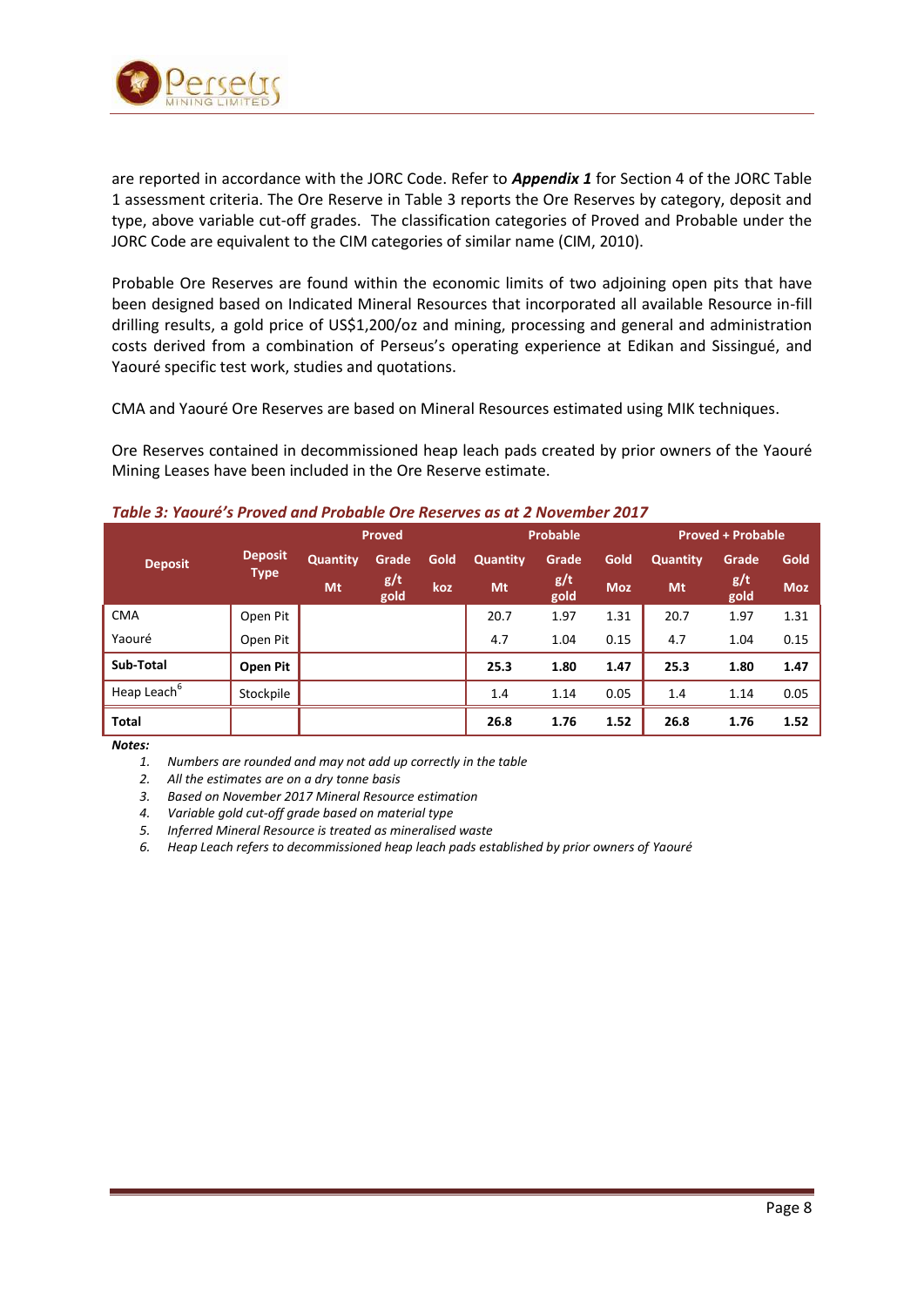

### **Economic Assumptions**

- Gold metal price US\$1,200/oz;
- Un-escalated average costs used in optimising pit limits; and
- A discount rate of 10% (real) has been assumed to estimate the net present values of forecast cash flows.

### **Mining Parameters**

- The chosen method for the Open Pit Reserves is conventional open pit mining utilising hydraulic excavators and trucks. In ore, mining bench heights are 5m with 2.5m flitches to minimise ore loss and waste rock dilution. Waste blocks adjacent to ore are mined on 5m benches, while waste more distant to ore is mined on 10m benches.
- The economic pit shell was defined using Whittle 4X pit limit optimisation software ("Whittle 4X") with inputs such as geotechnical parameters, ore loss and dilution, metallurgical recovery and operating costs.
- The pit limit optimisation software was run with revenue generated only by Indicated Mineral Resources. No value was allocated to Inferred Mineral Resources.
- Whittle 4X input parameters were generally based on a combination of Perseus's operating experience at Edikan in Ghana, recent experience from the start-up of mining at Sissingué in Côte d'Ivoire and supporting technical studies to DFS level.
- The pit slope design assumptions are based on a geotechnical study by Pitt and Sherry. Interramp pit slopes are 40 to 59 degrees inclusive of berms spaced at between 5m and 20m vertically and berm widths of 5m to 7.5m.
- Pit ramps have been designed for a rear-dump truck fleet of 90t capacity and are set at a net 14m (single lane) to 24m (dual lane).
- Vertical mining advance has been capped based on Perseus's operating experience using similar equipment at Edikan.
- The resource models used in planning employed MIK estimation to assign block grades that also represented the ore mining loss and dilution.
- A statistical block size correction was applied to the in situ MIK model to model expected loss and dilution. The resulting ROM model was used for mine planning.
- Minimum mining width of 40 to 50m was generally applied to the pit designs.
- There are no physical constraints to mining within the lease area. No property, infrastructure or environmental issues are known to exist which may limit the extent of mining within the mining lease.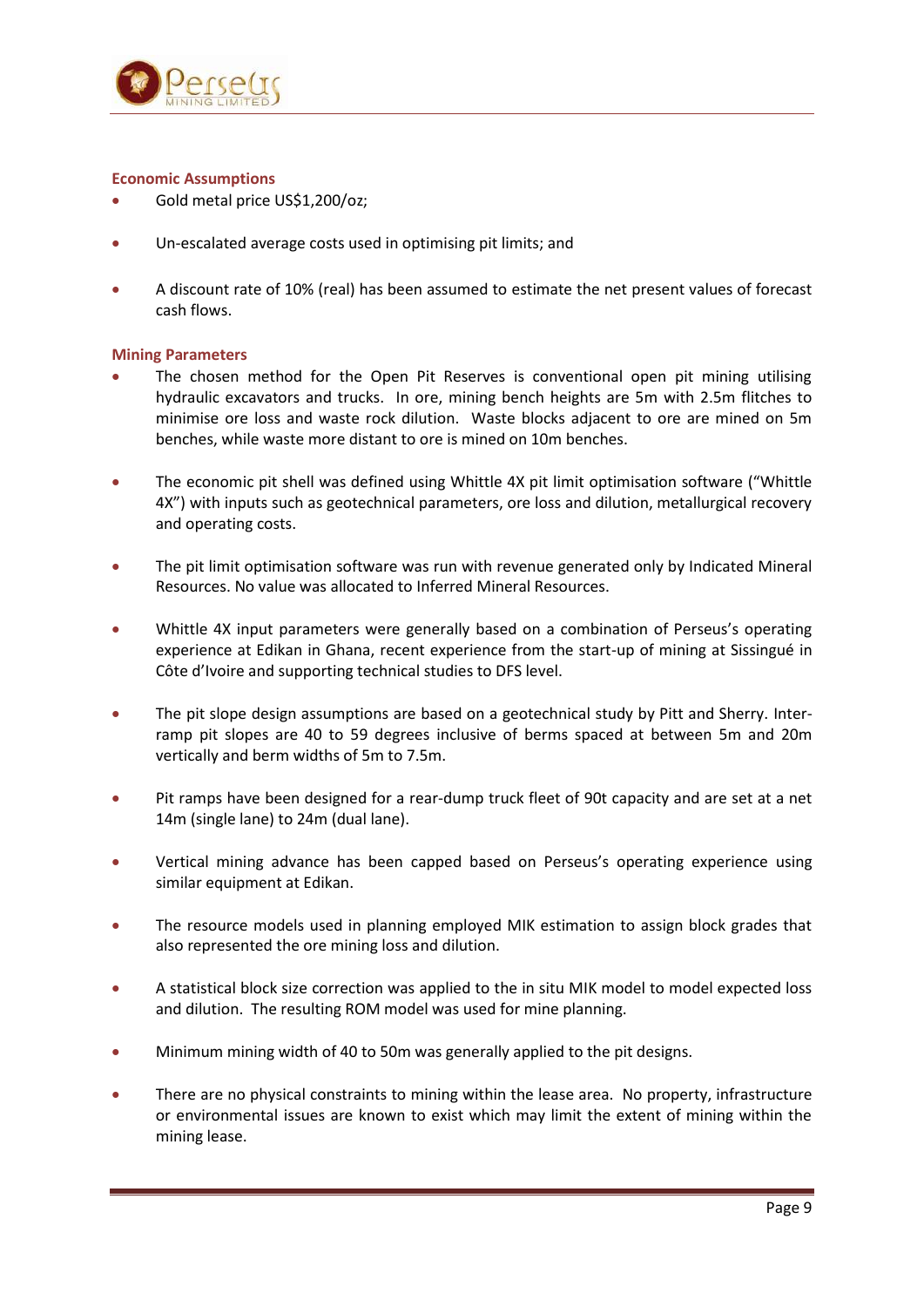

- Perseus will apply to convert its exploration lease area covering the Yaouré Project to a mining lease. No impediments to the issuing of the mining lease are expected.
- Mining costs are based on a competitive Request for Quotation involving five mining contractors currently operating in West Africa. The final mining cost used in the optimisation is based on the average of rates supplied by 3 mining contractors, except for drill and blast costs which were determined through analysis and grade control and rehandle costs which were based on rates derived from Perseus' other operations.
- Recoveries and processing costs have been generated based on a comprehensive metallurgical test work program. G&A and other costs have been based on very recent experience at both of Perseus's other mines in West Africa, namely Edikan in Ghana and Sissingué in Côte d'Ivoire and from quotes specifically received for the Yaouré Project.
- Heap Leach material is mined and fed to the processing plant during the mine life and all the material is rehandled by truck directly to the crusher on the ROM.
- Environmental work has been completed and the ESIA approved by the appropriate authorities for a very similar but larger Project. Revisions will be required to the approved ESIA to align with the current Project scale but no problems are anticipated as no additional environmental issues have been identified.
- Ore cut-off grades are based on the gold price, cost and mining parameters.

| <b>Deposit</b> | Summary of Cut-Off Grade by Ore Type (g/t gold) |                   |                                     |      |  |
|----------------|-------------------------------------------------|-------------------|-------------------------------------|------|--|
|                | <b>Oxide</b>                                    | <b>Transition</b> | <b>Fresh</b><br><b>Granodiorite</b> |      |  |
| <b>CMA</b>     | 0.40                                            | 0.45              | 0.50                                | -    |  |
| Yaouré         | 0.40                                            | 0.45              | 0.65                                | 0.65 |  |
| Heap Leach     | $0.45^{1}$                                      | -                 | $\overline{\phantom{a}}$            | ۰    |  |

### *Table 4: Summary of Cut-off Grades*

Notes:

1 If the average grade of an individual heap leach pad is above the cut-off grade, then 100% of that pad is mined with no selectivity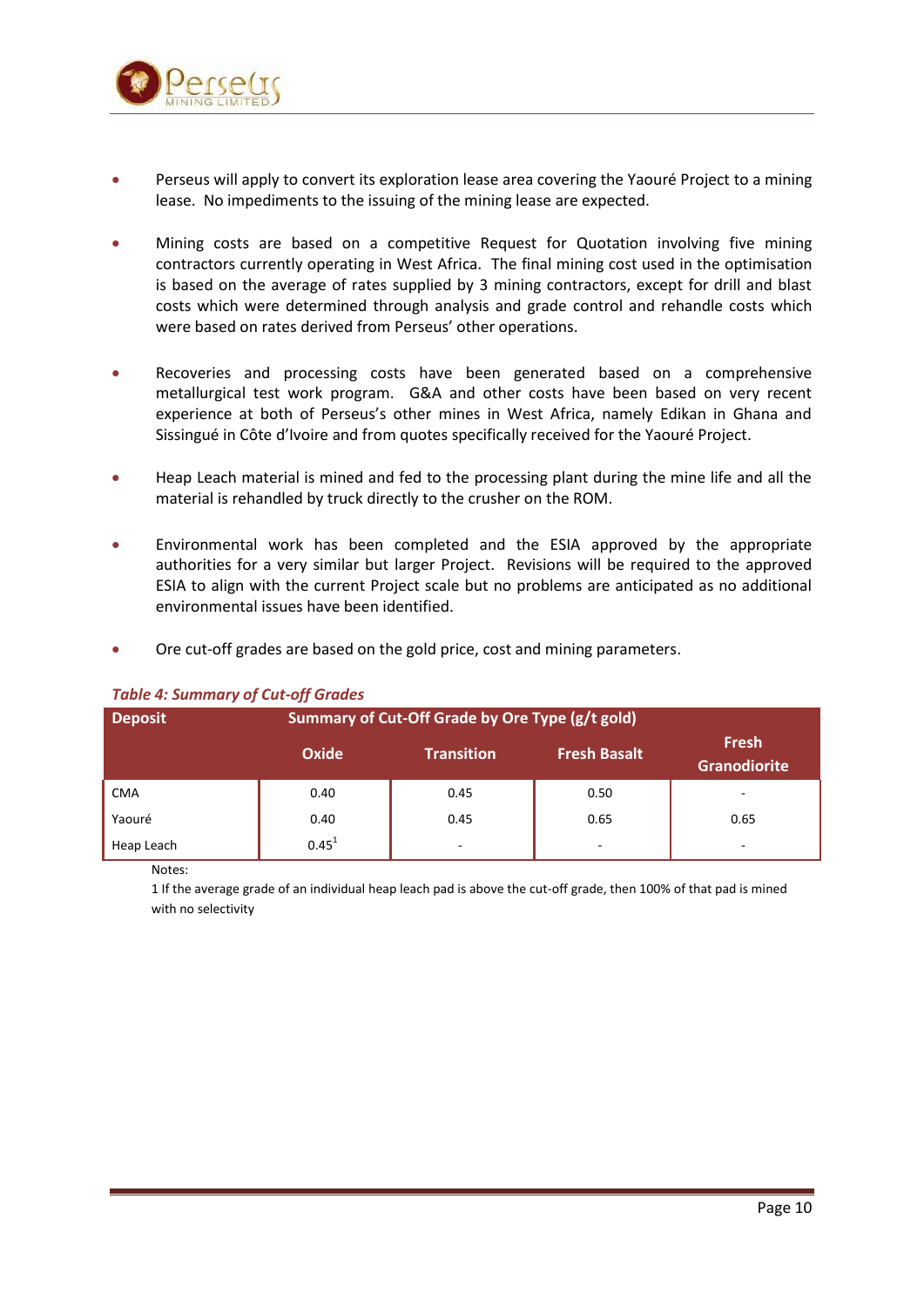

### **Processing Parameters**

 The process metallurgical recovery for gold is fixed by material type in each deposit. Recovery variation is a function of differing metallurgical properties of ores from different deposits.

| <b>Ore Source and Rock Type</b>  | <b>Units</b> | Heap<br><b>Leach</b> | <b>Oxide</b> | <b>Transition</b> | <b>Fresh</b>                                                              |
|----------------------------------|--------------|----------------------|--------------|-------------------|---------------------------------------------------------------------------|
| <b>CMA Granodiorite</b>          | %            |                      | 92%          | 90%               | $(100 \times (Au - (0.095 \times Au^{0.94})) -$<br>$0.011) / \text{Au}$ % |
| <b>CMA Basalt/Volcanoclastic</b> | %            |                      | 92%          | 90%               | $(100 \times (Au - (0.095 \times Au^{0.94})) -$<br>$0.011$ ) / Au)%       |
| Yaouré Granodiorite              | %            |                      | 92%          | 90%               | 90%                                                                       |
| Yaouré Basalt/Volcanoclastic     | %            |                      | 92%          | 90%               | 90%                                                                       |
| Heap leach - CMA 1               | %            | 85%                  |              |                   |                                                                           |
| Heap leach - CMA 2               | %            | 83%                  |              |                   |                                                                           |
| Heap leach - E Global            | %            | 84%                  |              |                   |                                                                           |

### *Table 5: Metallurgical Recoveries*

- No deleterious material has been identified.
- Average annual processing throughput rate of oxide, transition and CMA fresh ore is 3.3 million tonnes per annum. The throughput rates for Yaouré fresh ore is lower due to the high power demand to grind to the required particle size for optimum recovery and is nominally 2.5 million tonnes per annum. The processing circuit involves single stage crushing, semiautogenous grinding, ball milling, pebble crushing, gravity recovery and CIL.

### **Ore Reserve Classification**

Ore Reserves have been classified based on the underlying Mineral Resources classifications and the level of detail in the mine planning. The Mineral Resources were classified as Indicated and Inferred (no Measured was identified). The Ore Reserves, based only on Indicated Resources, have been classified as Probable Ore Reserves.

The Ore Reserve is classified as Probable in accordance with the JORC Code, corresponding to the Mineral Resource classification of Indicated and taking into account other factors where relevant. The deposit's geological model is well constrained. The Ore Reserve classification is considered appropriate given the nature of the deposit, the moderate grade variability, drilling density, structural complexity and mining history. Therefore it was deemed appropriate to use Indicated Mineral Resources as a basis for Probable Reserves.

No Inferred Mineral Resources were included in the Ore Reserve estimate.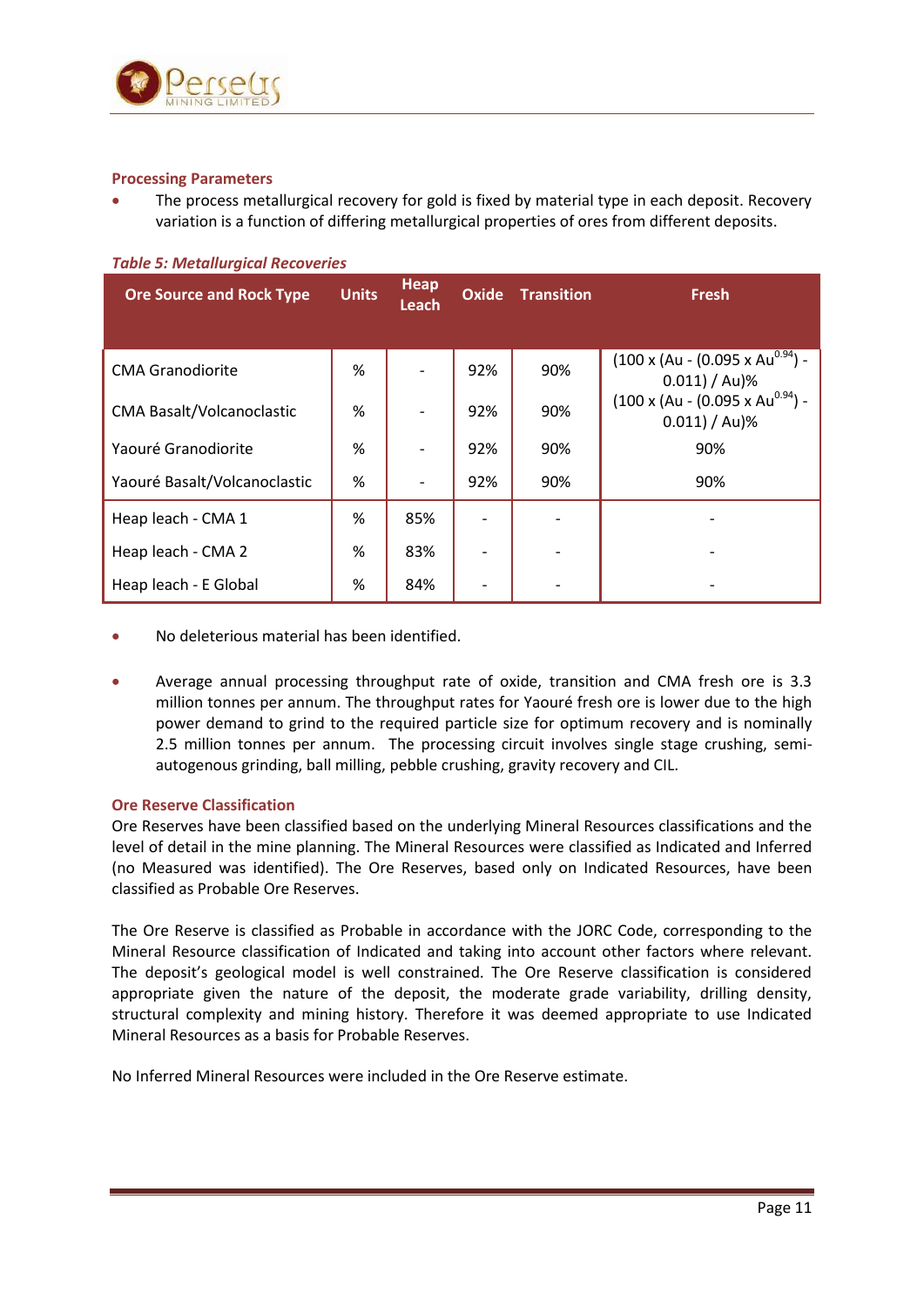

To discuss any aspect of this announcement, please contact:

| <b>Managing Director:</b> | Jeff Quartermaine at telephone +61 8 6144 1700 or email |
|---------------------------|---------------------------------------------------------|
|                           | jeff.quartermaine@perseusmining.com;                    |
|                           |                                                         |

*Media Relations: Nathan Ryan at telephone +61 4 20 582 887 or email [nathan.ryan@nwrcommunications.com.au](mailto:nathan.ryan@nwrcommunications.com) (Melbourne)*

#### *Caution Regarding Forward Looking Information:*

*This report contains forward-looking information which is based on the assumptions, estimates, analysis and opinions of management made in light of its experience and its perception of trends, current conditions and expected developments, as well as other factors that management of the Company believes to be relevant and reasonable in the circumstances at the date that such statements are made, but which may prove to be incorrect. Assumptions*  have been made by the Company regarding, among other things: the price of gold, continuing commercial *production at the Edikan Gold Mine without any major disruption, development of a mine at Sissingué and/or Yaouré, the receipt of required governmental approvals, the accuracy of capital and operating cost estimates, the ability of the Company to operate in a safe, efficient and effective manner and the ability of the Company to obtain financing as and when required and on reasonable terms. Readers are cautioned that the foregoing list is not exhaustive of all factors and assumptions which may have been used by the Company. Although management believes that the assumptions made by the Company and the expectations represented by such information are reasonable, there can be no assurance that the forward-looking information will prove to be accurate. Forwardlooking information involves known and unknown risks, uncertainties, and other factors which may cause the actual results, performance or achievements of the Company to be materially different from any anticipated future results, performance or achievements expressed or implied by such forward-looking information. Such factors include, among others, the actual market price of gold, the actual results of current exploration, the actual results of future exploration, changes in project parameters as plans continue to be evaluated, as well as those factors disclosed in the Company's publicly filed documents. The Company believes that the assumptions and expectations reflected in the forward-looking information are reasonable. Assumptions have been made regarding, among other things, the Company's ability to carry on its exploration and development activities, the timely receipt of required approvals, the price of gold, the ability of the Company to operate in a safe, efficient and effective manner and the ability of the Company to obtain financing as and when required and on reasonable terms. Readers should not place undue reliance on forward-looking information. Perseus does not undertake to update any forward-looking information, except in accordance with applicable securities laws.*

#### *Competent Person Statement*

*The information in this report that relates to Mineral Resources is based on Information compiled by Mr Jonathon Abbott, a Competent Person who is a member of the Australian Institute of Geoscientists. Mr Abbott is a full time employee of MPR Geological Consultants Pty Ltd. Mr Abbott has sufficient experience, that is relevant to the style of mineralisation and type of deposit under consideration and to the activity being undertaken to qualify as a Competent Person as defined in the 2012 Edition of the 'Australasian Code for Reporting of Exploration Results, Mineral Resources and Ore Reserves', and a Qualified Person as defined in NI43-101. Mr Abbott consents to the inclusion in this report of the matters based on his information in the form and context in which it appears.* 

*The information in this report that relates to Ore Reserves is based on information compiled by Mr Joe McDiarmid, a Competent Person who is a Chartered Professional Member of The Australasian Institute of Mining and Metallurgy and is a full-time employee of RPM Advisory Services Pty Ltd. Mr McDiarmid has sufficient experience, that is relevant to the style of mineralisation and type of deposit under consideration and to the activity being undertaken to qualify as a Competent Person as defined in the 2012 Edition of the 'Australasian Code for Reporting of Exploration Results, Mineral Resources and Ore Reserves'. Mr McDiarmid consents to the inclusion in the report of the matters based on his information in the form and context in which it appears.*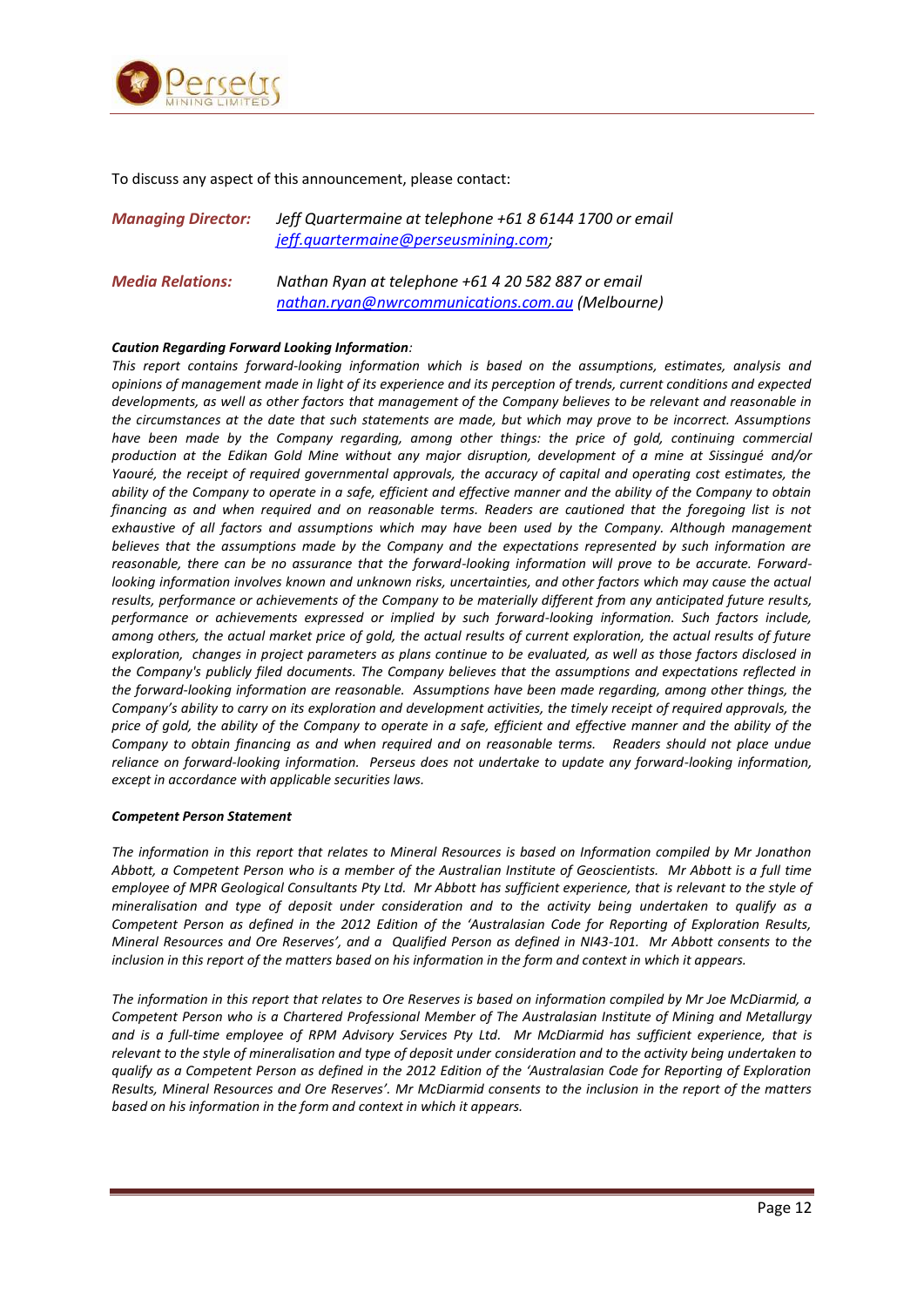## **JORC 2012 Table 1 – Section 1 sampling techniques and data**

(Criteria in this section apply to all succeeding sections.)

| <b>Criteria</b>               | <b>JORC Code Explanation</b>                                                                                                                                                                                                                                                                                                                                                                                                                                                                                                                                                                                                                                                                                                                                                                                                                                                                                                                                                                                                                                                                                               | <b>Commentary</b>                                                                                                                                                                                                                                                                                                                                                                                                                                                                                                                                                                                                                                                                                                                                                                                                                                                                                                                                                                                                                                                                                                                                                                                                                                                                                                                                                                                                                                                                                       |
|-------------------------------|----------------------------------------------------------------------------------------------------------------------------------------------------------------------------------------------------------------------------------------------------------------------------------------------------------------------------------------------------------------------------------------------------------------------------------------------------------------------------------------------------------------------------------------------------------------------------------------------------------------------------------------------------------------------------------------------------------------------------------------------------------------------------------------------------------------------------------------------------------------------------------------------------------------------------------------------------------------------------------------------------------------------------------------------------------------------------------------------------------------------------|---------------------------------------------------------------------------------------------------------------------------------------------------------------------------------------------------------------------------------------------------------------------------------------------------------------------------------------------------------------------------------------------------------------------------------------------------------------------------------------------------------------------------------------------------------------------------------------------------------------------------------------------------------------------------------------------------------------------------------------------------------------------------------------------------------------------------------------------------------------------------------------------------------------------------------------------------------------------------------------------------------------------------------------------------------------------------------------------------------------------------------------------------------------------------------------------------------------------------------------------------------------------------------------------------------------------------------------------------------------------------------------------------------------------------------------------------------------------------------------------------------|
| <b>Sampling</b><br>techniques | Nature and quality of sampling (e.g. cut<br>channels, random chips, or specific specialised<br>industry standard measurement tools<br>appropriate to the minerals under investigation,<br>such as down hole gamma sondes, or<br>handheld XRF instruments, etc.). These<br>examples should not be taken as limiting the<br>broad meaning of sampling.<br>Include reference to measures taken to ensure<br>sample representivity and the appropriate<br>calibration of any measurement tools or<br>systems used.<br>Aspects of the determination of mineralisation<br>that are Material to the Public Report. In cases<br>where 'industry standard' work has been done<br>this would be relatively simple (e.g. 'reverse<br>circulation drilling was used to obtain 1 m<br>samples from which 3 kg was pulverised to<br>produce a 30 g charge for fire assay'). In other<br>cases more explanation may be required, such<br>as where there is coarse gold that has inherent<br>sampling problems. Unusual commodities or<br>mineralisation types (e.g. submarine nodules)<br>may warrant disclosure of detailed information. | Sampling data available to inform the Mineral Resource estimate include:<br>1,155 resource RC holes for 92,756 m of drilling,<br>648 diamond core holes for 146,299m of diamond core and 6,643 m of RC pre-collars,<br>417 trial RC grade control holes for 12,709 m,<br>50 aircore holes for 1,076 metres and<br>289 power auger holes drilled to sample remnant heap leach material<br>RC drill samples were collected at drill sites over generally at 1 metre intervals and split using multi-stage riffle<br>splitters. Sample split weights were nominally 3kg. For Amara and Perseus RC drill campaigns, samples were<br>logged visually for recovery, moisture and contamination. For some Amara and most Perseus RC and AC drilling,<br>sample recovery was measured by weighing bulk recovered samples. Amara and Perseus drilling employed drilling<br>rigs of adequate capacity and appropriate drilling techniques to provide generally reasonably high recovery, dry<br>samples for the majority of RC drilling.<br>Diamond core recovery for weathered material was maximised by use of triple tube methods for most Perseus and<br>Amara drilling through this zone.<br>Diamond core was generally sawn in half using a diamond blade saw, with one half sent for assaying and the other<br>half stored in core trays for reference. Samples were normally taken over 1 metre intervals. Core recoveries were<br>measured for Amara and Perseus drilling and averaged in excess of 90%. |
| <b>Drilling</b><br>techniques | Drill type (e.g. core, reverse circulation, open-<br>hole hammer, rotary air blast, auger, Bangka,<br>sonic, etc.) and details (e.g. core diameter,<br>triple or standard tube, depth of diamond tails,<br>face-sampling bit or other type, whether core is<br>oriented and if so, by what method, etc.).                                                                                                                                                                                                                                                                                                                                                                                                                                                                                                                                                                                                                                                                                                                                                                                                                  | All RC drilling was by face-sampling hammer with bit diameters of 10.9 to 16.3 cm Diamond core drilling was<br>generally HQ diameter in weathered rock, NQ or NQ2 diameter in fresh rock. Amara and Perseus diamond core<br>drilled post 2007 (approximately 95% of core metres) was oriented using digital tools.                                                                                                                                                                                                                                                                                                                                                                                                                                                                                                                                                                                                                                                                                                                                                                                                                                                                                                                                                                                                                                                                                                                                                                                      |
| <b>Drill sample</b>           | Method of recording and assessing core and                                                                                                                                                                                                                                                                                                                                                                                                                                                                                                                                                                                                                                                                                                                                                                                                                                                                                                                                                                                                                                                                                 | Amara and Perseus drilling employed drilling rigs of adequate capacity and appropriate drilling techniques to provide                                                                                                                                                                                                                                                                                                                                                                                                                                                                                                                                                                                                                                                                                                                                                                                                                                                                                                                                                                                                                                                                                                                                                                                                                                                                                                                                                                                   |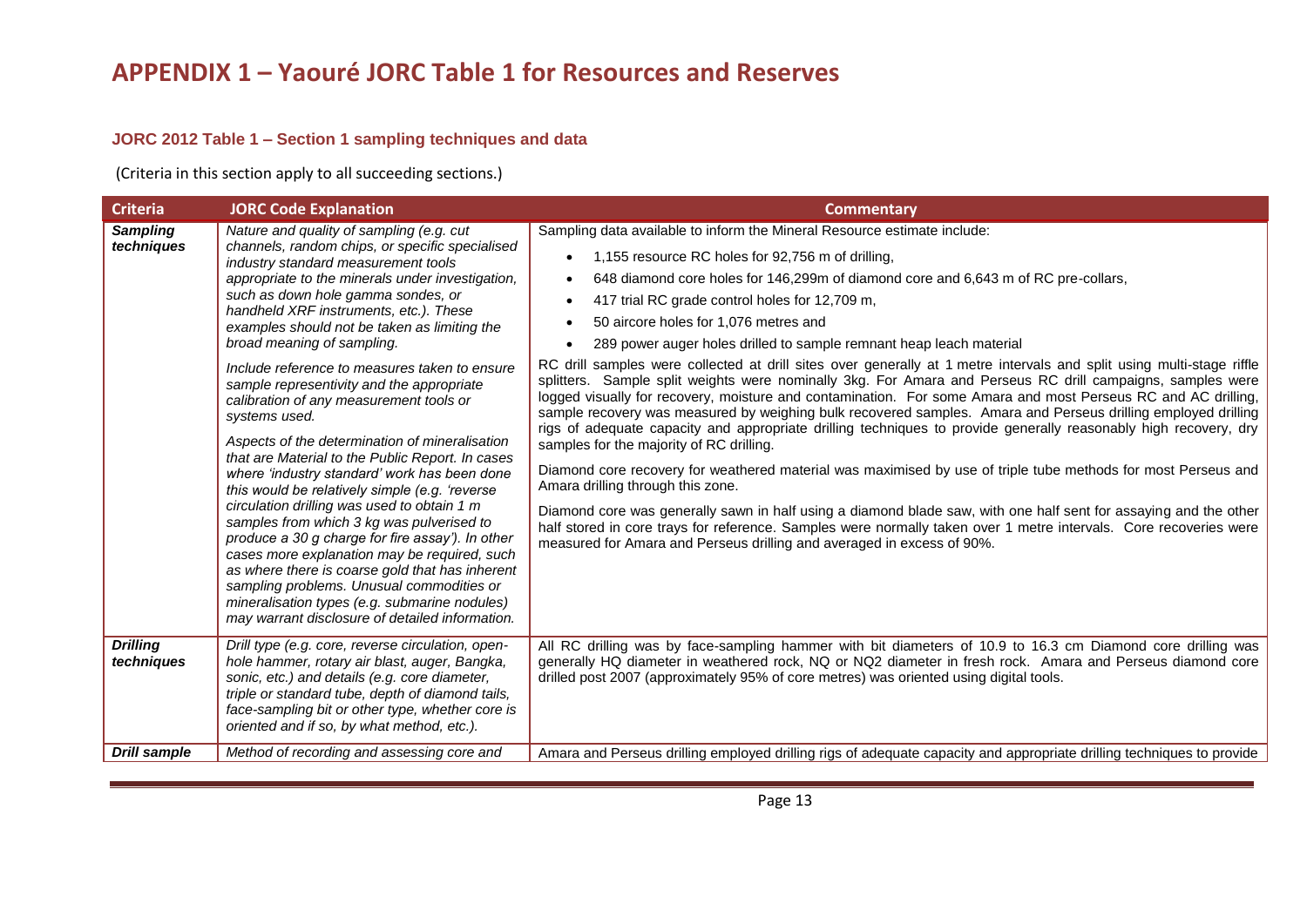| Recovery                   | chip sample recoveries and results assessed.                                                                                                                                       | generally high recovery, dry samples for the majority of RC drilling.                                                                                                                                                                                                                                                                                                               |  |  |
|----------------------------|------------------------------------------------------------------------------------------------------------------------------------------------------------------------------------|-------------------------------------------------------------------------------------------------------------------------------------------------------------------------------------------------------------------------------------------------------------------------------------------------------------------------------------------------------------------------------------|--|--|
|                            | Measures taken to maximise sample recovery<br>and ensure representative nature of the<br>samples.<br>Whether a relationship exists between sample                                  | For Amara and Perseus RC drill campaigns, samples were logged visually for recovery, moisture and contamination.<br>For some Amara RC drilling, and most Perseus RC and AC, and sample recovery was measured by weighing bulk<br>recovered samples. Estimated sample recovery averages 78% and 83% for Amara and Perseus RC drilling<br>respectively and 68% for Amara AC drilling. |  |  |
|                            | recovery and grade and whether sample bias<br>may have occurred due to preferential loss/gain<br>of fine/coarse material.                                                          | Measures taken to maximise core recovery for diamond drilling included use of triple tube techniques for weathered<br>material. Diamond core recovery was measured for Amara and Perseus diamond holes by recording of recovered<br>core lengths for core runs, and averaged around 97% and 98% respectively.                                                                       |  |  |
|                            |                                                                                                                                                                                    | Available information shows no significant relationships between recovery and grade for RC and diamond drilling,<br>and no indication that sample bias may have occurred due to preferential loss/gain of fine/coarse material.                                                                                                                                                     |  |  |
| Logging                    | Whether core and chip samples have been<br>geologically and geotechnically logged to a<br>level of detail to support appropriate Mineral                                           | Geological logs are available for around 99% of the resource area RC and diamond drilling. The logging is<br>qualitative in nature and of sufficient detail to support the current resource estimates, and mining and metallurgical<br>studies.                                                                                                                                     |  |  |
|                            | Resource estimation, mining studies and<br>metallurgical studies.<br>Whether logging is qualitative or quantitative in<br>nature. Core (or costean, channel, etc.)<br>photography. | Sieved samples of RC chips from each metre of drilling were logged for colour, rock type, alteration type and<br>intensity, vein quartz content, sulphide mineralisation, weathering and oxidation. The chips are stored in plastic chip                                                                                                                                            |  |  |
|                            |                                                                                                                                                                                    | trays and the trays photographed.                                                                                                                                                                                                                                                                                                                                                   |  |  |
|                            |                                                                                                                                                                                    | Diamond drill core was logged for geology, structure and geotechnical characteristics. Geological logging included<br>colour, lithology, weathering, oxidation, vein type and vein volume percentage, sulphide mineralisation and their                                                                                                                                             |  |  |
|                            | The total length and percentage of the relevant<br>intersections logged.                                                                                                           | estimated percentage, alteration and alteration intensity. Structural logging includes fault, fold, cleavage and joint<br>orientation, lithological contacts and vein orientation.                                                                                                                                                                                                  |  |  |
| Sub-sampling<br>techniques | If core, whether cut or sawn and whether<br>quarter, half or all core taken.                                                                                                       | RC drill samples were collected at drill sites over generally one metre intervals and split using multi-stage riffle<br>splitters to produce assay sub-samples averaging around 3kg.                                                                                                                                                                                                |  |  |
| and sample<br>preparation  | If non-core, whether riffled, tube sampled,<br>rotary split, etc. and whether sampled wet or                                                                                       | Diamond core was generally sawn in half using a diamond blade saw, with one half sent for assaying and the other<br>half stored in core trays for reference. Samples were normally taken at 1 metre intervals.                                                                                                                                                                      |  |  |
|                            | dry.<br>For all sample types, the nature, quality and<br>appropriateness of the sample preparation                                                                                 | Preparation of core and RC samples followed a standard path of drying at 105 degrees C for at least 12 hours,<br>crushing the entire sample to 85% passing -2mm and grinding a 1.5kg split to 85% passing 75 microns. 200g<br>subsamples collected by multiple scoop passes were despatched to the assay laboratory.                                                                |  |  |
|                            | technique.<br>Quality control procedures adopted for all sub-                                                                                                                      | Quality control measures adopted to confirm the representivity of samples from Amara and Perseus RC and<br>diamond drilling include the following:                                                                                                                                                                                                                                  |  |  |
|                            | sampling stages to maximise representivity of<br>samples.                                                                                                                          | Field re-splits of RC samples at an average frequency of around one duplicate per 15 and 17 Amara and<br>$\bullet$<br>Perseus primary samples respectively.                                                                                                                                                                                                                         |  |  |
|                            | Measures taken to ensure that the sampling is<br>representative of the in situ material collected,                                                                                 | Quarter core duplicate samples for earlier phases of Amara's drilling                                                                                                                                                                                                                                                                                                               |  |  |
|                            | including for instance results for field                                                                                                                                           | Submission of coarse blanks at an average of around 1 blank per 20 primary samples                                                                                                                                                                                                                                                                                                  |  |  |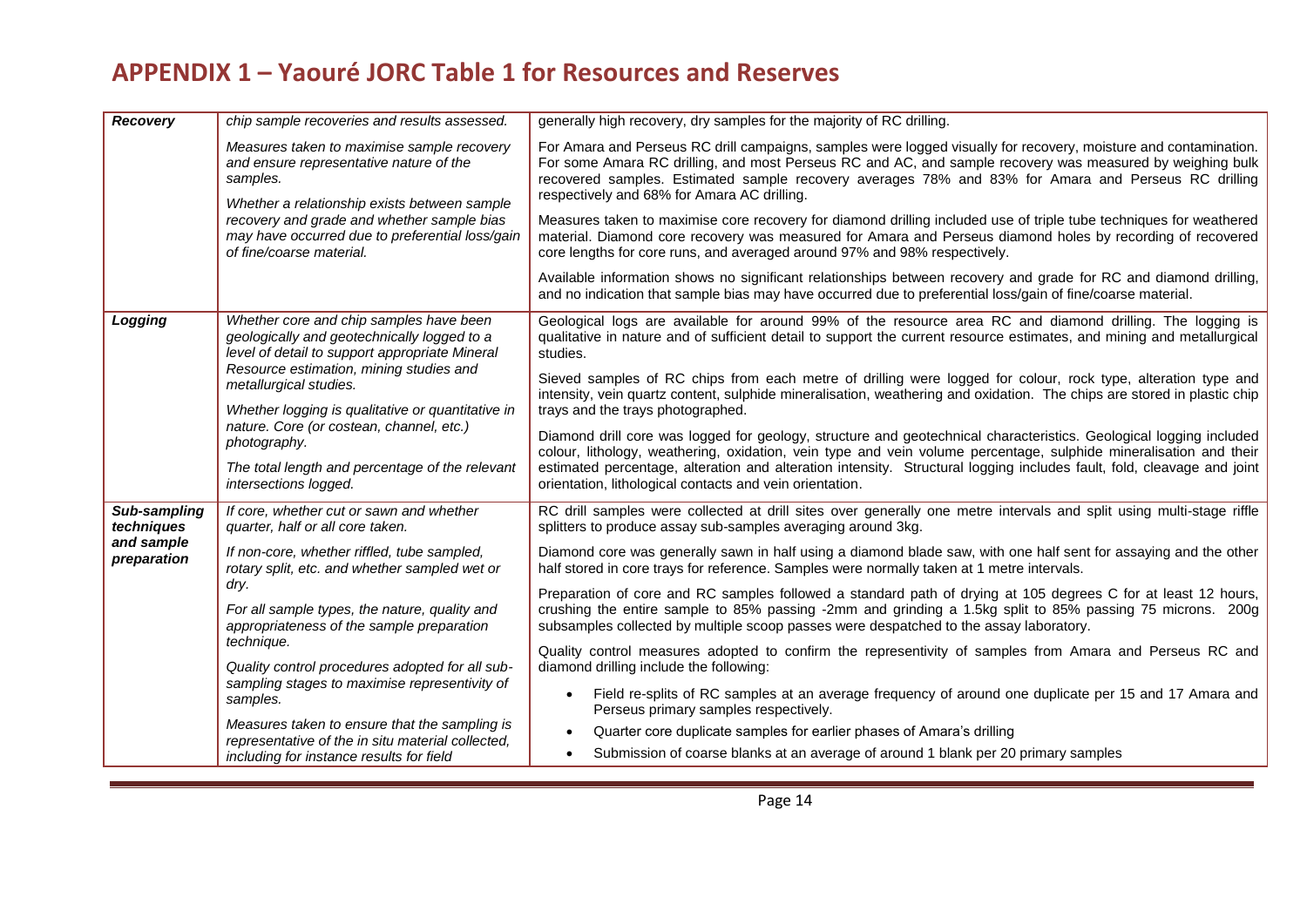|                                                   | duplicate/second-half sampling.                                                                                                                 | Second pulps prepared from 1:20 crushed samples (coarse duplicates)                                                                                                                                                                                                                                                                                                      |
|---------------------------------------------------|-------------------------------------------------------------------------------------------------------------------------------------------------|--------------------------------------------------------------------------------------------------------------------------------------------------------------------------------------------------------------------------------------------------------------------------------------------------------------------------------------------------------------------------|
|                                                   | Whether sample sizes are appropriate to the                                                                                                     | Second samples of pulps from 1:20 samples (pulp repeats)                                                                                                                                                                                                                                                                                                                 |
|                                                   | grain size of the material being sampled.                                                                                                       | Use of quartz wash between every sample in crushing and pulverising equipment and assaying of<br>composited quartz wash samples                                                                                                                                                                                                                                          |
|                                                   |                                                                                                                                                 | Screening of approximately 1:100 pulp samples to check grind size                                                                                                                                                                                                                                                                                                        |
|                                                   |                                                                                                                                                 | Information available to demonstrate sample repeatability for Cluff RC drilling includes field duplicates.                                                                                                                                                                                                                                                               |
|                                                   |                                                                                                                                                 | Sample preparation techniques are considered appropriate to the style of mineralisation and the available<br>information indicates that the sub-sampling and sample preparation procedures are sufficiently reliable for the<br>current estimates. Available information indicates that sample sizes are appropriate to the grain size of the material<br>being sampled. |
| <b>Quality of</b><br>assay data<br>and laboratory | The nature, quality and appropriateness of the<br>assaying and laboratory procedures used and<br>whether the technique is considered partial or | The majority of resource samples have been assayed by 50g fire assay with AAS determination by commercial<br>laboratories. The technique is considered a total extraction technique. A small number of assay data derive from<br>cyanide bottle roll analyses (partial extraction) carried out on site by Cluff and Amara.                                               |
| tests                                             | total.<br>For geophysical tools, spectrometers, handheld                                                                                        | Assaying has been undertaken variously by Intertek Laboratories (Gh) Ltd, Tarkwa, SGS Tarkwa, Bureau Veritas,<br>Abidjan and Actlabs, Ouagadougou. The majority of assays informing the resource estimate derive from Actlabs.                                                                                                                                           |
|                                                   | XRF instruments, etc., the parameters used in<br>determining the analysis including instrument<br>make and model, reading times, calibrations   | Quality control procedures for Amara and Perseus drilling include submission of coarse blanks (around 1 in 20),<br>certified reference standards, pulp repeats, coarse duplicates, and inter-laboratory checks.                                                                                                                                                          |
|                                                   | factors applied and their derivation, etc.<br>Nature of quality control procedures adopted<br>(e.g. standards, blanks, duplicates, external     | Little information is available directly to indicate sampling and assay reliability for BRGM and Cluff drilling. Nearest<br>neighbour comparisons of composited gold grades from these sampling types with Amara and Perseus drilling<br>showed no significant biases, providing an indication of the general reliability of these samples.                              |
|                                                   | laboratory checks) and whether acceptable<br>levels of accuracy (i.e. lack of bias) and<br>precision have been established.                     | The available information indicates that the assaying is free from any significant biases and that acceptable levels of<br>accuracy and precision have been established for the current estimates.                                                                                                                                                                       |
| <b>Verification of</b><br>sampling and            | The verification of significant intersections by<br>either independent or alternative company                                                   | Numerous significant mineralised intersections have been checked against visual alteration and sulphide<br>mineralisation in drill chips and core by Amara and Perseus geologists.                                                                                                                                                                                       |
| assaying                                          | personnel.<br>The use of twinned holes.                                                                                                         | No deliberate twinning of RC holes by diamond core but a number of incidentally twinned holes. Nearest neighbour<br>comparisons of composited gold grades from these sampling types with Amara and Perseus drilling showed no<br>significant biases, providing an indication of the general reliability of these samples.                                                |
|                                                   | Documentation of primary data, data entry<br>procedures, data verification, data storage<br>(physical and electronic) protocols.                | Eleven triple-tube HQ diamond core holes were drilled to twin heap leach auger sample holes. Comparisons<br>showed no significant differences in average gold grade between auger holes and diamond twins.                                                                                                                                                               |
|                                                   | Discuss any adjustment to assay data.                                                                                                           | Geology, structure and geotechnical logs are paper based. Sample intervals are recorded in pre-numbered sample<br>ticket books. All logging, sample interval and survey data are manually entered to digital form on site and stored in<br>an SQL relational database. Data exports are normally in the form of MS Access files.                                         |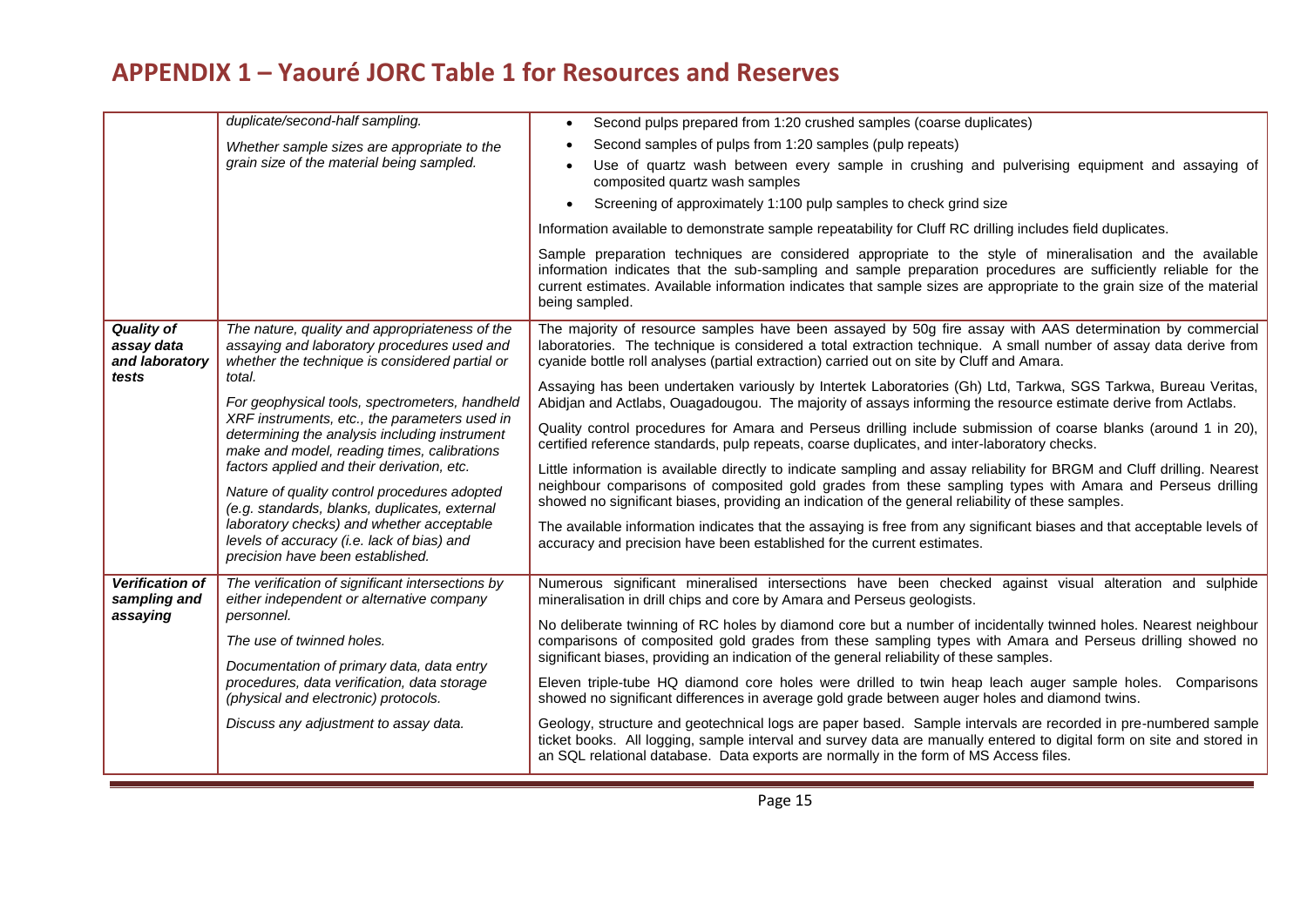| <b>Location of</b><br>data points   | Accuracy and quality of surveys used to locate<br>drill holes (collar and down-hole surveys),<br>trenches, mine workings and other locations<br>used in Mineral Resource estimation.<br>Specification of the grid system used.<br>Quality and adequacy of topographic control. | Data verification procedures include automated checks to:<br>prevent repetition of sample numbers<br>prevent overlap of from-to intervals in logging and sample interval data<br>ensure that total hole depths in collar, assay and geology tables match<br>ensure that drill collar coordinates are within the project's geographic limits<br>Down-hole survey data are examined for large deviations in dip or azimuth that may represent erroneous data or<br>data entry errors and corrected on a case-by-case basis including estimates of dips and azimuths where the original<br>data appear to be in error.<br>Additional data checks include viewing drill hole traces, geological logging and assays in plan and section views.<br>The Competent Person's independent checks of database validity included: Comparison of assay values between<br>nearby holes, checking for internal consistency between, and within database tables, comparisons between assay<br>results from different sampling phases. Additional checking included comparing database assay entries with<br>laboratory source files and spot check comparison of sampling information with original field sampling sheets. These<br>checks showed no significant discrepancies in the database used for resource estimation<br>Drill hole collars have been surveyed by qualified land and mine surveyors using, variously, total station or<br>differential GPS equipment and control points established by government survey.<br>All BRGM holes and RC holes drilled by Cluff were not down-hole surveyed; Cluff diamond core holes were<br>surveyed. Most Amara and Perseus RC and diamond drilling was down-hole surveyed at generally 30 metre<br>intervals using digital instruments. Aircore holes were not down-hole surveyed.<br>Topographic surface is defined by point data from a 2017 airborne LiDAR survey commissioned by Perseus. LiDAR<br>controls were established using control points established by government survey and the surface is considered<br>accurate to +/- 10cm. Historic surveys are available from which to form a surface representing the final CMA pit void.<br>The surface representing the limits of historic mining in Yaouré pit was derived from historic surveys and the recent<br>LiDAR topographic survey.<br>All coordinate data are in UTM grid, WGS84 Zone 30 North datum.<br>Topographic control is adequate for the current estimates. |
|-------------------------------------|--------------------------------------------------------------------------------------------------------------------------------------------------------------------------------------------------------------------------------------------------------------------------------|---------------------------------------------------------------------------------------------------------------------------------------------------------------------------------------------------------------------------------------------------------------------------------------------------------------------------------------------------------------------------------------------------------------------------------------------------------------------------------------------------------------------------------------------------------------------------------------------------------------------------------------------------------------------------------------------------------------------------------------------------------------------------------------------------------------------------------------------------------------------------------------------------------------------------------------------------------------------------------------------------------------------------------------------------------------------------------------------------------------------------------------------------------------------------------------------------------------------------------------------------------------------------------------------------------------------------------------------------------------------------------------------------------------------------------------------------------------------------------------------------------------------------------------------------------------------------------------------------------------------------------------------------------------------------------------------------------------------------------------------------------------------------------------------------------------------------------------------------------------------------------------------------------------------------------------------------------------------------------------------------------------------------------------------------------------------------------------------------------------------------------------------------------------------------------------------------------------------------------------------------------------------------------------------------------------------------------------------------------------------------------------------------------------------------------------------------------------------------|
| Data spacing<br>and<br>distribution | Data spacing for reporting of Exploration<br>Results.                                                                                                                                                                                                                          | Resources in Yaouré deposit are delineated by drilling at, generally, 25mE x 25mN spacing to 80-100 metres below<br>original surface. Below that, drill coverage is generally at 50mE x 50mN spacing.                                                                                                                                                                                                                                                                                                                                                                                                                                                                                                                                                                                                                                                                                                                                                                                                                                                                                                                                                                                                                                                                                                                                                                                                                                                                                                                                                                                                                                                                                                                                                                                                                                                                                                                                                                                                                                                                                                                                                                                                                                                                                                                                                                                                                                                                     |
|                                     | Whether the data spacing and distribution is<br>sufficient to establish the degree of geological                                                                                                                                                                               | CMA deposit is delineated by drilling at 25mE x 50mN spacing to between 100 and 250 metres below original<br>surface. Beneath that, drill coverage at 50mE x 50mN spacing extends to a maximum depth of approximately 450                                                                                                                                                                                                                                                                                                                                                                                                                                                                                                                                                                                                                                                                                                                                                                                                                                                                                                                                                                                                                                                                                                                                                                                                                                                                                                                                                                                                                                                                                                                                                                                                                                                                                                                                                                                                                                                                                                                                                                                                                                                                                                                                                                                                                                                 |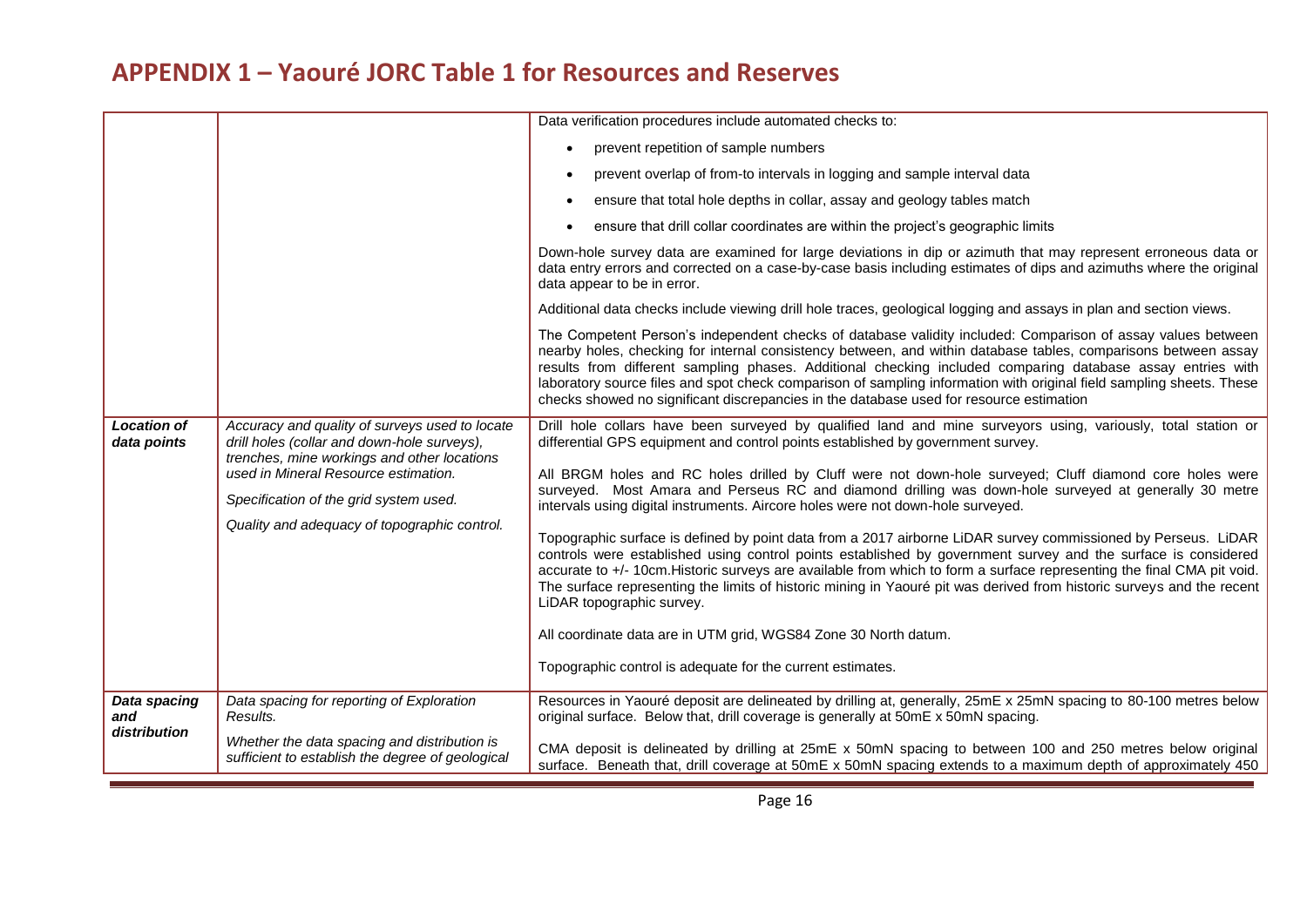|                                                                            | and grade continuity appropriate for the Mineral<br>Resource and Ore Reserve estimation<br>procedure(s) and classifications applied.                                                                                                                                                                                                                                                          | metres below surface.<br>Consistent drill coverage at 25m x 50m or closer spacing is considered sufficient to define in situ Indicated<br>resources. Drilling at 50m x 50m is considered sufficient to define in situ Inferred resources.                                                                                                                                                                                                                                                                                                                                                                                                                                                                                                                                                                                                                                                                                                                                             |
|----------------------------------------------------------------------------|-----------------------------------------------------------------------------------------------------------------------------------------------------------------------------------------------------------------------------------------------------------------------------------------------------------------------------------------------------------------------------------------------|---------------------------------------------------------------------------------------------------------------------------------------------------------------------------------------------------------------------------------------------------------------------------------------------------------------------------------------------------------------------------------------------------------------------------------------------------------------------------------------------------------------------------------------------------------------------------------------------------------------------------------------------------------------------------------------------------------------------------------------------------------------------------------------------------------------------------------------------------------------------------------------------------------------------------------------------------------------------------------------|
|                                                                            | Whether sample compositing has been applied.                                                                                                                                                                                                                                                                                                                                                  | Heap leach auger sample holes are spaced at 25m x 25m, considered sufficient to define Indicated resources.                                                                                                                                                                                                                                                                                                                                                                                                                                                                                                                                                                                                                                                                                                                                                                                                                                                                           |
|                                                                            |                                                                                                                                                                                                                                                                                                                                                                                               | Aircore, RC and diamond core sample intervals have been composited to uniform 2m down-hole intervals prior to<br>resource estimation.                                                                                                                                                                                                                                                                                                                                                                                                                                                                                                                                                                                                                                                                                                                                                                                                                                                 |
|                                                                            |                                                                                                                                                                                                                                                                                                                                                                                               | The one metre heap leach auger sample intervals were not composited for determination of de-clustered gold<br>grades for each heap component.                                                                                                                                                                                                                                                                                                                                                                                                                                                                                                                                                                                                                                                                                                                                                                                                                                         |
|                                                                            |                                                                                                                                                                                                                                                                                                                                                                                               | The data spacing has established geological and grade continuity sufficiently for the current Mineral Resource and<br>Ore Reserve Estimates.                                                                                                                                                                                                                                                                                                                                                                                                                                                                                                                                                                                                                                                                                                                                                                                                                                          |
| <b>Orientation of</b><br>data in<br>relation to<br>geological<br>structure | Whether the orientation of sampling achieves<br>unbiased sampling of possible structures and<br>the extent to which this is known, considering<br>the deposit type.<br>If the relationship between the drilling<br>orientation and the orientation of key<br>mineralised structures is considered to have<br>introduced a sampling bias, this should be<br>assessed and reported if material. | RC and diamond core holes are predominantly angled to the west, oriented to optimally intersect CMA-type lodes<br>(i.e. dipping at 25-35 degrees to the east) that represent more than 85% of the mineralised volume comprising the in<br>situ resource. The hole orientation is oblique to the NW and NE striking, steeply dipping, lodes in Yaouré pit and<br>intercepts of those structures thus represent apparent widths. Considering their relatively small contribution to the<br>Mineral Resource estimate and the search constraints applied to estimation, the impact of the oblique intercepts is<br>not considered material. Available information indicates that the resource drilling achieves un-biased sampling of the<br>mineralisation.                                                                                                                                                                                                                             |
| <b>Sample</b><br>security                                                  | The measures taken to ensure sample security.                                                                                                                                                                                                                                                                                                                                                 | RC and core samples from Amara and Perseus drilling were delivered to the core yard and sample preparation<br>facility by company personnel. RC field sample splits and samples of half diamond core were placed in numbered<br>bags and those bags, in turn, placed in polywoven bags that were sealed with plastic cable ties prior to transport to<br>the site sample preparation laboratory. Security guards were employed at drilling sites and core yard on a 24 hour<br>per day basis. After sample preparation, 200g sachets of sample pulps are packed in cardboard cartons and sealed<br>with robust adhesive tape prior to their transport to the assay laboratory.<br>Sample security measures adopted for Cluff and BRGM sampling are uncertain.<br>Results of field duplicates and paired holes along with the general consistency of assay results between sampling<br>phases and drilling methods provide confidence in the general reliability of the resource data. |
| <b>Audits or</b><br>reviews                                                | The results of any audits or reviews of sampling<br>techniques and data.                                                                                                                                                                                                                                                                                                                      | Data reviews have included comparisons between various sampling phases and methods which provide some<br>confidence in the general reliability of the data.<br>The Competent Person independently reviewed the quality and reliability of the exploration data. These reviews<br>included observation of drilling and RC sampling, review of database consistency, spot check comparisons between<br>original sampling sheets and database entries and comparison of laboratory source files with database entries, and<br>review of QAQC information.<br>The Competent Person considers that the sample preparation, security and analytical procedures adopted for the<br>Yaouré drilling provide an adequate basis for the Mineral Resource estimates. Previous independent reviews,<br>including a 2016 Technical Report prepared by NT Mining Consulting for Amara report similar conclusions.                                                                                   |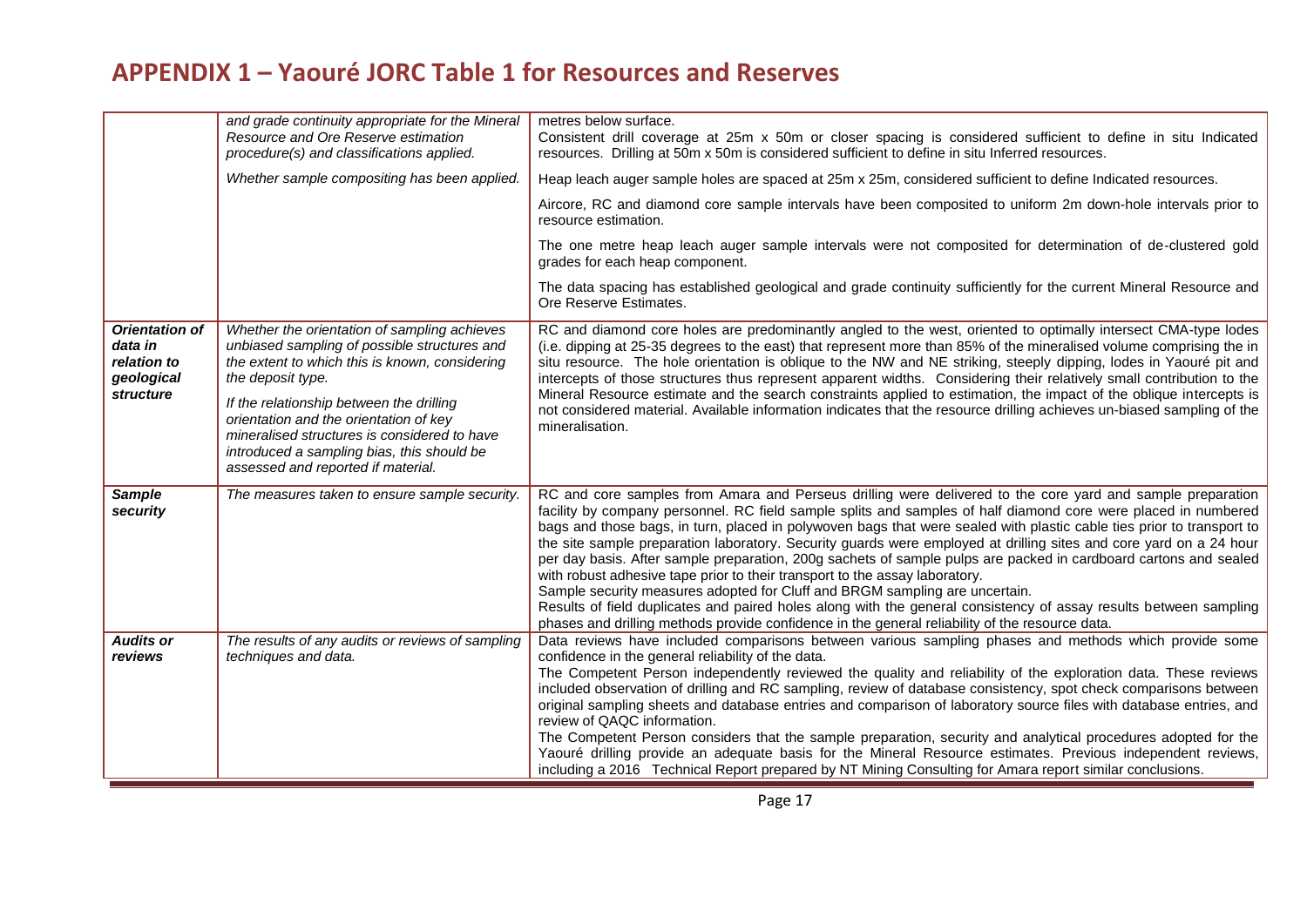## **JORC 2012 Table 1 – Section 2 Reporting of Exploration Results**

(Criteria listed in the preceding section also apply to this section.)

| <b>Criteria</b>                                         | <b>JORC Code explanation</b>                                                                                                                                                                                                                                                                                                                                                                                                               | <b>Commentary</b>                                                                                                                                                                                                                                                                                                                                                                                                                                                                                                                                                                                     |                                                                                                                                                                                                                                                                                                                                                                                                                                                                                                                                                                                                                                                                               |
|---------------------------------------------------------|--------------------------------------------------------------------------------------------------------------------------------------------------------------------------------------------------------------------------------------------------------------------------------------------------------------------------------------------------------------------------------------------------------------------------------------------|-------------------------------------------------------------------------------------------------------------------------------------------------------------------------------------------------------------------------------------------------------------------------------------------------------------------------------------------------------------------------------------------------------------------------------------------------------------------------------------------------------------------------------------------------------------------------------------------------------|-------------------------------------------------------------------------------------------------------------------------------------------------------------------------------------------------------------------------------------------------------------------------------------------------------------------------------------------------------------------------------------------------------------------------------------------------------------------------------------------------------------------------------------------------------------------------------------------------------------------------------------------------------------------------------|
| <b>Mineral</b><br>tenement and<br>land tenure<br>status | Type, reference name/number, location and ownership<br>including agreements or material issues with third parties<br>such as joint ventures, partnerships, overriding royalties,<br>native title interests, historical sites, wilderness or national<br>park and environmental settings.<br>The security of the tenure held at the time of reporting<br>along with any known impediments to obtaining a licence<br>to operate in the area. |                                                                                                                                                                                                                                                                                                                                                                                                                                                                                                                                                                                                       | Yaouré Mineral Resource is located on Exploration Permit 397 granted to Amara Mining Côte<br>d'Ivoire SARL (now Perseus Yaouré SARL) by decree no. 2013-840 of 11 December 2013. An<br>extension of the exploration permit to 30 November 2018 was granted by order no.<br>0165/MIM/DGMG of 1 December 2016. Perseus holds 100% interest in the permit subject to the<br>right of the Government of Côte d'Ivoire to take 10% carried interest at the time of granting an<br>exploration permit. Additionally, the Government of Côte d'Ivoire is entitled to a royalty on<br>production as follows:<br>Spot price per ounce - London<br><b>Royalty Rate</b><br><b>PM Fix</b> |
|                                                         |                                                                                                                                                                                                                                                                                                                                                                                                                                            | Less than or equal to US\$1,000<br>3%                                                                                                                                                                                                                                                                                                                                                                                                                                                                                                                                                                 |                                                                                                                                                                                                                                                                                                                                                                                                                                                                                                                                                                                                                                                                               |
|                                                         |                                                                                                                                                                                                                                                                                                                                                                                                                                            | Higher than US\$1,000 and less<br>3.5%<br>than or equal to US\$1,300                                                                                                                                                                                                                                                                                                                                                                                                                                                                                                                                  |                                                                                                                                                                                                                                                                                                                                                                                                                                                                                                                                                                                                                                                                               |
|                                                         |                                                                                                                                                                                                                                                                                                                                                                                                                                            | Higher than US\$1,300 and less<br>4%<br>than or equal to US\$1,600                                                                                                                                                                                                                                                                                                                                                                                                                                                                                                                                    |                                                                                                                                                                                                                                                                                                                                                                                                                                                                                                                                                                                                                                                                               |
|                                                         |                                                                                                                                                                                                                                                                                                                                                                                                                                            | Higher than US\$1,600 and less<br>5%<br>than or equal to US\$2,000                                                                                                                                                                                                                                                                                                                                                                                                                                                                                                                                    |                                                                                                                                                                                                                                                                                                                                                                                                                                                                                                                                                                                                                                                                               |
|                                                         |                                                                                                                                                                                                                                                                                                                                                                                                                                            | Higher than US\$2,000<br>6%                                                                                                                                                                                                                                                                                                                                                                                                                                                                                                                                                                           |                                                                                                                                                                                                                                                                                                                                                                                                                                                                                                                                                                                                                                                                               |
|                                                         |                                                                                                                                                                                                                                                                                                                                                                                                                                            | A further 0.5% of revenue is required to be paid to a local community development fund.<br>The Mineral Resource area is not affected sites of historical or environmental significance. A number of<br>culturally significant sites in the surrounding area (cemeteries, sacred groves) and the proximity of<br>Angovia village must be considered in future mine development but are not expected to be significant<br>impediments.<br>An Environmental and Social Impact Assessment, forming part of the Mining Permit application process<br>(presently suspended), was submitted on 28 July 2015. |                                                                                                                                                                                                                                                                                                                                                                                                                                                                                                                                                                                                                                                                               |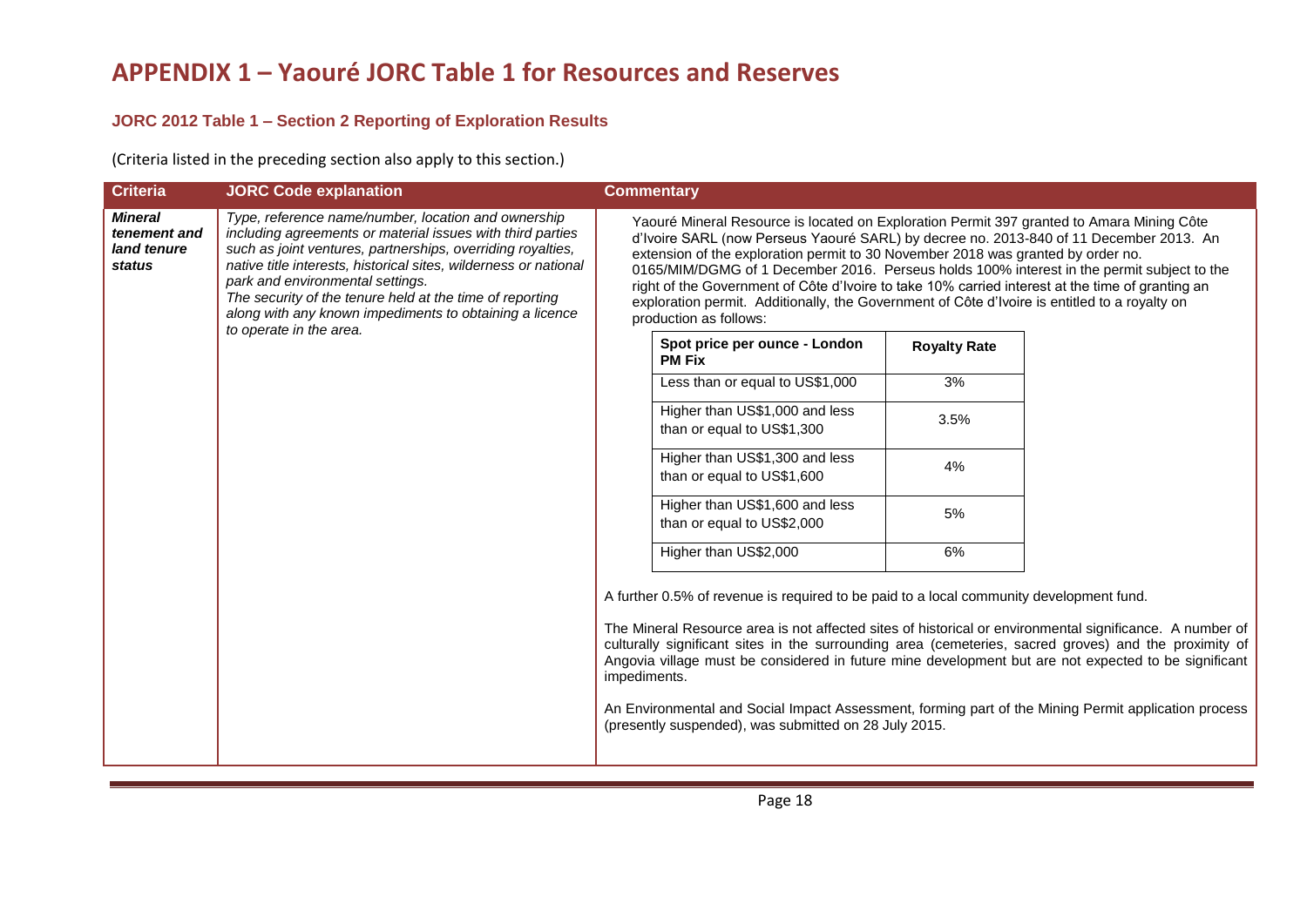| <b>Criteria</b>                                | <b>JORC Code explanation</b>                                                                                                                                                                                                                                                                                                                                                                                                                                                                                                                                                                                                                                                                                                              | <b>Commentary</b>                                                                                                                                                                                                                                                                                                                                                                                                                                                                                                                                                                                                                                                                                                                                                                                                                                                                                                                                                                                                                                                                                                                                                                                                                                                                                                                         |
|------------------------------------------------|-------------------------------------------------------------------------------------------------------------------------------------------------------------------------------------------------------------------------------------------------------------------------------------------------------------------------------------------------------------------------------------------------------------------------------------------------------------------------------------------------------------------------------------------------------------------------------------------------------------------------------------------------------------------------------------------------------------------------------------------|-------------------------------------------------------------------------------------------------------------------------------------------------------------------------------------------------------------------------------------------------------------------------------------------------------------------------------------------------------------------------------------------------------------------------------------------------------------------------------------------------------------------------------------------------------------------------------------------------------------------------------------------------------------------------------------------------------------------------------------------------------------------------------------------------------------------------------------------------------------------------------------------------------------------------------------------------------------------------------------------------------------------------------------------------------------------------------------------------------------------------------------------------------------------------------------------------------------------------------------------------------------------------------------------------------------------------------------------|
| <b>Exploration</b><br>done by other<br>parties | Acknowledgment and appraisal of exploration by other<br>parties.                                                                                                                                                                                                                                                                                                                                                                                                                                                                                                                                                                                                                                                                          | Exploration geochemical sampling, trenching and exploration and resource definition drilling have<br>previously been carried out by BRGM, Cluff and Amara. Information from BRGM holes provide only a<br>small proportion of the dataset. Drill hole data deriving from work by Cluff and Amara are considered<br>reliable.                                                                                                                                                                                                                                                                                                                                                                                                                                                                                                                                                                                                                                                                                                                                                                                                                                                                                                                                                                                                               |
| Geology                                        | Deposit type, geological setting and style of<br>mineralisation.                                                                                                                                                                                                                                                                                                                                                                                                                                                                                                                                                                                                                                                                          | Yaouré may be described as orogenic lode-style gold mineralisation. The Yaouré mineral resource<br>comprises two adjacent deposits, Yaouré and CMA that occur near the south-eastern flank of the<br>informally named Yaouré greenstone belt in central Côte d'Ivoire. Mineralisation is hosted by<br>Palaeoproterozoic aged metabasalts and felsic intrusive rocks of the Birimian Supergroup. The rocks<br>are metamorphosed to lower greenschist facies and only locally feature penetrative deformation fabrics.<br>In both deposits, gold is associated with disseminated pyrite. At CMA deposit, mineralisation is<br>associated with quartz-albite-carbonate veining in reverse fault structures that dip at 25 to 30 degrees to<br>the east. Yaouré deposit comprises a number of mineralisation styles controlled by east-dipping<br>structures, similar to CMA, in addition to mineralisation associated with quartz-tourmaline-chlorite-<br>carbonate veining controlled by NE and NW striking, sub-vertical faults and also stockwork quartz veins<br>with associated alteration selvages hosted by a granodiorite intrusive body.<br>The combined deposits extend over an area around 1.4 km east west by 2.1 km north-south.<br>A portion of the Mineral Resource consists of heap leach material from previous production. |
| <b>Drill hole</b><br><b>Information</b>        | A summary of all information material to the<br>understanding of the exploration results including a<br>tabulation of the following information for all Material drill<br>holes:<br>easting and northing of the drill hole collar<br>$\bullet$<br>elevation or RL (Reduced Level - elevation<br>$\bullet$<br>above sea level in metres) of the drill hole<br>collar<br>dip and azimuth of the hole<br>down hole length and interception depth<br>hole length.<br>$\bullet$<br>If the exclusion of this information is justified on the basis<br>that the information is not Material and this exclusion does<br>not detract from the understanding of the report, the<br>Competent Person should clearly explain why this is the<br>case. | Individual exploration results are not reported in this announcement.                                                                                                                                                                                                                                                                                                                                                                                                                                                                                                                                                                                                                                                                                                                                                                                                                                                                                                                                                                                                                                                                                                                                                                                                                                                                     |
| <b>Data</b><br>aggregation<br>methods          | In reporting Exploration Results, weighting averaging<br>techniques, maximum and/or minimum grade truncations<br>(e.g. cutting of high grades) and cut-off grades are usually                                                                                                                                                                                                                                                                                                                                                                                                                                                                                                                                                             | Individual exploration results are not reported in this announcement.                                                                                                                                                                                                                                                                                                                                                                                                                                                                                                                                                                                                                                                                                                                                                                                                                                                                                                                                                                                                                                                                                                                                                                                                                                                                     |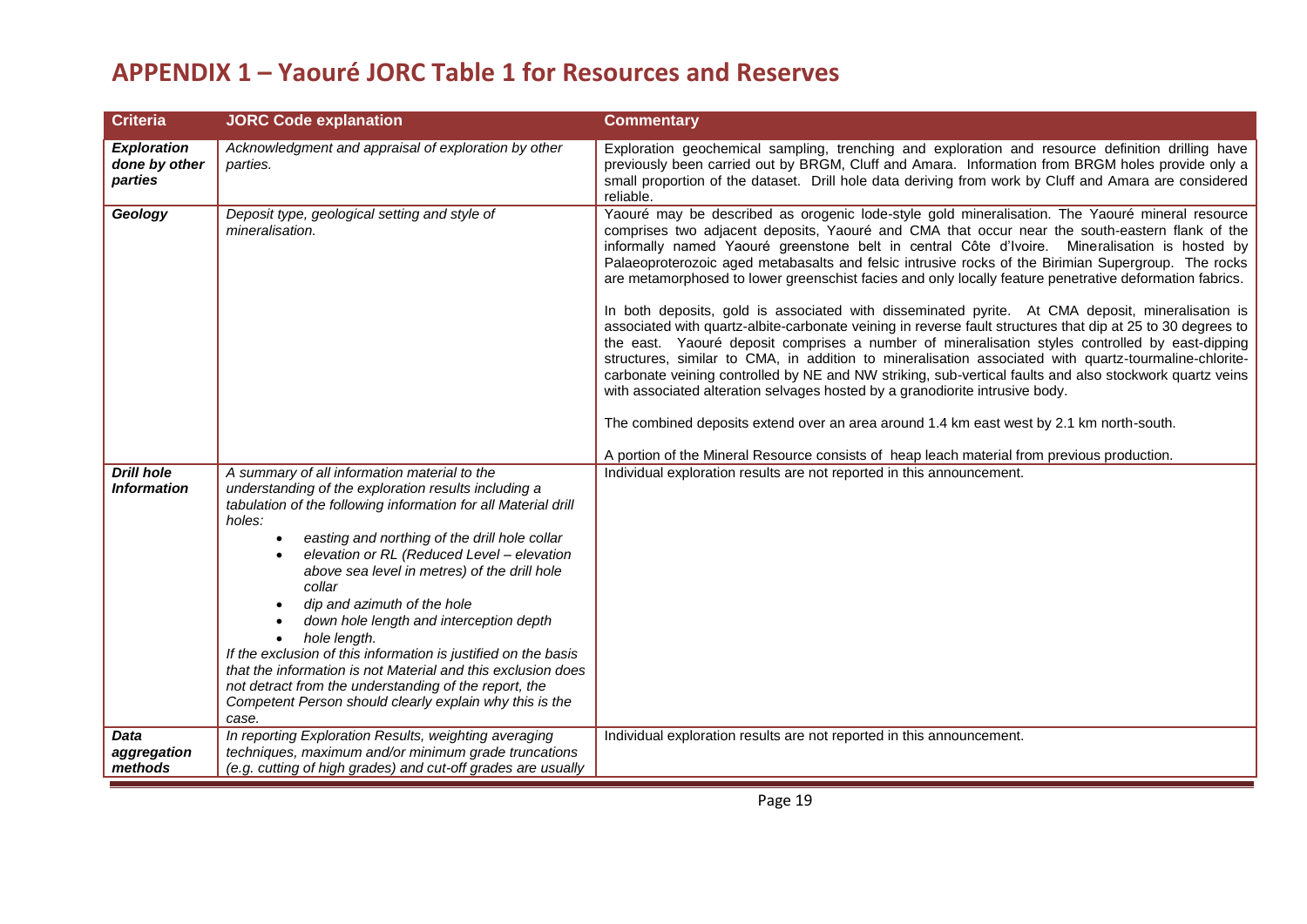| <b>Criteria</b>                                                                        | <b>JORC Code explanation</b>                                                                                                                                                                                                                                                                                                                                                                            | <b>Commentary</b>                                                                                                                                                                                                                                                                                                                                                                                                  |
|----------------------------------------------------------------------------------------|---------------------------------------------------------------------------------------------------------------------------------------------------------------------------------------------------------------------------------------------------------------------------------------------------------------------------------------------------------------------------------------------------------|--------------------------------------------------------------------------------------------------------------------------------------------------------------------------------------------------------------------------------------------------------------------------------------------------------------------------------------------------------------------------------------------------------------------|
|                                                                                        | Material and should be stated.<br>Where aggregate intercepts incorporate short lengths of<br>high grade results and longer lengths of low grade results,<br>the procedure used for such aggregation should be stated<br>and some typical examples of such aggregations should<br>be shown in detail.<br>The assumptions used for any reporting of metal<br>equivalent values should be clearly stated.  |                                                                                                                                                                                                                                                                                                                                                                                                                    |
| <b>Relationship</b><br>between<br>mineralization<br>widths and<br>intercept<br>lengths | These relationships are particularly important in the<br>reporting of Exploration Results.<br>If the geometry of the mineralisation with respect to the<br>drill hole angle is known, its nature should be reported.<br>If it is not known and only the down hole lengths are<br>reported, there should be a clear statement to this effect<br>(e.g. 'down hole length, true width not known').         | Individual exploration results are not reported in this announcement.                                                                                                                                                                                                                                                                                                                                              |
| <b>Diagrams</b>                                                                        | Appropriate maps and sections (with scales) and<br>tabulations of intercepts should be included for any<br>significant discovery being reported These should include,<br>but not be limited to a plan view of drill hole collar<br>locations and appropriate sectional views.                                                                                                                           | Location plans and example cross-sections are included in the Mineral Resource technical<br>documentation                                                                                                                                                                                                                                                                                                          |
| <b>Balanced</b><br>reporting                                                           | Where comprehensive reporting of all Exploration Results<br>is not practicable, representative reporting of both low and<br>high grades and/or widths should be practiced to avoid<br>misleading reporting of Exploration Results.                                                                                                                                                                      | Individual exploration results are not being reported.                                                                                                                                                                                                                                                                                                                                                             |
| <b>Other</b><br>substantive<br>exploration<br>data                                     | Other exploration data, if meaningful and material, should<br>be reported including (but not limited to): geological<br>observations; geophysical survey results; geochemical<br>survey results; bulk samples - size and method of<br>treatment; metallurgical test results; bulk density,<br>groundwater, geotechnical and rock characteristics;<br>potential deleterious or contaminating substances. | Individual exploration results are not being reported.                                                                                                                                                                                                                                                                                                                                                             |
| <b>Further work</b>                                                                    | The nature and scale of planned further work (e.g. tests<br>for lateral extensions or depth extensions or large-scale<br>step-out drilling).<br>Diagrams clearly highlighting the areas of possible<br>extensions, including the main geological interpretations<br>and future drilling areas, provided this information is not<br>commercially sensitive.                                              | The Mineral Resource estimate disclosed herein comprises an input into a Definitive Feasibility Study<br>currently being undertaken for open pit mining at Yaouré.<br>The Mineral Resource technical report includes recommendations for additional targeting to convert<br>Inferred resources proximal to optimum pit limits to Indicated category and for resource definition drilling<br>at satellite deposits. |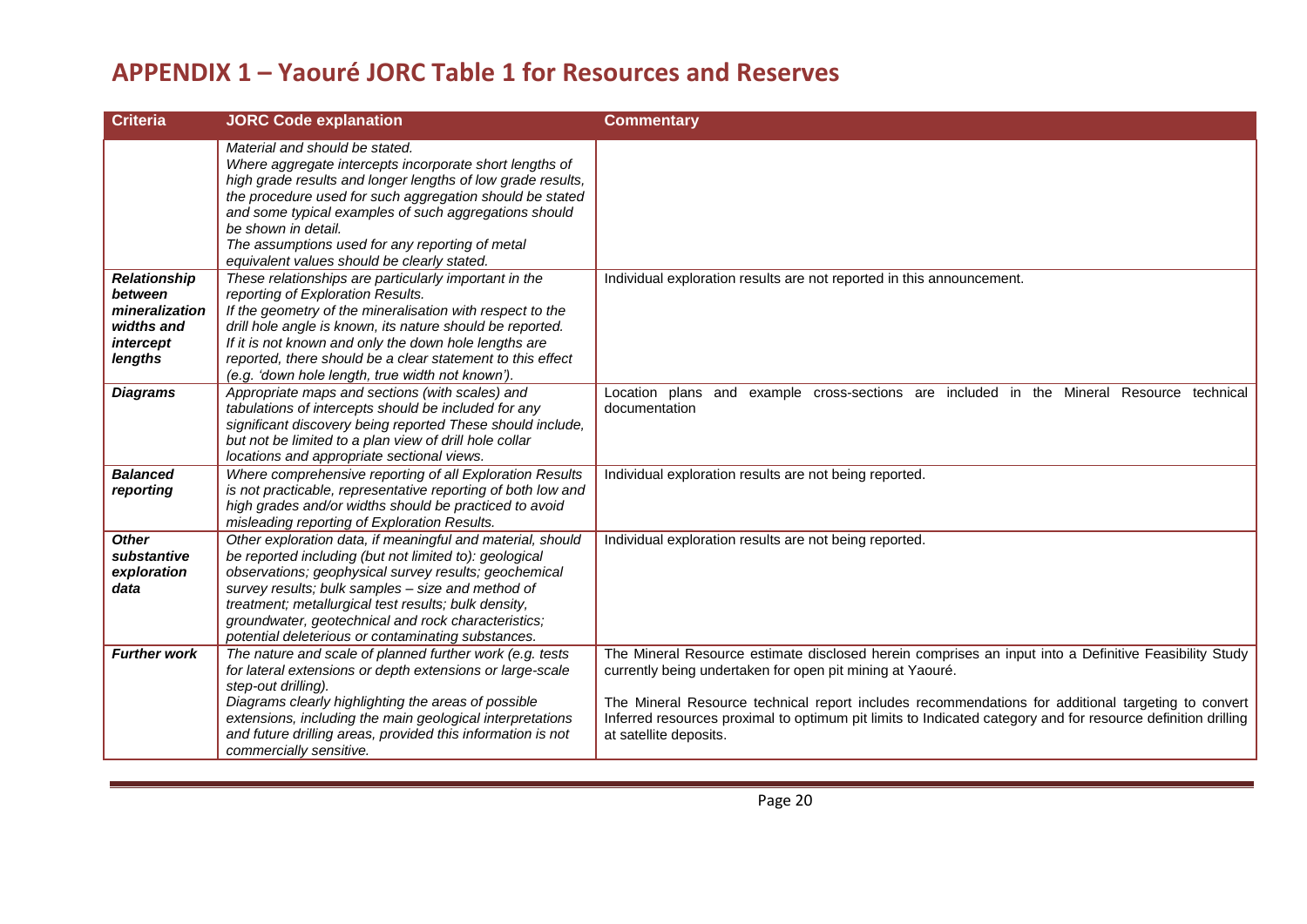## **JORC 2012 Table 1 – Section 3 Estimation and Reporting of Mineral Resources**

(Criteria listed in section 1, and where relevant in section 2, also apply to this section.)

| <b>Criteria</b>                     | <b>JORC Code explanation</b>                                                                                                                                                              | <b>Commentary</b>                                                                                                                                                                                                                                                                                                                                                                                                                                                                                                                                                  |
|-------------------------------------|-------------------------------------------------------------------------------------------------------------------------------------------------------------------------------------------|--------------------------------------------------------------------------------------------------------------------------------------------------------------------------------------------------------------------------------------------------------------------------------------------------------------------------------------------------------------------------------------------------------------------------------------------------------------------------------------------------------------------------------------------------------------------|
| <b>Database</b>                     | Measures taken to ensure that data has not been                                                                                                                                           | Database and geological staff routinely validate database entries with reference to original data.                                                                                                                                                                                                                                                                                                                                                                                                                                                                 |
| integrity                           | corrupted by, for example, transcription or keying errors,<br>between its initial collection and its use for Mineral<br>Resource estimation purposes.<br>Data validation procedures used. | The Competent Person's independent checks of database validity included: Comparison of assay<br>values between nearby holes, checking for internal consistency between, and within database tables,<br>and comparisons between assay results from different sampling phases. Additional checking included<br>comparing database assay entries with laboratory source files and spot check comparison of original<br>field sampling sheets with database entries. These checks showed no significant discrepancies in the<br>database used for resource estimation. |
| <b>Site visits</b>                  | Comment on any site visits undertaken by the Competent<br>Person and the outcome of those visits.                                                                                         | Mr Abbott visited Yaouré site from the $17th$ to 22 <sup>nd</sup> of March 2017. The site visit included inspection of<br>drilling and sampling activities, drill core and pit exposures, and discussions of details of the project's<br>geology and drilling and sampling with field geologists and Mr. Abbott gained an improved<br>understanding of the geological setting and mineralisation controls, and the resource sampling activities.                                                                                                                   |
| <b>Geological</b><br>interpretation | Confidence in (or conversely, the uncertainty of) the<br>geological interpretation of the mineral deposit.                                                                                | In both deposits, gold is associated with disseminated pyrite. At CMA deposit, mineralisation is<br>associated with quartz-albite-carbonate veining in reverse fault structures that dip at 25 to 30 degrees to                                                                                                                                                                                                                                                                                                                                                    |
|                                     | Nature of the data used and of any assumptions made.                                                                                                                                      | the east. Yaouré deposit comprises mineralisation controlled by east-dipping structures, similar to CMA,<br>in addition to mineralisation associated with quartz-tourmaline-chlorite-carbonate veining controlled by                                                                                                                                                                                                                                                                                                                                               |
|                                     | The effect, if any, of alternative interpretations on Mineral<br>Resource estimation.                                                                                                     | NE and NW striking, sub-vertical faults and also stockwork quartz veins with associated alteration<br>selvages hosted by a granodiorite intrusive body.                                                                                                                                                                                                                                                                                                                                                                                                            |
|                                     | The use of geology in guiding and controlling Mineral<br>Resource estimation.                                                                                                             | Geological logging of lithology and weathering and three-dimensional interpretations of mineralised<br>zones were considered in conjunction with gold grades of two metre composited sample intervals to                                                                                                                                                                                                                                                                                                                                                           |
|                                     | The factors affecting continuity both of grade and geology.                                                                                                                               | delineate mineralised domains at each of the deposits within which the tenor and spatial trends of<br>mineralisation are similar.                                                                                                                                                                                                                                                                                                                                                                                                                                  |
|                                     |                                                                                                                                                                                           | The geometry of gold mineralisation in CMA deposit is relatively straightforward. Interpretation of the<br>more complicated structural controls on mineralisation in Yaouré pit was assisted by historic grade<br>control rip-line sampling, mapping of open pit exposures and by the trial grade control drilling<br>undertaken in 2017.                                                                                                                                                                                                                          |
|                                     |                                                                                                                                                                                           | Geological setting and mineralisation controls of have been established from with sufficient confidence<br>for the current estimates. Alternate interpretations were not considered necessary due to the high level<br>of confidence in current interpretations.                                                                                                                                                                                                                                                                                                   |
| <b>Dimensions</b>                   | The extent and variability of the Mineral Resource<br>expressed as length (along strike or otherwise), plan<br>width, and depth below surface to the upper and lower                      | Mineral resources are reported within an optimal pit generated at US\$1,800/oz. Mineralisation within this<br>pit includes numerous zones within an area around 1.4 km east-west by 2.1 km north south and<br>extending to a maximum depth of around 340 metres below surface.                                                                                                                                                                                                                                                                                     |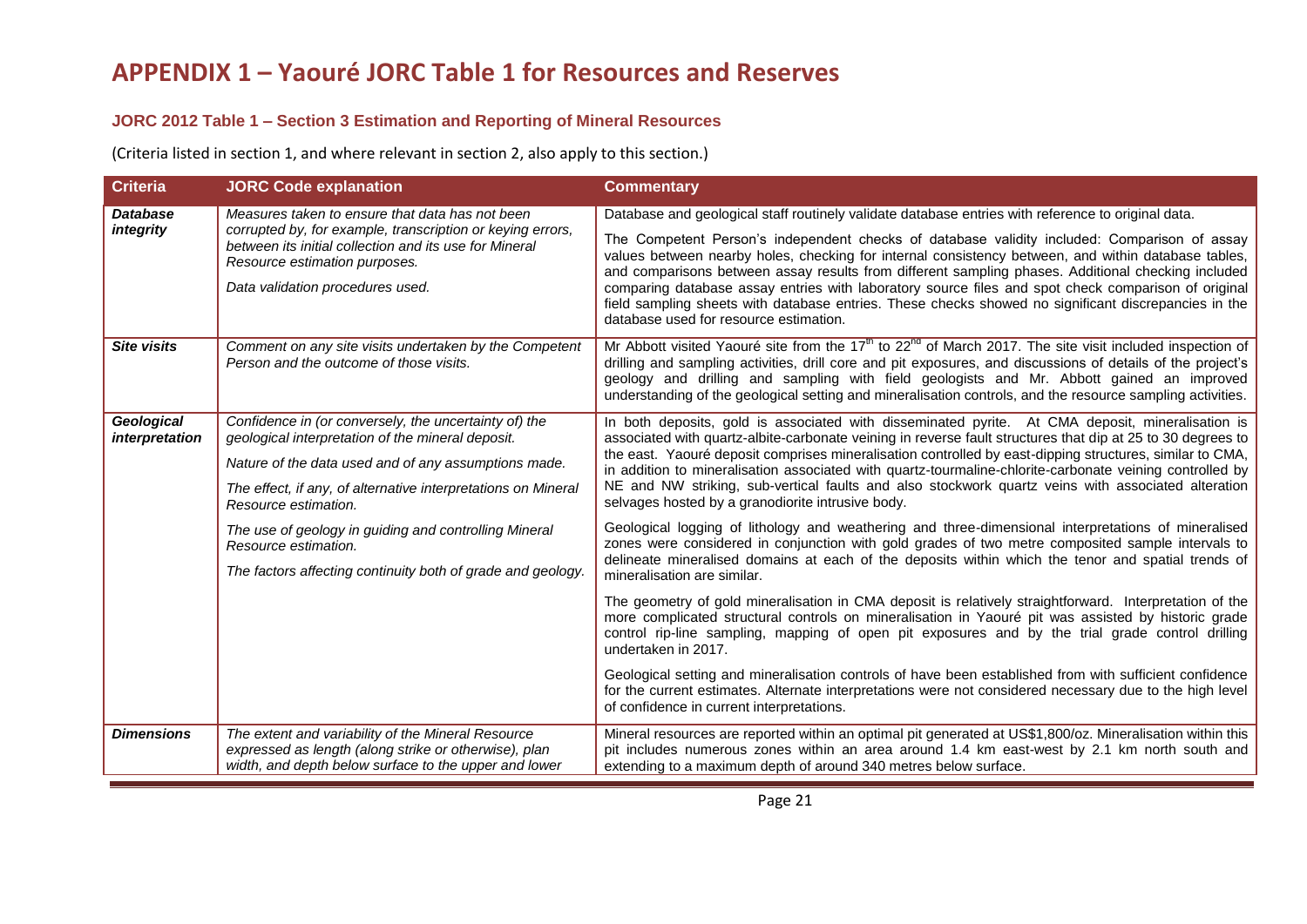| <b>Criteria</b>                                 | <b>JORC Code explanation</b>                                                                                                                                                                                  | <b>Commentary</b>                                                                                                                                                                                                                                                                                                      |
|-------------------------------------------------|---------------------------------------------------------------------------------------------------------------------------------------------------------------------------------------------------------------|------------------------------------------------------------------------------------------------------------------------------------------------------------------------------------------------------------------------------------------------------------------------------------------------------------------------|
|                                                 | limits of the Mineral Resource.                                                                                                                                                                               |                                                                                                                                                                                                                                                                                                                        |
| <b>Estimation</b><br>and modeling<br>techniques | The nature and appropriateness of the estimation<br>technique(s) applied and key assumptions, including<br>treatment of extreme grade values, domaining,                                                      | Resources were estimated by Multiple Indicator Kriging (MIK) of two metre down-hole composited gold<br>grades from AC, RC and diamond drilling. Selected trial GC holes were included in the estimation<br>dataset in areas of limited resource sampling.                                                              |
|                                                 | interpolation parameters and maximum distance of<br>extrapolation from data points. If a computer assisted<br>estimation method was chosen include a description of<br>computer software and parameters used. | Mineralised domains used for resource estimation delineate zones within which the tenor and spatial<br>trends of mineralisation are similar. Grade continuity was characterised by indicator variograms<br>modelled at 14 indicator thresholds. Class grades were derived from class mean grades with the              |
|                                                 | The availability of check estimates, previous estimates<br>and/or mine production records and whether the Mineral                                                                                             | exception of upper bin grades which were generally derived from the class median. For a small number<br>of mineralisation/weathering domain groups, the upper class grade was derived from the class mean<br>excluding two, or three outlier composite grades.                                                         |
|                                                 | Resource estimate takes appropriate account of such<br>data.<br>The assumptions made regarding recovery of by-                                                                                                | Drill hole spacing varies from around 25 by 25 m in shallow portions of the Yaouré deposit to around 50<br>by 50 metres in deeper areas. Resources were estimated into 12.5 by 25 by 5 m (east, north, elevation)<br>panels.                                                                                           |
|                                                 | products.                                                                                                                                                                                                     | The estimates include a variance adjustment to give estimates of recoverable resources for mining                                                                                                                                                                                                                      |
|                                                 | Estimation of deleterious elements or other non-grade                                                                                                                                                         | selectivity of 4 by 6 by 2.5 m with grade control sampling on a 5 by 8 by 1.25 m pattern.                                                                                                                                                                                                                              |
|                                                 | variables of economic significance (e.g. sulphur for acid<br>mine drainage characterisation).                                                                                                                 | The modelling used a four-pass octant based search strategy. Radii and data requirements for these                                                                                                                                                                                                                     |
|                                                 | In the case of block model interpolation, the block size in<br>relation to the average sample spacing and the search                                                                                          | searches, are as follows: Search 1: 30 by 60 by 10m, 16 data/4 octants, Search 2: 45 by 90 by 15 m,<br>16/4, Search 3: 45 by 90 by 15 m, 8/2s, Search 4: 45 by 90 by 15 m, 8/2. These searches give<br>estimates extrapolated to a maximum of approximately 75 m from composite locations.                             |
|                                                 | employed.<br>Any assumptions behind modelling of selective mining                                                                                                                                             | Micromine software was used for data compilation, domain wire-framing, and coding of composite<br>values, and GS3M was used for resource estimation.                                                                                                                                                                   |
|                                                 | units.                                                                                                                                                                                                        | Estimated resources make no assumptions about recovery of by-products. The resource models include                                                                                                                                                                                                                     |
|                                                 | Any assumptions about correlation between variables.                                                                                                                                                          | estimates for gold only. No deleterious elements were estimated.                                                                                                                                                                                                                                                       |
|                                                 | Description of how the geological interpretation was used<br>to control the resource estimates.                                                                                                               | Model reviews included visual comparison of estimates with informing data, reported production and<br>independent GC models developed from trial GC drilling. Model estimates reasonably match reported                                                                                                                |
|                                                 | Discussion of basis for using or not using grade cutting or<br>capping.                                                                                                                                       | production estimates for Yaouré, and modelling of trial GC data. No drilling is available for the mined<br>CMA pit volume and model to production comparison is impossible for this deposit.                                                                                                                           |
|                                                 | The process of validation, the checking process used, the<br>comparison of model data to drill hole data, and use of<br>reconciliation data if available                                                      | Yaouré Mineral Resources were previously reported by Amara in November 2015. Those estimates<br>included Measured, Indicated and Inferred resources within an optimal pit shell generated at<br>US\$1,500/oz. The Amara pit shell is notably larger than the US\$1,800 pit constraining current estimates              |
|                                                 |                                                                                                                                                                                                               | Perseus's investigations, including review of available drilling information, in-pit sampling and geological<br>mapping demonstrate that the mineralisation is less continuous and less well defined by resource<br>drilling than was interpreted by Amara. Accordingly, the current estimates do not include Measured |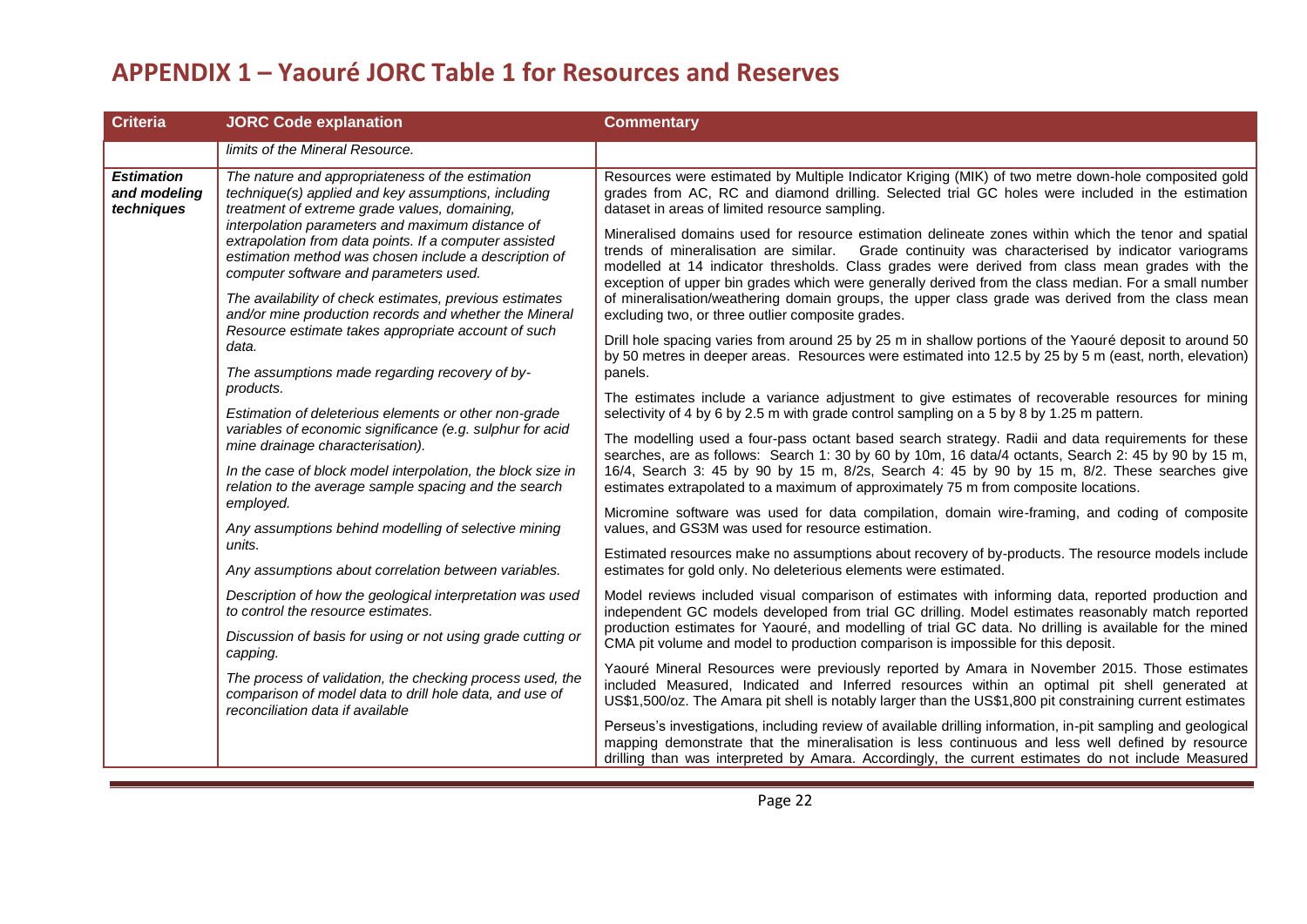| <b>Criteria</b>                            | <b>JORC Code explanation</b>                                                                                                                                                                                                                                                                                                                                | <b>Commentary</b>                                                                                                                                                                                                                                                                                                                                                                                                                                                                                                                                                                                          |                                                                                                    |                  |              |               |                  |  |
|--------------------------------------------|-------------------------------------------------------------------------------------------------------------------------------------------------------------------------------------------------------------------------------------------------------------------------------------------------------------------------------------------------------------|------------------------------------------------------------------------------------------------------------------------------------------------------------------------------------------------------------------------------------------------------------------------------------------------------------------------------------------------------------------------------------------------------------------------------------------------------------------------------------------------------------------------------------------------------------------------------------------------------------|----------------------------------------------------------------------------------------------------|------------------|--------------|---------------|------------------|--|
|                                            |                                                                                                                                                                                                                                                                                                                                                             | resources, and have proportionally less Indicated and more Inferred resources than classified by Amara.<br>In contrast to the current estimates, the previous estimates did not include block support adjustment to<br>reflect mining selectivity and required application of ore loss and dilution factors to reflect mining<br>selectivity. Considering these differences, reporting the Amara model within the current resource pit<br>shell gives estimates reasonably consistent with the current model on a contained ounce basis.                                                                   |                                                                                                    |                  |              |               |                  |  |
|                                            |                                                                                                                                                                                                                                                                                                                                                             | The estimation technique is appropriate for the mineralisation style                                                                                                                                                                                                                                                                                                                                                                                                                                                                                                                                       |                                                                                                    |                  |              |               |                  |  |
| <b>Moisture</b>                            | Whether the tonnages are estimated on a dry basis or<br>with natural moisture, and the method of determination of<br>the moisture content.                                                                                                                                                                                                                  | core.                                                                                                                                                                                                                                                                                                                                                                                                                                                                                                                                                                                                      | Tonnages are estimated on a dry basis, with densities estimated from oven dried samples of diamond |                  |              |               |                  |  |
| Cut-off<br>parameters                      | The basis of the adopted cut-off grade(s) or quality<br>parameters applied.                                                                                                                                                                                                                                                                                 | The cut-off grade of 0.4g/t Au for the stated open pit Mineral Resource estimates reflects the average<br>break-even cut-off grade that derives from cost and revenue parameters from the 2017 Definitive<br>Feasibility Study and gold price of US\$1,800/oz.<br>Estimates of Mineral Resources in the heap leach material are stated at the same cut-off grade on the<br>basis of each heap component being above or below cut-off and regardless of optimum pit limits.                                                                                                                                 |                                                                                                    |                  |              |               |                  |  |
| <b>Mining factors</b><br>or<br>assumptions | Assumptions made regarding possible mining methods,<br>minimum mining dimensions and internal (or, if applicable,<br>external) mining dilution. It is always necessary as part of<br>the process of determining reasonable prospects for<br>eventual economic extraction to consider potential mining<br>methods, but the assumptions made regarding mining | Mineral Resource estimates are based on proposed exploitation by conventional truck and shovel open<br>pit mining and ore processing by CIL. The estimates include a variance adjustment to give estimates of<br>recoverable resources for mining selectivity of 4 by 6 by 2.5 m with grade control sampling on a 5 by 8<br>by 1.25 m pattern and are reported within an optimal pit shell generated at \$1,800/oz reflecting the<br>Company's view of potential future gold prices, and the cost and revenue parameters that derive from<br>the 2017 Definitive Feasibility Study, a summary of which is: |                                                                                                    |                  |              |               |                  |  |
|                                            | methods and parameters when estimating Mineral<br>Resources may not always be rigorous. Where this is the                                                                                                                                                                                                                                                   |                                                                                                                                                                                                                                                                                                                                                                                                                                                                                                                                                                                                            | Unit                                                                                               | Heap Leach       | Oxide        | Transition    | Fresh            |  |
|                                            | case, this should be reported with an explanation of the                                                                                                                                                                                                                                                                                                    | Waste mining                                                                                                                                                                                                                                                                                                                                                                                                                                                                                                                                                                                               | $\sqrt{\frac{2}{t}}$                                                                               |                  | 1.47         | 2.05          | 1.94             |  |
|                                            | basis of the mining assumptions made.                                                                                                                                                                                                                                                                                                                       | Ore mining                                                                                                                                                                                                                                                                                                                                                                                                                                                                                                                                                                                                 | $\sqrt{\frac{2}{t}}$                                                                               | 1.19             | 1.19         | 2.16          | 2.20             |  |
|                                            |                                                                                                                                                                                                                                                                                                                                                             | Day works                                                                                                                                                                                                                                                                                                                                                                                                                                                                                                                                                                                                  | $\sqrt{\frac{2}{t}}$<br>$\sqrt{t}$                                                                 | 0.73             | 0.73         | 0.73          | 0.73             |  |
|                                            |                                                                                                                                                                                                                                                                                                                                                             | Grade control<br>Processing                                                                                                                                                                                                                                                                                                                                                                                                                                                                                                                                                                                | $\sqrt{\frac{2}{t}}$                                                                               | 9.51             | 0.85<br>9.51 | 0.85<br>11.03 | 0.85<br>12.58    |  |
|                                            |                                                                                                                                                                                                                                                                                                                                                             | Site admin                                                                                                                                                                                                                                                                                                                                                                                                                                                                                                                                                                                                 | \$/t                                                                                               | 3.30             | 3.30         | 3.30          | 3.30             |  |
|                                            |                                                                                                                                                                                                                                                                                                                                                             | Au recovery                                                                                                                                                                                                                                                                                                                                                                                                                                                                                                                                                                                                | ℅                                                                                                  | 63-84            | 91.6         | 89.9          | 88-90            |  |
|                                            |                                                                                                                                                                                                                                                                                                                                                             | Royalty                                                                                                                                                                                                                                                                                                                                                                                                                                                                                                                                                                                                    | %                                                                                                  | $\overline{3.5}$ | 3.5          | 3.5           | $\overline{3.5}$ |  |
|                                            |                                                                                                                                                                                                                                                                                                                                                             | Community                                                                                                                                                                                                                                                                                                                                                                                                                                                                                                                                                                                                  | %                                                                                                  | 0.5              | 0.5          | 0.5           | 0.5              |  |
|                                            |                                                                                                                                                                                                                                                                                                                                                             | Inter-ramp slopes                                                                                                                                                                                                                                                                                                                                                                                                                                                                                                                                                                                          | degrees                                                                                            | 30.5             | $40 - 44$    | 40-52         | 40-59            |  |
| <b>Metallurgical</b><br>factors or         | The basis for assumptions or predictions regarding<br>metallurgical amenability. It is always necessary as part of<br>the process of determining reasonable prospects for                                                                                                                                                                                   | Several campaigns of metallurgical test work have been undertaken on Yaouré mineralisation, all<br>indicating that gold is cyanide soluble. Gold recoveries are relatively grind sensitive. At a P80 of 75um,<br>CIL gold recoveries are predicted to average 91.6% in oxidised ores, 89.9% in transition ores and 88-                                                                                                                                                                                                                                                                                     |                                                                                                    |                  |              |               |                  |  |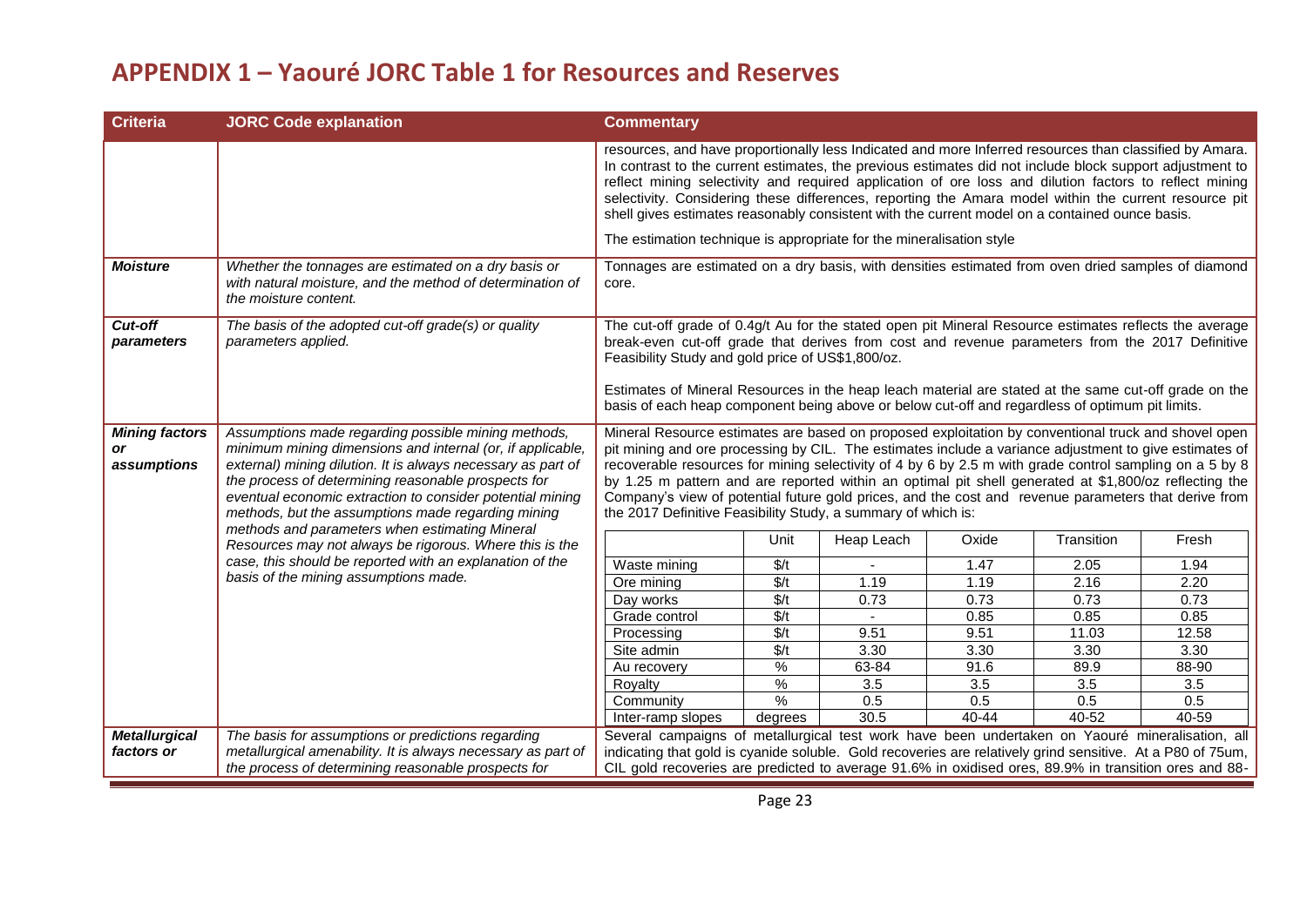| <b>Criteria</b>                            | <b>JORC Code explanation</b>                                                                                                                                                                                                                                                                                                                                                                                                                                                                                                                                                                                                                                                                                      | <b>Commentary</b>                                                                                                                                                                                                                                                                                                                                                                                                                                                                                                                                                                                                                                                                                                                                                                                                                                                                                                                                                                                                                                                                                                                                                                                                                                                                                                                                                                                                                                                                                                                               |
|--------------------------------------------|-------------------------------------------------------------------------------------------------------------------------------------------------------------------------------------------------------------------------------------------------------------------------------------------------------------------------------------------------------------------------------------------------------------------------------------------------------------------------------------------------------------------------------------------------------------------------------------------------------------------------------------------------------------------------------------------------------------------|-------------------------------------------------------------------------------------------------------------------------------------------------------------------------------------------------------------------------------------------------------------------------------------------------------------------------------------------------------------------------------------------------------------------------------------------------------------------------------------------------------------------------------------------------------------------------------------------------------------------------------------------------------------------------------------------------------------------------------------------------------------------------------------------------------------------------------------------------------------------------------------------------------------------------------------------------------------------------------------------------------------------------------------------------------------------------------------------------------------------------------------------------------------------------------------------------------------------------------------------------------------------------------------------------------------------------------------------------------------------------------------------------------------------------------------------------------------------------------------------------------------------------------------------------|
| assumptions                                | eventual economic extraction to consider potential<br>metallurgical methods, but the assumptions regarding<br>metallurgical treatment processes and parameters made<br>when reporting Mineral Resources may not always be<br>rigorous. Where this is the case, this should be reported<br>with an explanation of the basis of the metallurgical<br>assumptions made.                                                                                                                                                                                                                                                                                                                                              | 90% in fresh ores.<br>Cyanide leach testing of remnant heap leach material has yielded gold recoveries between 63% and<br>84%.                                                                                                                                                                                                                                                                                                                                                                                                                                                                                                                                                                                                                                                                                                                                                                                                                                                                                                                                                                                                                                                                                                                                                                                                                                                                                                                                                                                                                  |
| Environmental<br>factors or<br>assumptions | Assumptions made regarding possible waste and process<br>residue disposal options. It is always necessary as part of<br>the process of determining reasonable prospects for<br>eventual economic extraction to consider the potential<br>environmental impacts of the mining and processing<br>operation. While at this stage the determination of<br>potential environmental impacts, particularly for a green<br>fields project, may not always be well advanced, the<br>status of early consideration of these potential<br>environmental impacts should be reported. Where these<br>aspects have not been considered this should be reported<br>with an explanation of the environmental assumptions<br>made. | Adequate test work has been completed to indicate that waste rock from open pit mining is unlikely to<br>be acid generating and is likely to have significant acid buffering capacity.<br>There are no significant concentrations of deleterious elements associated with mineralisation at<br>Yaouré. Testing of tailings material from processing test work indicates that tailings are benign and<br>suited to disposal in an industry standard tailings storage facility.<br>An environmental and social impact assessment has been undertaken and environmental baseline<br>monitoring of the site continues.                                                                                                                                                                                                                                                                                                                                                                                                                                                                                                                                                                                                                                                                                                                                                                                                                                                                                                                              |
| <b>Bulk density</b>                        | Whether assumed or determined. If assumed, the basis<br>for the assumptions. If determined, the method used,<br>whether wet or dry, the frequency of the measurements,<br>the nature, size and representativeness of the samples.<br>The bulk density for bulk material must have been<br>measured by methods that adequately account for void<br>spaces (vugs, porosity, etc.), moisture and differences<br>between rock and alteration zones within the deposit.<br>Discuss assumptions for bulk density estimates used in<br>the evaluation process of the different materials.                                                                                                                                | Densities were assigned to in-situ estimates on the basis of 11,024 immersion density measurements<br>performed by Amara and Perseus on oven dried, plastic sealed samples of diamond core. Comparison<br>between Amara and Perseus measurements and independent repeats suggest the Amara density<br>measurements are biased high by around 3%. Densities were assigned by mineralisation and<br>weathering domain from the average density measurement per domain inclusive of factoring of Amara<br>density measurements to compensate for the apparent slight bias.<br>For density assignment the completely weathered zone was subdivided into upper and lower zones at<br>the mid-point of this zone, giving six weathering domains for density assignment comprising laterite,<br>completely weathered upper, completely weathered lower, partially weathered, fractured weathered,<br>and fresh. Densities (t/bcm) assigned to the main mineralised domains for these zones were as follows:<br>CMA: 1.85, 1.75, 1.80, 2.05, 2.35 and 2.75.<br>$\bullet$<br>Mafic Yaouré mineralisation: 1.85,1.55,1.80,2.10,2.45 and 2.80,<br>$\bullet$<br>Granodiorite Yaouré mineralisation: 1.85,1,65,1.75,2.10,2.55 and 2.70.<br>$\bullet$<br>A density of 1.4 $\tan^3$ was assigned to the heap leach estimates on the basis of 11 volumetric pit<br>measurements performed by Perseus on samples collected from approximately 1 to 1.5 metres below<br>surface. These data supplement results from 10 measurements performed on the heap surface |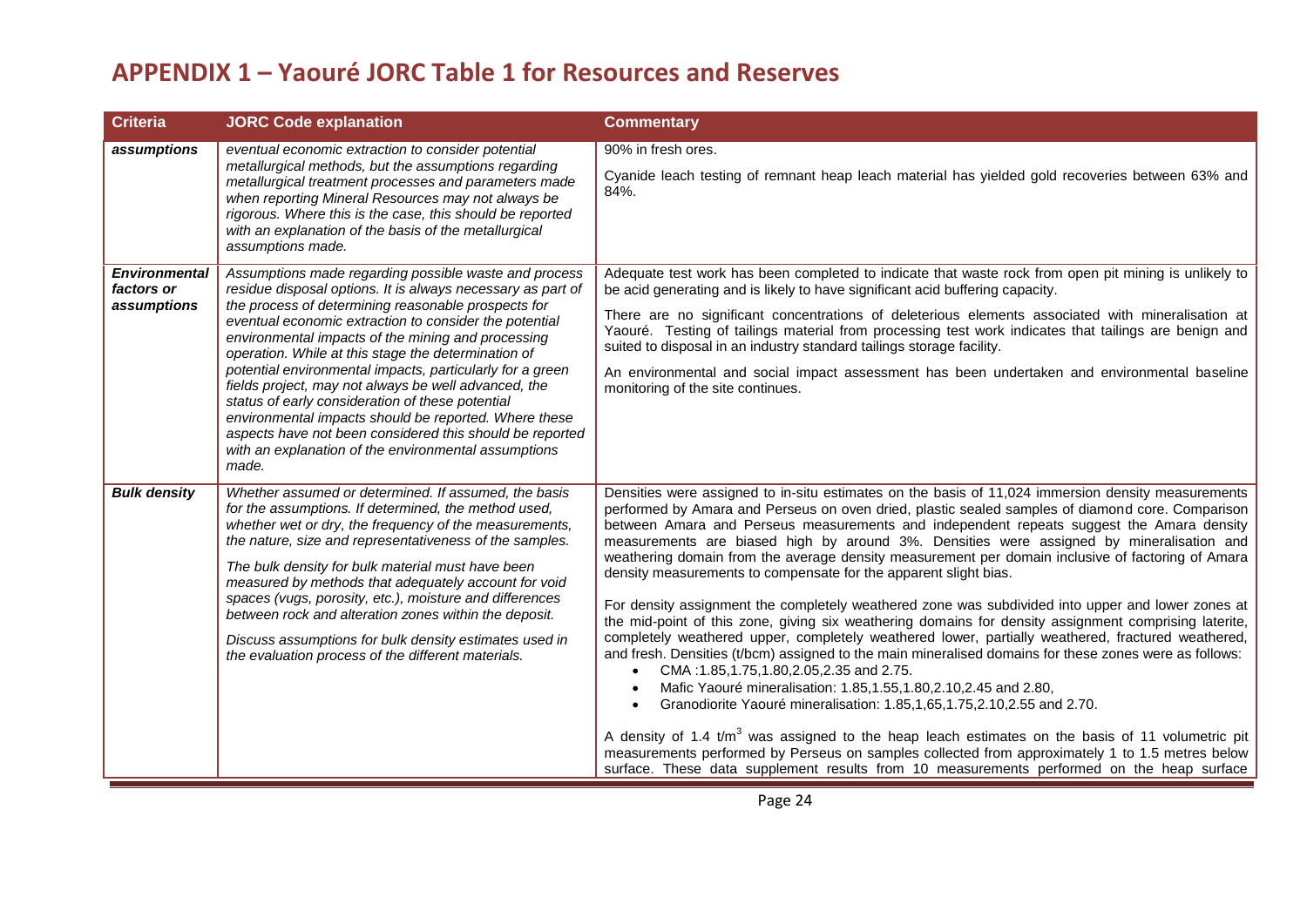| <b>Criteria</b>                                             | <b>JORC Code explanation</b>                                                                                                                                                                                                                                                                                                                                                                                                                                                                                                                   | <b>Commentary</b>                                                                                                                                                                                                                                                                                                                                                                                                                                                                                                                                                                                                                                                                                                                                                                                                                                                                                                                                                                          |
|-------------------------------------------------------------|------------------------------------------------------------------------------------------------------------------------------------------------------------------------------------------------------------------------------------------------------------------------------------------------------------------------------------------------------------------------------------------------------------------------------------------------------------------------------------------------------------------------------------------------|--------------------------------------------------------------------------------------------------------------------------------------------------------------------------------------------------------------------------------------------------------------------------------------------------------------------------------------------------------------------------------------------------------------------------------------------------------------------------------------------------------------------------------------------------------------------------------------------------------------------------------------------------------------------------------------------------------------------------------------------------------------------------------------------------------------------------------------------------------------------------------------------------------------------------------------------------------------------------------------------|
|                                                             |                                                                                                                                                                                                                                                                                                                                                                                                                                                                                                                                                | averaging around 1.76 $t/m3$ , with the difference in average density interpreted to reflect removal of<br>surface fines by rain water induced erosion.                                                                                                                                                                                                                                                                                                                                                                                                                                                                                                                                                                                                                                                                                                                                                                                                                                    |
| <b>Classification</b>                                       | The basis for the classification of the Mineral Resources<br>into varying confidence categories.<br>Whether appropriate account has been taken of all<br>relevant factors (i.e. relative confidence in tonnage/grade<br>estimations, reliability of input data, confidence in<br>continuity of geology and metal values, quality, quantity<br>and distribution of the data).<br>Whether the result appropriately reflects the Competent<br>Person's view of the deposit.                                                                       | Mineral resources were classified as Indicated and Inferred on the basis of search pass and two sets of<br>sectional polygons defining areas of consistently spaced drilling for each model row. Estimates informed<br>by search pass 1 within polygons defining the outer limits of any consistently 25 by 50 m spaced drilling<br>including some wider spaced areas were classified as Indicated, and all other panels classified as<br>Inferred. A second classification stage classified rare estimates informed by search pass 2 and rarely 3<br>or 4 with the area of general 25 by 25 m drilling defined by a second set of polygons as Indicated. This<br>approach assigns mineralisation tested by drilling reasonably approximating 25 by 50 m and closer<br>spacing as Indicated and more broadly sampled mineralisation to the Inferred category.<br>The resource classifications account for all relevant factors and reflect the competent person's views of<br>the deposit. |
| <b>Audits or</b><br>reviews                                 | The results of any audits or reviews of Mineral Resource<br>estimates.                                                                                                                                                                                                                                                                                                                                                                                                                                                                         | The resource estimates have been reviewed by Perseus geologists, and are considered to appropriately<br>reflect the mineralisation and drilling data.                                                                                                                                                                                                                                                                                                                                                                                                                                                                                                                                                                                                                                                                                                                                                                                                                                      |
| <b>Discussion of</b><br>relative<br>accuracy/<br>confidence | Where appropriate a statement of the relative accuracy<br>and confidence level in the Mineral Resource estimate<br>using an approach or procedure deemed appropriate by<br>the Competent Person. For example, the application of<br>statistical or geostatistical procedures to quantify the<br>relative accuracy of the resource within stated confidence<br>limits, or, if such an approach is not deemed appropriate,<br>a qualitative discussion of the factors that could affect the<br>relative accuracy and confidence of the estimate. | Confidence in the relative accuracy of the model estimates is reflected by the classification of estimates<br>ad Indicated and Inferred.                                                                                                                                                                                                                                                                                                                                                                                                                                                                                                                                                                                                                                                                                                                                                                                                                                                   |
|                                                             | The statement should specify whether it relates to global<br>or local estimates, and, if local, state the relevant<br>tonnages, which should be relevant to technical and<br>economic evaluation. Documentation should include<br>assumptions made and the procedures used.                                                                                                                                                                                                                                                                    |                                                                                                                                                                                                                                                                                                                                                                                                                                                                                                                                                                                                                                                                                                                                                                                                                                                                                                                                                                                            |
|                                                             | These statements of relative accuracy and confidence of<br>the estimate should be compared with production data,<br>where available.                                                                                                                                                                                                                                                                                                                                                                                                           |                                                                                                                                                                                                                                                                                                                                                                                                                                                                                                                                                                                                                                                                                                                                                                                                                                                                                                                                                                                            |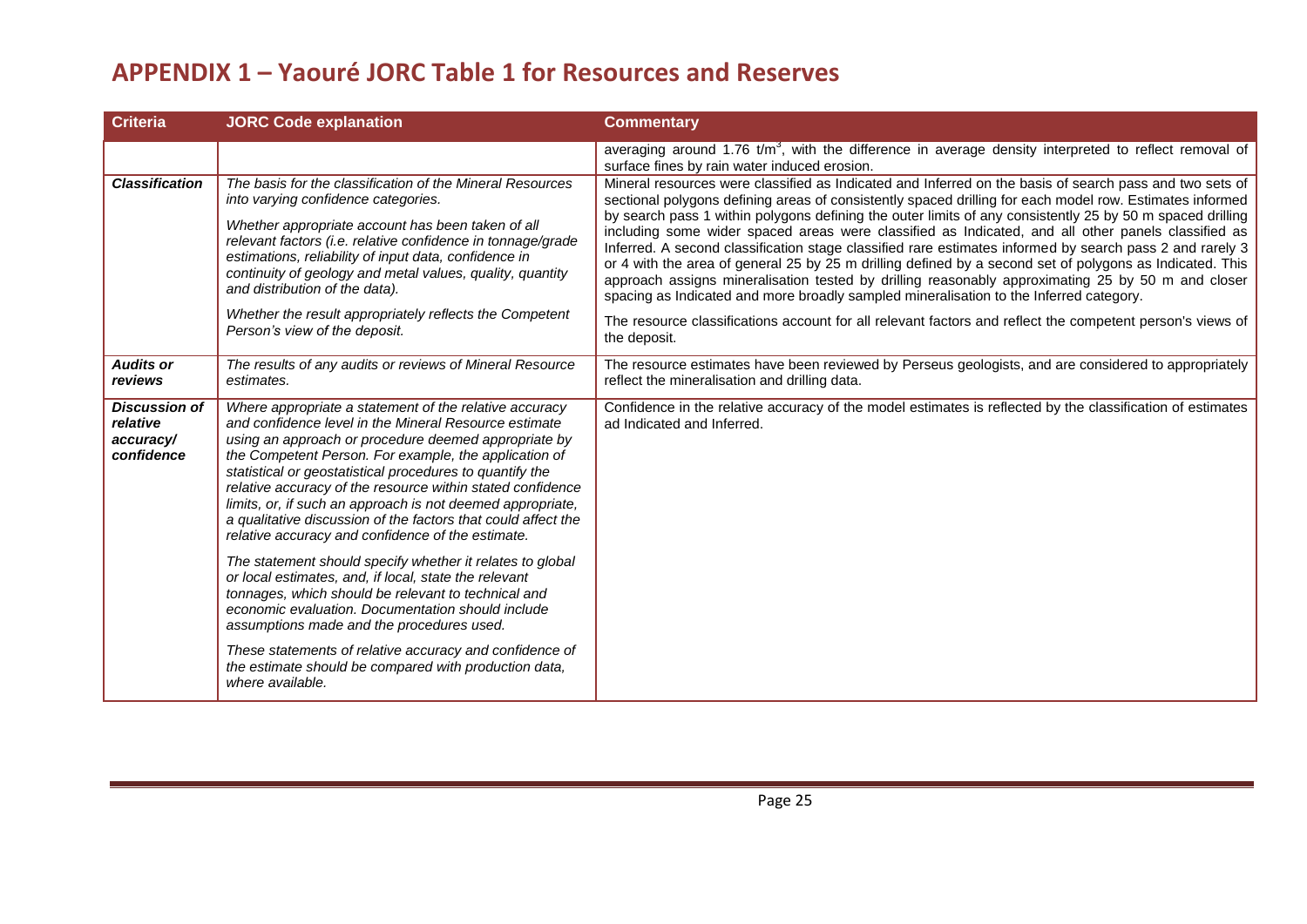## **JORC 2012 Table 1 – Section 4 Estimation and Reporting of Ore Reserves**

This section has been prepared by RPM to support the Statement of Ore Reserves for the Yaouré Project as of 2<sup>nd</sup> November 2017

| <b>Criteria</b>                                                                              | <b>JORC Code explanation</b>                                                                                                                                                                                                                                                                                                                                                                                                                                     |  |                                                                                                                                                                                                                                                                                                                                                                      |              | <b>Commentary</b> |                            |       |  |
|----------------------------------------------------------------------------------------------|------------------------------------------------------------------------------------------------------------------------------------------------------------------------------------------------------------------------------------------------------------------------------------------------------------------------------------------------------------------------------------------------------------------------------------------------------------------|--|----------------------------------------------------------------------------------------------------------------------------------------------------------------------------------------------------------------------------------------------------------------------------------------------------------------------------------------------------------------------|--------------|-------------------|----------------------------|-------|--|
| <b>Mineral</b><br><b>Resource</b><br>estimate for<br>conversion<br>to Ore<br><b>Reserves</b> | Description of the Mineral Resource estimate used as a basis for<br>the conversion to an Ore Reserve.<br>Clear statement as to whether the Mineral Resources are<br>reported additional to, or inclusive of, the Ore Reserves.                                                                                                                                                                                                                                   |  | The Competent Person in relation to Mineral Resources is Mr Jonathon Abbott MAIG, an<br>employee of MPR Geological Consultants Pty Ltd. Mr Abbott has sufficient experience, which<br>is relevant to the style of mineralisation under consideration and to the activity he has<br>undertaken, Mineral Resources quoted in this report are inclusive of Ore Reserves |              |                   |                            |       |  |
| <b>Site visits</b>                                                                           | Comment on any site visits undertaken by the Competent<br>Person and the outcome of those visits.<br>If no site visits have been undertaken indicate why this is the<br>case.                                                                                                                                                                                                                                                                                    |  | A site visit was undertaken by Mr Joe McDiarmid to the Yaouré Site on 6-8 September 2016.<br>The site confirmed current operating practices and reviewed planning assumptions                                                                                                                                                                                        |              |                   |                            |       |  |
| <b>Study status</b>                                                                          | The type and level of study undertaken to enable Mineral<br>Resources to be converted to Ore Reserves.<br>The Code requires that a study to at least Pre-Feasibility Study<br>level has been undertaken to convert Mineral Resources to Ore<br>Reserves. Such studies will have been carried out and will have<br>determined a mine plan that is technically achievable and<br>economically viable, and that material Modifying Factors have<br>been considered. |  | The Mineral Resources have been converted to Ore Reserves by means of a Life of Mine plan<br>including economic assessment<br>Key aspects of the study were technically achievable pit designs based on Pit Limit<br>Optimisation. These designs were also assessed to ensure economic viability                                                                     |              |                   |                            |       |  |
| Cut-off<br>parameters                                                                        | The basis of the cut-off grade(s) or quality parameters applied.                                                                                                                                                                                                                                                                                                                                                                                                 |  | The cut-off grades are based on the economic parameters developed for the Operation. Cut-<br>off grade varies due to different material types as follows                                                                                                                                                                                                             |              |                   |                            |       |  |
|                                                                                              |                                                                                                                                                                                                                                                                                                                                                                                                                                                                  |  |                                                                                                                                                                                                                                                                                                                                                                      |              |                   | <b>Completely Oxidised</b> |       |  |
|                                                                                              |                                                                                                                                                                                                                                                                                                                                                                                                                                                                  |  | <b>Ore Source</b>                                                                                                                                                                                                                                                                                                                                                    | <b>Units</b> | Weathered         | <b>Transition</b>          | Fresh |  |
|                                                                                              |                                                                                                                                                                                                                                                                                                                                                                                                                                                                  |  | CMA - Basalt &<br>Volcanoclastic                                                                                                                                                                                                                                                                                                                                     | g/t          | 0.40              | 0.45                       | 0.50  |  |
|                                                                                              |                                                                                                                                                                                                                                                                                                                                                                                                                                                                  |  | ICMA - Granodiorite<br>Yaouré - Basalt &                                                                                                                                                                                                                                                                                                                             | q/t          | 0.40              | 0.45                       | 0.50  |  |
|                                                                                              |                                                                                                                                                                                                                                                                                                                                                                                                                                                                  |  | Volcanoclastic<br>Yaouré -                                                                                                                                                                                                                                                                                                                                           | g/t          | 0.40              | 0.45                       | 0.65  |  |
|                                                                                              |                                                                                                                                                                                                                                                                                                                                                                                                                                                                  |  | Granodiorite                                                                                                                                                                                                                                                                                                                                                         | g/t          | 0.40              | 0.45                       | 0.65  |  |
|                                                                                              |                                                                                                                                                                                                                                                                                                                                                                                                                                                                  |  |                                                                                                                                                                                                                                                                                                                                                                      |              |                   |                            |       |  |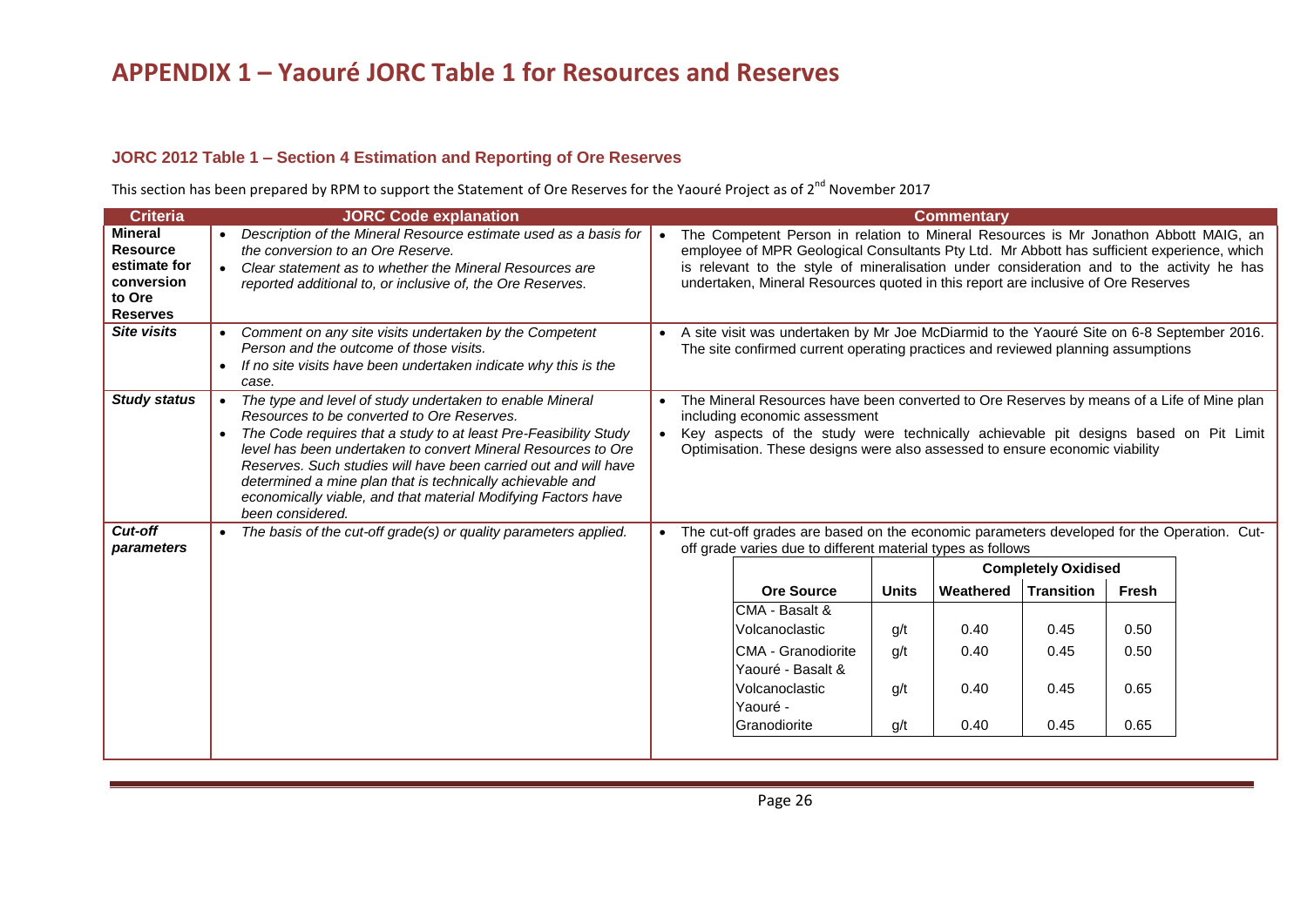| <b>Criteria</b>                     | <b>JORC Code explanation</b>                                                                                                                                                                                                                                                                                                                |                        |                                                                                                                                                                                                                                                                                                                                                                                                                                |              | <b>Commentary</b> |                                                        |                |  |
|-------------------------------------|---------------------------------------------------------------------------------------------------------------------------------------------------------------------------------------------------------------------------------------------------------------------------------------------------------------------------------------------|------------------------|--------------------------------------------------------------------------------------------------------------------------------------------------------------------------------------------------------------------------------------------------------------------------------------------------------------------------------------------------------------------------------------------------------------------------------|--------------|-------------------|--------------------------------------------------------|----------------|--|
|                                     |                                                                                                                                                                                                                                                                                                                                             |                        |                                                                                                                                                                                                                                                                                                                                                                                                                                |              |                   |                                                        |                |  |
|                                     |                                                                                                                                                                                                                                                                                                                                             |                        |                                                                                                                                                                                                                                                                                                                                                                                                                                |              |                   | <b>Partially Oxidised</b>                              |                |  |
|                                     |                                                                                                                                                                                                                                                                                                                                             |                        | <b>Ore Source</b>                                                                                                                                                                                                                                                                                                                                                                                                              | <b>Units</b> | Weathered         | <b>Transition</b>                                      | Fresh          |  |
|                                     |                                                                                                                                                                                                                                                                                                                                             |                        | CMA - Basalt &                                                                                                                                                                                                                                                                                                                                                                                                                 |              |                   |                                                        |                |  |
|                                     |                                                                                                                                                                                                                                                                                                                                             |                        | Volcanoclastic                                                                                                                                                                                                                                                                                                                                                                                                                 | g/t          | 0.40              | 0.45                                                   | 0.50           |  |
|                                     |                                                                                                                                                                                                                                                                                                                                             |                        | CMA - Granodiorite<br>Yaouré - Basalt &                                                                                                                                                                                                                                                                                                                                                                                        | g/t          | 0.40              | 0.45                                                   | 0.50           |  |
|                                     |                                                                                                                                                                                                                                                                                                                                             |                        | Volcanoclastic<br>Yaouré -                                                                                                                                                                                                                                                                                                                                                                                                     | g/t          | 0.40              | 0.45                                                   | 0.65           |  |
|                                     |                                                                                                                                                                                                                                                                                                                                             |                        | Granodiorite                                                                                                                                                                                                                                                                                                                                                                                                                   | g/t          | 0.40              | 0.45                                                   | 0.65           |  |
|                                     |                                                                                                                                                                                                                                                                                                                                             |                        |                                                                                                                                                                                                                                                                                                                                                                                                                                |              |                   |                                                        |                |  |
|                                     |                                                                                                                                                                                                                                                                                                                                             |                        |                                                                                                                                                                                                                                                                                                                                                                                                                                |              |                   | <b>Not Oxidised</b>                                    |                |  |
|                                     |                                                                                                                                                                                                                                                                                                                                             |                        | <b>Ore Source</b>                                                                                                                                                                                                                                                                                                                                                                                                              | <b>Units</b> | Weathered         | <b>Transition</b>                                      | <b>Fresh</b>   |  |
|                                     |                                                                                                                                                                                                                                                                                                                                             |                        | CMA - Basalt &                                                                                                                                                                                                                                                                                                                                                                                                                 |              |                   |                                                        |                |  |
|                                     |                                                                                                                                                                                                                                                                                                                                             |                        | Volcanoclastic                                                                                                                                                                                                                                                                                                                                                                                                                 | g/t          | 0.40              | 0.45                                                   | 0.50           |  |
|                                     |                                                                                                                                                                                                                                                                                                                                             |                        | <b>CMA - Granodiorite</b><br>Yaouré - Basalt &                                                                                                                                                                                                                                                                                                                                                                                 | g/t          | 0.40              | 0.45                                                   | 0.50           |  |
|                                     |                                                                                                                                                                                                                                                                                                                                             |                        | Volcanoclastic<br>Yaouré -                                                                                                                                                                                                                                                                                                                                                                                                     | g/t          | 0.40              | 0.45                                                   | 0.65           |  |
|                                     |                                                                                                                                                                                                                                                                                                                                             |                        | Granodiorite                                                                                                                                                                                                                                                                                                                                                                                                                   | g/t          | 0.40              | 0.45                                                   | 0.65           |  |
|                                     |                                                                                                                                                                                                                                                                                                                                             |                        |                                                                                                                                                                                                                                                                                                                                                                                                                                |              |                   | <b>All Oxidation &amp; Weathering</b><br><b>States</b> |                |  |
|                                     |                                                                                                                                                                                                                                                                                                                                             |                        | <b>Ore Source</b>                                                                                                                                                                                                                                                                                                                                                                                                              | <b>Units</b> | CMA1              | CMA <sub>2</sub>                                       | <b>EGIobal</b> |  |
|                                     |                                                                                                                                                                                                                                                                                                                                             |                        | Leach Pad                                                                                                                                                                                                                                                                                                                                                                                                                      | g/t          | 0.45              | 0.45                                                   | 0.45           |  |
|                                     |                                                                                                                                                                                                                                                                                                                                             |                        |                                                                                                                                                                                                                                                                                                                                                                                                                                |              |                   |                                                        |                |  |
| Mining<br>factors or<br>assumptions | The method and assumptions used as reported in the Pre-<br>$\bullet$<br>Feasibility or Feasibility Study to convert the Mineral Resource<br>to an Ore Reserve (i.e. either by application of appropriate<br>factors by optimisation or by preliminary or detailed design).<br>The choice, nature and appropriateness of the selected mining | $\bullet$<br>$\bullet$ | The chosen method of mining is conventional open pit mining utilising hydraulic excavators<br>and trucks, mining waste bench heights of 10 m and ore benches mined at 5 m height to<br>minimise ore loss and waste rock dilution<br>The economic pit shell was defined using Whittle 4X pit optimisation software ("Whittle 4X")<br>with inputs such as geotechnical parameters, a ROM model containing ore loss and dilution, |              |                   |                                                        |                |  |
|                                     | method(s) and other mining parameters including associated                                                                                                                                                                                                                                                                                  |                        | metallurgical recovery and mining costs.                                                                                                                                                                                                                                                                                                                                                                                       |              |                   |                                                        |                |  |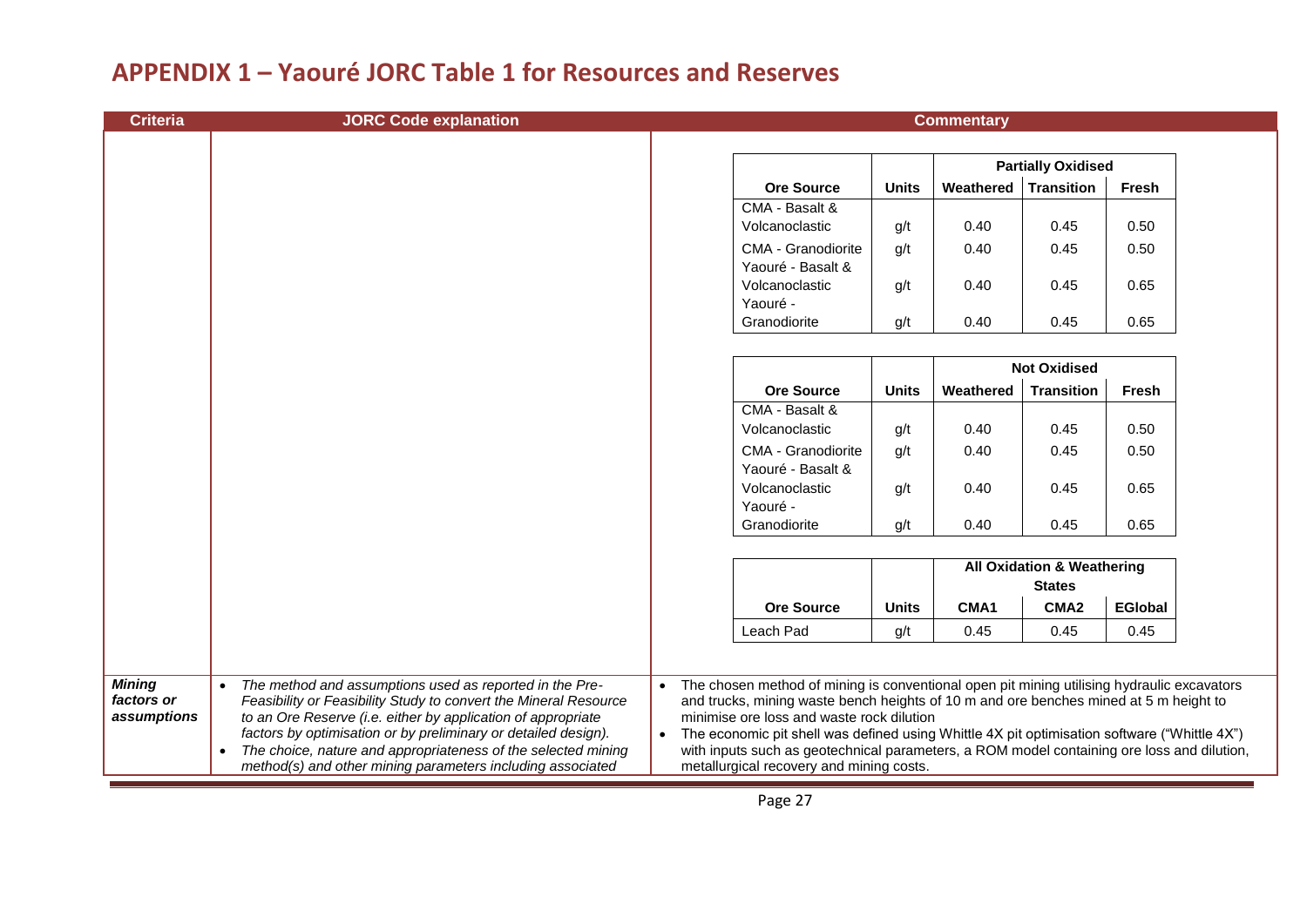| <b>Criteria</b>                                   | <b>JORC Code explanation</b>                                                                                                                                                                                                                                                                                                                                                                                                                                                                                                                                                                                                                                                                                                                                                                                                               |                                                                                                                                                                                                                                                                                                                                                                                                                                                                                                                                                                                                                                      |                                |               | <b>Commentary</b>                                   |                                                         |                                                                                                                                                                                                                                                                                                                                                                                                                                                                                                                                                                                                                                                                                                                                                                                                                                                                                                                                                                                                                                                                                                                                                                         |
|---------------------------------------------------|--------------------------------------------------------------------------------------------------------------------------------------------------------------------------------------------------------------------------------------------------------------------------------------------------------------------------------------------------------------------------------------------------------------------------------------------------------------------------------------------------------------------------------------------------------------------------------------------------------------------------------------------------------------------------------------------------------------------------------------------------------------------------------------------------------------------------------------------|--------------------------------------------------------------------------------------------------------------------------------------------------------------------------------------------------------------------------------------------------------------------------------------------------------------------------------------------------------------------------------------------------------------------------------------------------------------------------------------------------------------------------------------------------------------------------------------------------------------------------------------|--------------------------------|---------------|-----------------------------------------------------|---------------------------------------------------------|-------------------------------------------------------------------------------------------------------------------------------------------------------------------------------------------------------------------------------------------------------------------------------------------------------------------------------------------------------------------------------------------------------------------------------------------------------------------------------------------------------------------------------------------------------------------------------------------------------------------------------------------------------------------------------------------------------------------------------------------------------------------------------------------------------------------------------------------------------------------------------------------------------------------------------------------------------------------------------------------------------------------------------------------------------------------------------------------------------------------------------------------------------------------------|
|                                                   | design issues such as pre-strip, access, etc.<br>The assumptions made regarding geotechnical parameters (e.g.<br>pit slopes, stope sizes, etc.), grade control and pre-production<br>drillina.<br>The major assumptions made and Mineral Resource model used<br>$\bullet$<br>for pit and stope optimisation (if appropriate).<br>The mining dilution factors used.<br>$\bullet$<br>The mining recovery factors used.<br>$\bullet$<br>Any minimum mining widths used.<br>$\bullet$<br>The manner in which Inferred Mineral Resources are utilised in<br>$\bullet$<br>mining studies and the sensitivity of the outcome to their<br>inclusion.<br>The infrastructure requirements of the selected mining methods.<br>$\bullet$                                                                                                               | value was allocated to Inferred Mineral Resources<br>Whittle 4X input parameters were based on other Perseus mining operations, mining<br>contractor quotations and supporting studies by various Consultants to the project<br>orientation<br>This model was provided to RPM as a ROM model<br>Minimum mining width of 40 to 50 m was generally applied to the pit designs<br>Inferred Resources have not been included in this mining study<br>exists on the site however various upgrades are in place<br>limit the extent of mining within the mining lease. RPM notes that Angovia village lies<br>appropriate blast monitoring |                                |               |                                                     |                                                         | The pit optimisation was run with revenue generated only by Indicated Mineral Resources. No<br>The pit slope design assumptions are based on a geotechnical study completed by Pitt &<br>Sherry (Operations) Pty Ltd. Initial Inter-Ramp Slope Angles were used in a first-pass pit<br>optimisation to determine pit sizes and depths. A preliminary pit design was completed and<br>the slopes adjusted to be ramp-inclusive in the final pit optimisation. Design parameters,<br>including batter angles, berm widths and bench heights vary by rock type, weathering and wall<br>Ore loss and dilution has been included in the MIK geological model by applying a block size<br>correction that represented the SMU size of 4 m east-west x 6 m north-south x 2.5 m high.<br>As the mine had previously been in operation, much of the required infrastructure already<br>RPMGlobal has not identified or been informed of any physical constraints to mining within the<br>lease area. No property, infrastructure or environmental issues are known to exist which may<br>approximately 500m north-west of the mine and will require heightened site security and |
| <b>Metallurgical</b><br>factors or<br>assumptions | The metallurgical process proposed and the appropriateness of<br>that process to the style of mineralisation.<br>Whether the metallurgical process is well-tested technology or<br>novel in nature.<br>The nature, amount and representativeness of metallurgical test<br>work undertaken, the nature of the metallurgical domaining<br>applied and the corresponding metallurgical recovery factors<br>applied.<br>Any assumptions or allowances made for deleterious elements.<br>$\bullet$<br>The existence of any bulk sample or pilot scale test work and the<br>degree to which such samples are considered representative of<br>the orebody as a whole.<br>For minerals that are defined by a specification, has the ore<br>$\bullet$<br>reserve estimation been based on the appropriate mineralogy to<br>meet the specifications? | 3.3Mtpa. The technology used in the processing plant is well proven<br>The processing test work is representative of the different material types throughout the<br>Mining area<br>No deleterious material has been identified<br>The process metallurgical recovery for gold is fixed by material type in each deposit<br><b>Ore Source &amp; Rock</b><br><b>Type</b><br>CMA - Granodiorite<br>$CMA -$<br>Basalt/Volcanoclastic<br>Yaouré -<br>Granodiorite                                                                                                                                                                         | <b>Units</b><br>%<br>%<br>$\%$ | Heap<br>Leach | <b>Fully</b><br>Oxidised<br>91.6%<br>91.6%<br>91.6% | <b>Partially</b><br>Oxidised<br>89.8%<br>89.9%<br>89.9% | The Yaouré processing plant uses, crushing, grinding, pebble crushing, gravity and cyanide<br>leaching to extract gold and cyanide detoxification. The plant has a nominal capacity of<br><b>Not Oxidised</b><br>$(100 \times (Au - (0.095 x$<br>Au $^{0.94}$ ) - 0.011) / Au)%<br>$(100 \times (Au - (0.095 x$<br>Au $^{0.94}$ ) - 0.011) / Au)%<br>90.1%                                                                                                                                                                                                                                                                                                                                                                                                                                                                                                                                                                                                                                                                                                                                                                                                              |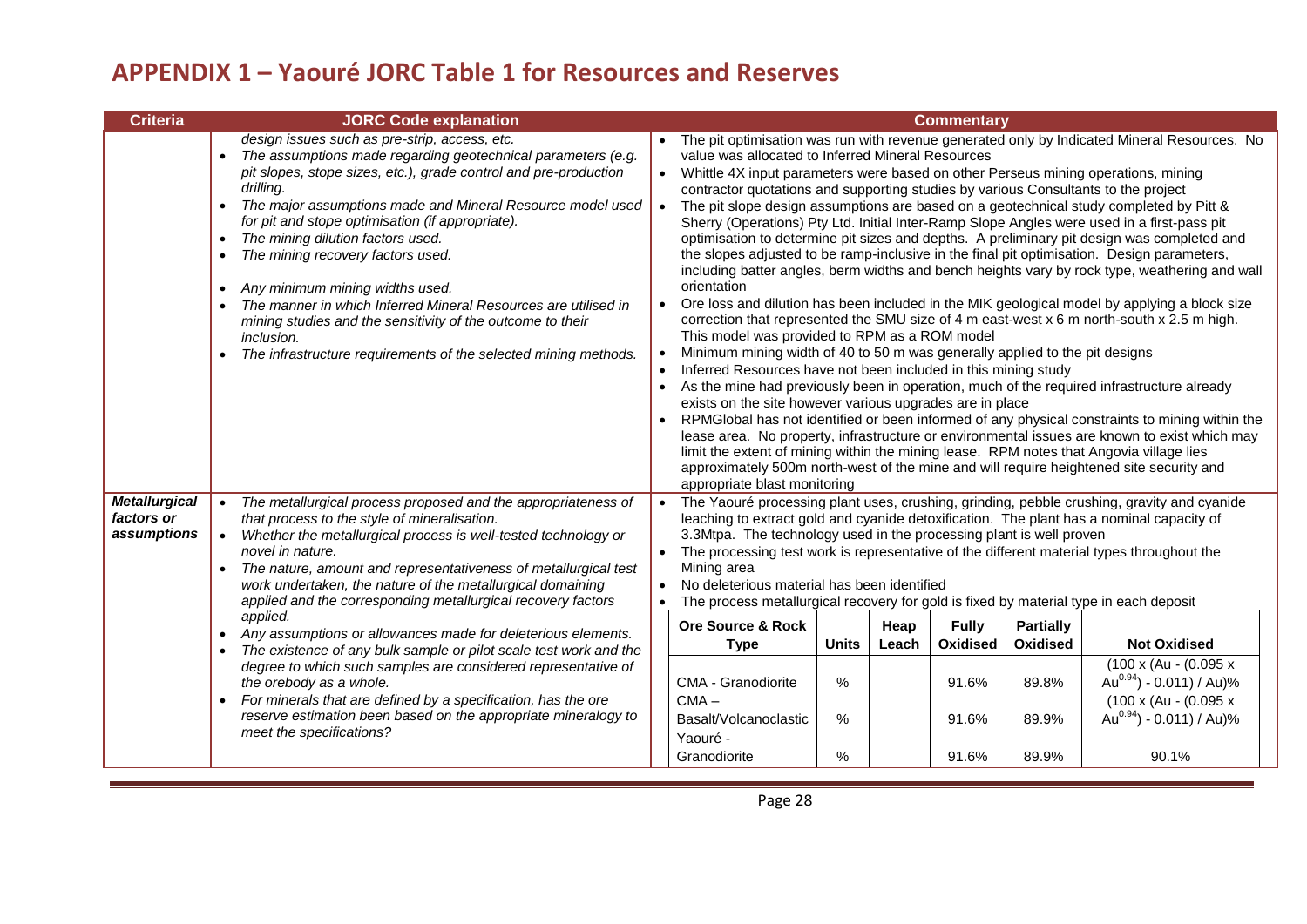| Criteria                    | <b>JORC Code explanation</b>                                                                                                                                                                                                                                                                                                                                                                                                                                                                                                                                                                                                                                                                   |                                     |                                                                                                                                                                                                                                                                                                     |                      |                | <b>Commentary</b> |       |                                                                                                                                                                                                                                                                                                                                                                                                                                                                                  |
|-----------------------------|------------------------------------------------------------------------------------------------------------------------------------------------------------------------------------------------------------------------------------------------------------------------------------------------------------------------------------------------------------------------------------------------------------------------------------------------------------------------------------------------------------------------------------------------------------------------------------------------------------------------------------------------------------------------------------------------|-------------------------------------|-----------------------------------------------------------------------------------------------------------------------------------------------------------------------------------------------------------------------------------------------------------------------------------------------------|----------------------|----------------|-------------------|-------|----------------------------------------------------------------------------------------------------------------------------------------------------------------------------------------------------------------------------------------------------------------------------------------------------------------------------------------------------------------------------------------------------------------------------------------------------------------------------------|
|                             |                                                                                                                                                                                                                                                                                                                                                                                                                                                                                                                                                                                                                                                                                                |                                     | Yaouré -<br>Basalt/Volcanoclastic<br>Heap leach - CMA 1<br>Heap leach - CMA 2                                                                                                                                                                                                                       | $\%$<br>$\%$<br>$\%$ | 84.5%<br>82.5% | 91.6%             | 89.9% | 90.1%                                                                                                                                                                                                                                                                                                                                                                                                                                                                            |
|                             |                                                                                                                                                                                                                                                                                                                                                                                                                                                                                                                                                                                                                                                                                                |                                     | Heap leach - E<br>Global                                                                                                                                                                                                                                                                            | $\%$                 | 83.7%          |                   |       |                                                                                                                                                                                                                                                                                                                                                                                                                                                                                  |
| <b>Environment</b>          | The status of studies of potential environmental impacts of the<br>mining and processing operation. Details of waste rock<br>characterisation and the consideration of potential sites, status<br>of design options considered and, where applicable, the status<br>of approvals for process residue storage and waste dumps<br>should be reported.                                                                                                                                                                                                                                                                                                                                            |                                     | No environmental issues are known to exist which will prevent open pit mining and ore<br>acid generating material is encapsulated within acid neutralising material                                                                                                                                 |                      |                |                   |       | processing to continue to operate. Perseus appears to have sufficient space available for<br>waste dumps to store the expected quantities of mine waste rock associated with the open pit<br>Ore Reserve. Based on testing to date there is no risk of acid rock drainage as any potentially                                                                                                                                                                                     |
| <b>Infrastructure</b>       | The existence of appropriate infrastructure: availability of land for<br>plant development, power, water, transportation (particularly for<br>bulk commodities), labour, accommodation; or the ease with<br>which the infrastructure can be provided, or accessed.                                                                                                                                                                                                                                                                                                                                                                                                                             | $\bullet$<br>$\bullet$<br>$\bullet$ | Power supply is from grid system supplied by electricity company, CIE<br>Water supply is extracted from the Bandama River<br>Access to site is via public road from Kossou town<br>A camp is established to accommodate non-local employees                                                         |                      |                |                   |       | Workshops, offices, storage of reagents and laboratory is established at the processing plant                                                                                                                                                                                                                                                                                                                                                                                    |
| Costs                       | The derivation of, or assumptions made, regarding projected<br>capital costs in the study.<br>The methodology used to estimate operating costs.<br>$\bullet$<br>Allowances made for the content of deleterious elements.<br>The derivation of assumptions made of metal or commodity<br>price(s), for the principal minerals and co- products.<br>The source of exchange rates used in the study.<br>$\bullet$<br>Derivation of transportation charges.<br>$\bullet$<br>The basis for forecasting or source of treatment and refining<br>$\bullet$<br>charges, penalties for failure to meet specification, etc.<br>The allowances made for royalties payable, both Government<br>and private. | $\bullet$<br>$\bullet$              | All other operating costs have been provided by Perseus and its Consultants<br>Non deleterious materials have been identified and costed<br>A Transportation and Refining cost has been derived from current Perseus operations.<br>government on gold and 0.5% for community development funding). |                      |                |                   |       | The mining cost is based on a schedule of rates provided by a range of mining contractor<br>submissions. Contractors based their costs on a detailed design and schedule prepared by<br>RPM. At the final stage of the DFS an updated design and schedule were again provided to<br>the contractors and the revised mining costs have been used in the final economic analysis.<br>A combined royalty of 4.0% of the the gross revenue was applied (includes 3.5% royalty to the |
| <b>Revenue</b><br>factors   | The derivation of, or assumptions made regarding revenue<br>factors including head grade, metal or commodity price(s)<br>exchange rates, transportation and treatment charges, penalties,<br>net smelter returns, etc.<br>The derivation of assumptions made of metal or commodity<br>price(s), for the principal metals, minerals and co-products.                                                                                                                                                                                                                                                                                                                                            | $\bullet$                           | metal price forecasts. Post mining study the economic modelling used a USD1,250/oz<br>A Bullion and Refining cost has been derived from current Perseus operations.<br>A royalty of 3.5% plus community development fund of 0.5% of the gross revenue were<br>applied.                              |                      |                |                   |       | A Gold price of USD1,200/oz was provided by Perseus and validated by RPM using published                                                                                                                                                                                                                                                                                                                                                                                         |
| <b>Market</b><br>assessment | The demand, supply and stock situation for the particular<br>commodity, consumption trends and factors likely to affect                                                                                                                                                                                                                                                                                                                                                                                                                                                                                                                                                                        |                                     | The demand for gold is considered in the gold price used<br>The processing forecast and mine life are based on life of mine plans                                                                                                                                                                   |                      |                |                   |       |                                                                                                                                                                                                                                                                                                                                                                                                                                                                                  |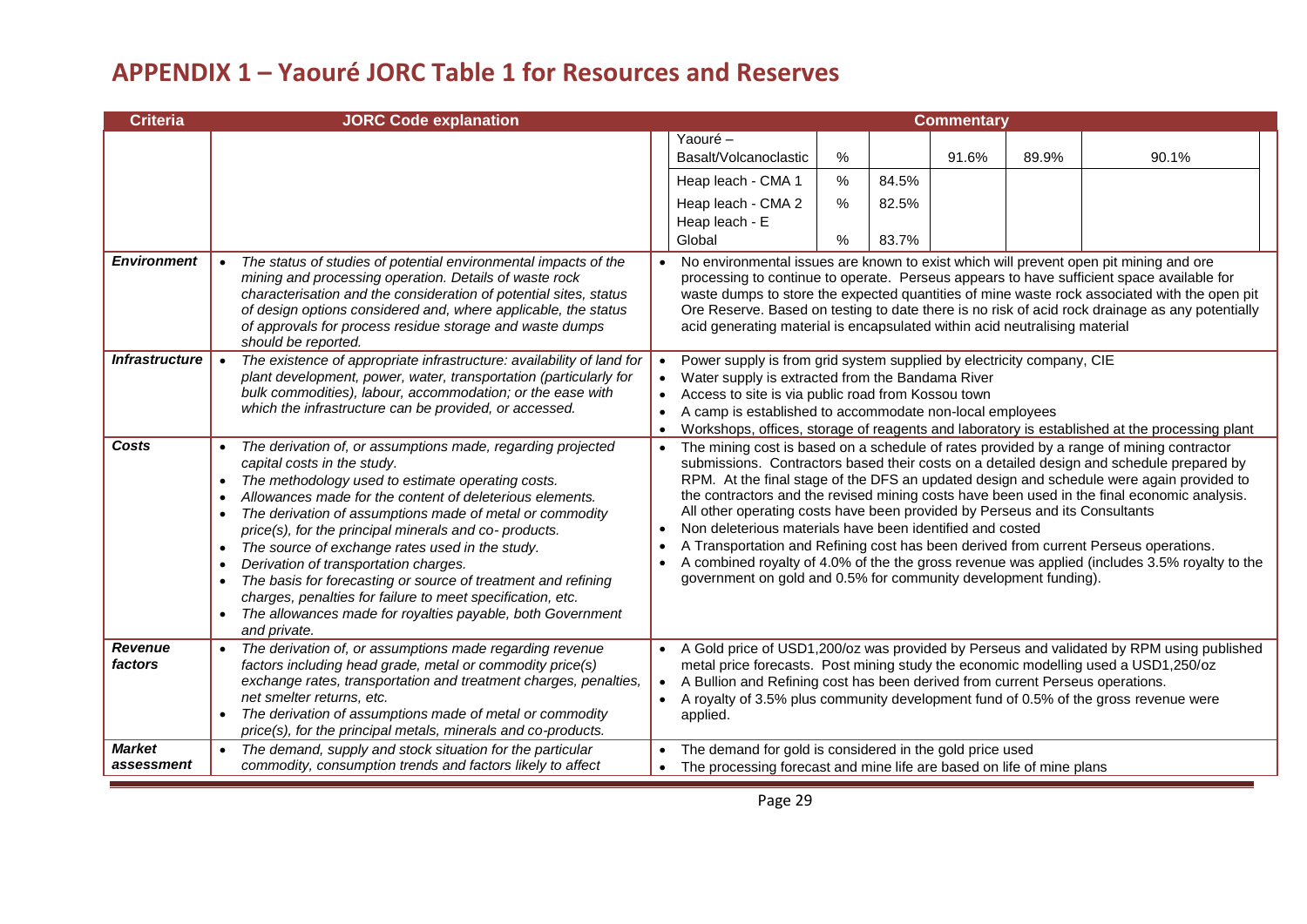| Criteria              | <b>JORC Code explanation</b>                                                                                                                                                                                                                                                                                                                                                                                                                                                                                                                                                                                                                                                                                                                                                                                               | <b>Commentary</b>                                                                                                                                                                                                                                                                                                                                                                                                                                                                                                                                                                                                                                                                                                |
|-----------------------|----------------------------------------------------------------------------------------------------------------------------------------------------------------------------------------------------------------------------------------------------------------------------------------------------------------------------------------------------------------------------------------------------------------------------------------------------------------------------------------------------------------------------------------------------------------------------------------------------------------------------------------------------------------------------------------------------------------------------------------------------------------------------------------------------------------------------|------------------------------------------------------------------------------------------------------------------------------------------------------------------------------------------------------------------------------------------------------------------------------------------------------------------------------------------------------------------------------------------------------------------------------------------------------------------------------------------------------------------------------------------------------------------------------------------------------------------------------------------------------------------------------------------------------------------|
|                       | supply and demand into the future.<br>• A customer and competitor analysis along with the identification<br>of likely market windows for the product.<br>Price and volume forecasts and the basis for these forecasts.<br>$\bullet$<br>For industrial minerals the customer specification, testing and<br>$\bullet$<br>acceptance requirements prior to a supply contract.                                                                                                                                                                                                                                                                                                                                                                                                                                                 | The commodity is not an industrial metal                                                                                                                                                                                                                                                                                                                                                                                                                                                                                                                                                                                                                                                                         |
| <b>Economic</b>       | The inputs to the economic analysis to produce the net present<br>value (NPV) in the study, the source and confidence of these<br>economic inputs including estimated inflation, discount rate, etc.<br>NPV ranges and sensitivity to variations in the significant<br>assumptions and inputs.                                                                                                                                                                                                                                                                                                                                                                                                                                                                                                                             | A schedule and economic model have been completed using the Ore Reserves published in<br>this Statement. The inputs used are as per those stated in the relevant sections of this<br>Statement<br>The base case results in a positive economic outcome as assessed by a NPV calculation<br>(@10% DCF). The NPV is highly sensitive to the gold price. At a gold price of USD1,080/oz<br>(10% decrease) the NPV is decreased by 73%. The current Project breakeven gold price for<br>a discount rate of 10% is USD1,036/oz<br>Note that as the gold price changes so too will the economic limits of the pits and their<br>Reserves                                                                               |
| <b>Social</b>         | The status of agreements with key stakeholders and matters<br>leading to social licence to operate.                                                                                                                                                                                                                                                                                                                                                                                                                                                                                                                                                                                                                                                                                                                        | Perseus has established relevant agreements with local stakeholders<br>Perseus has and will continue to use skilled expatriate workers and locally sourced skilled<br>workers                                                                                                                                                                                                                                                                                                                                                                                                                                                                                                                                    |
| <b>Other</b>          | To the extent relevant, the impact of the following on the project<br>and/or on the estimation and classification of the Ore Reserves:<br>Any identified material naturally occurring risks.<br>$\bullet$<br>The status of material legal agreements and marketing<br>arrangements.<br>The status of governmental agreements and approvals critical to<br>the viability of the project, such as mineral tenement status, and<br>government and statutory approvals. There must be reasonable<br>grounds to expect that all necessary Government approvals will<br>be received within the timeframes anticipated in the Pre-<br>Feasibility or Feasibility study. Highlight and discuss the<br>materiality of any unresolved matter that is dependent on a third<br>party on which extraction of the reserve is contingent. | The estimate of Ore Reserves for the Yaouré Open Pits are not, to RPM's knowledge,<br>materially affected by any other known environmental, permitting, legal, title, taxation, socio-<br>economic, marketing, political or other relevant factors other than that described in the<br>preceding text. It is believed that the classification of Ore Reserves as set out in the following<br>sections is reasonable                                                                                                                                                                                                                                                                                              |
| <b>Classification</b> | The basis for the classification of the Ore Reserves into varying<br>confidence categories.<br>Whether the result appropriately reflects the Competent<br>Person's view of the deposit.<br>The proportion of Probable Ore Reserves that have been<br>derived from Measured Mineral Resources (if any).                                                                                                                                                                                                                                                                                                                                                                                                                                                                                                                     | • Ore Reserves have been classified based on the underlying Mineral Resources classifications<br>and the level of detail in the mine planning. The Mineral Resources were classified as<br>Indicated and Inferred. The Ore Reserves, based only on the Indicated Resources, have<br>been classified as Probable Ore Reserves<br>• The Ore Reserve is classified as Probable in accordance with the JORC Code, corresponding<br>to the Mineral Resource classifications of Indicated and taking into account other factors<br>where relevant. The deposit's geological model is well constrained. The Ore Reserve<br>classification is considered appropriate given the nature of the deposit, the moderate grade |